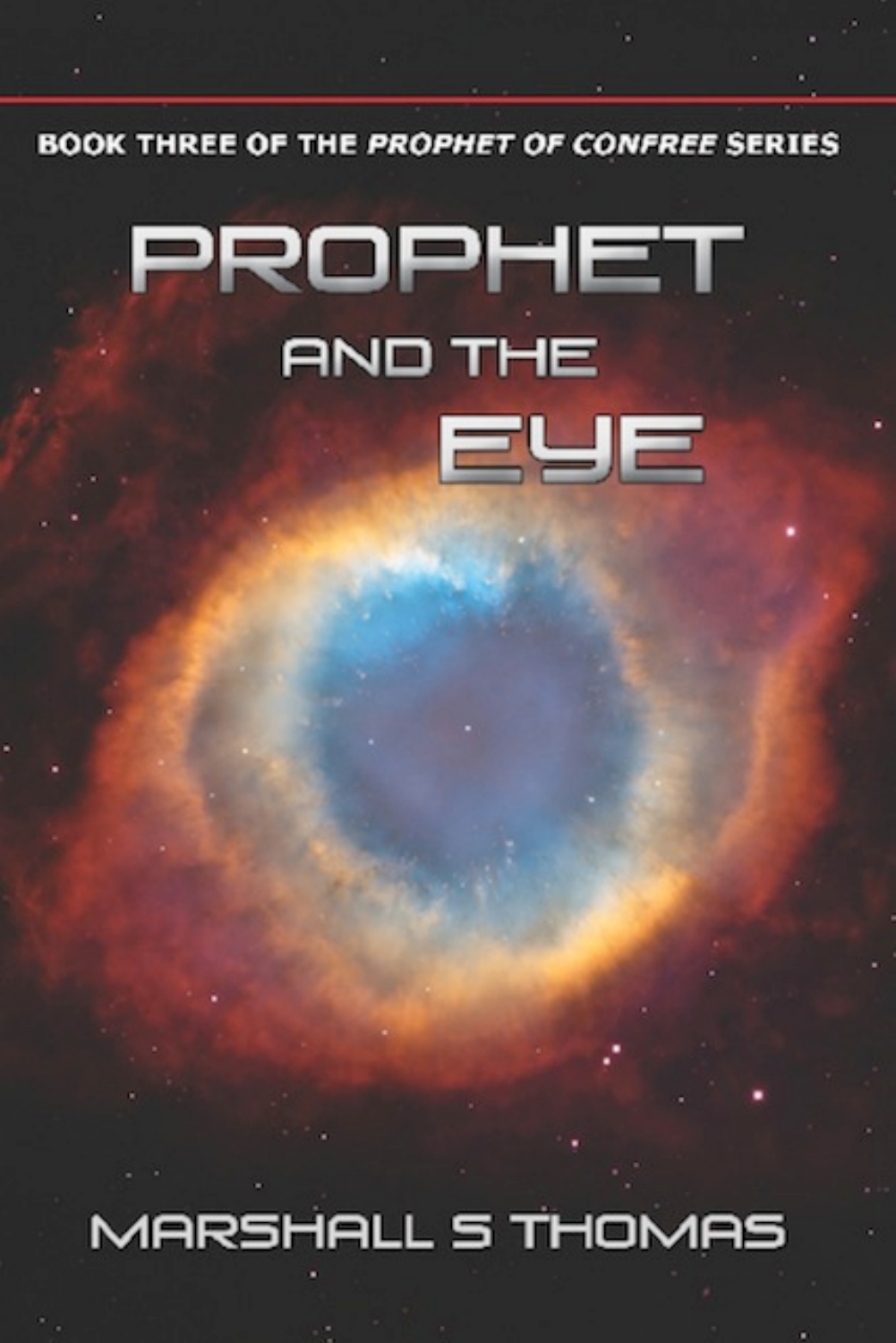

*Can the Gods read the future? Maybe not, but Delta Research can. We are nine young immortals, recently returned from the dead - with a little help from Dimension X. We struggle with the awesome, alien powers of the Eye to foresee the fate of the galaxy. Our enemies swarm, secret armies from secret dimensions. We see the end of our civilization. But the ConFree Legion is going to go down fighting...*

## **Prophet and the Eye**

## **Order the complete book from**

## **Booklocker.com**

http://www.booklocker.com/p/books/7764.html?s=pdf

### **or from your favorite neighborhood or online bookstore.**

**Your free excerpt appears below. Enjoy!**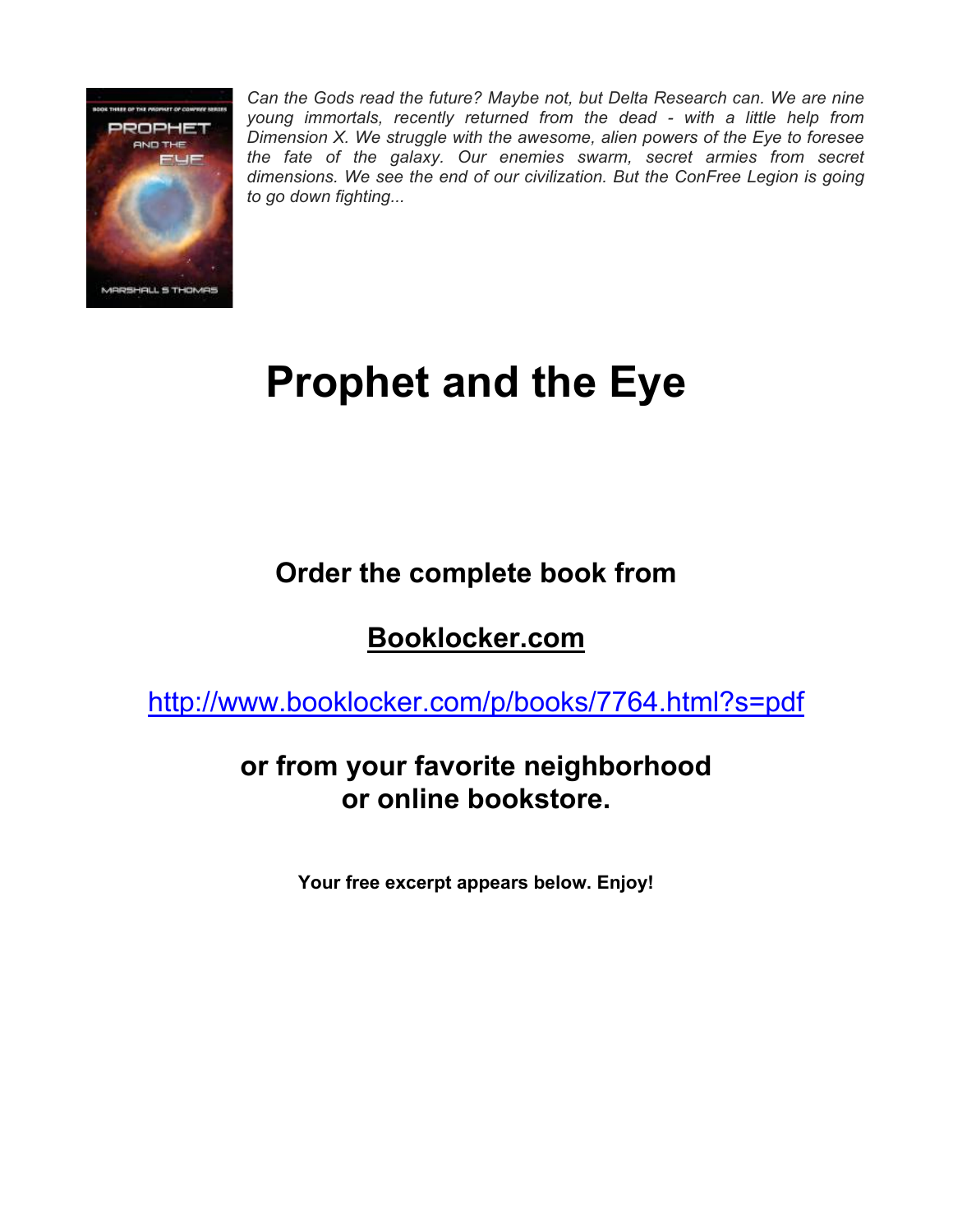## **Prophet and the Eye**

**Marshall S Thomas**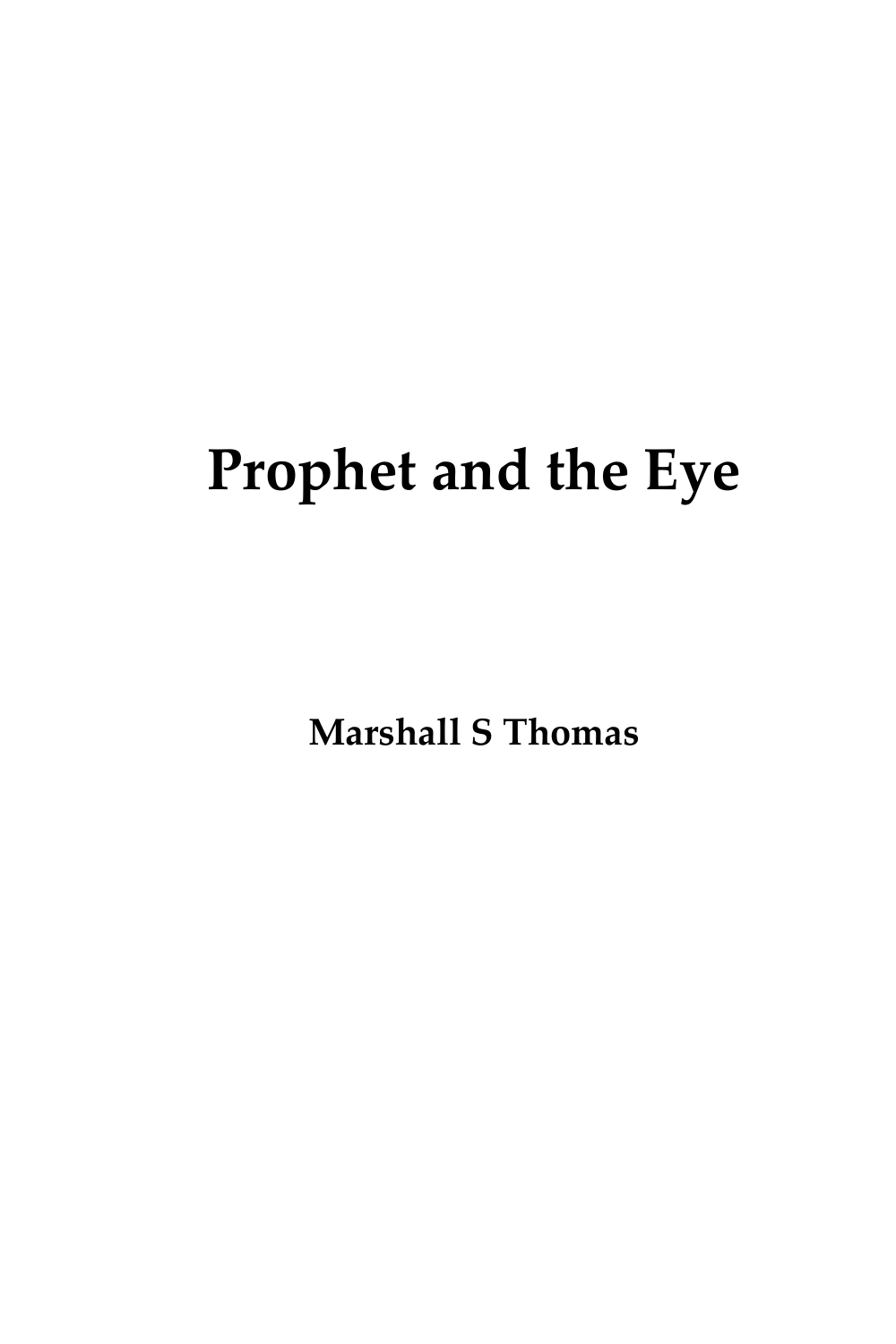Copyright © 2014 Marshall S Thomas

ISBN 978-1-63490-049-2

All rights reserved. No part of this publication may be reproduced, stored in a retrieval system, or transmitted in any form or by any means, electronic, mechanical, recording or otherwise, without the prior written permission of the author.

Published by BookLocker.com, Inc., Bradenton, Florida.

Printed in the United States of America on acid-free paper.

The characters and events in this book are fictitious. Any similarity to real persons, living or dead, is coincidental and not intended by the author.

BookLocker.com, Inc. 2014

First Edition

Layout design by Chris Thomas Editing by Carol Woods Starmaps by Hatton Slayden and Chris Thomas Shields, seals and Ghost Legion flag by Chris Thomas Cover photo – The Helix Nebula: a Gaseous Envelope Expelled by a Dying Star. From the Hubble telescope Hubblesite.org. Credit: NASA, ESA. C.R. O'Dell (Vanderbilt University), M. Meixner and P. McCullough (StSci). Public domain.

Joan of Arc image copyright Len Bibeau, created from the stained glass art in the Saint Joan of Arc Catholic Church, Indianapolis, IN. Used with permission.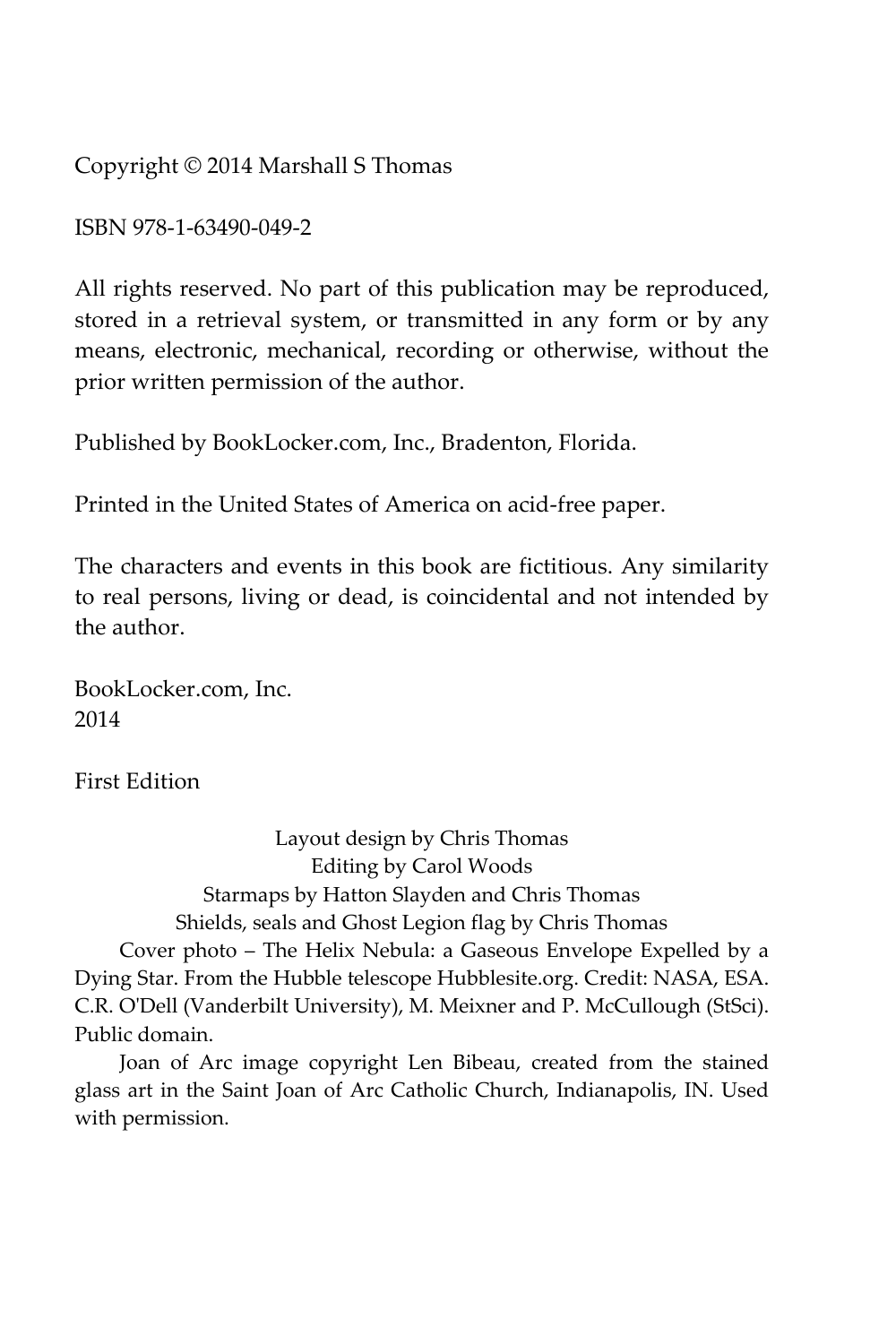## PART I

## OPEN EYES



*The distinction between the past, present and future is only a stubbornly persistent illusion.* 

*Albert Einstein*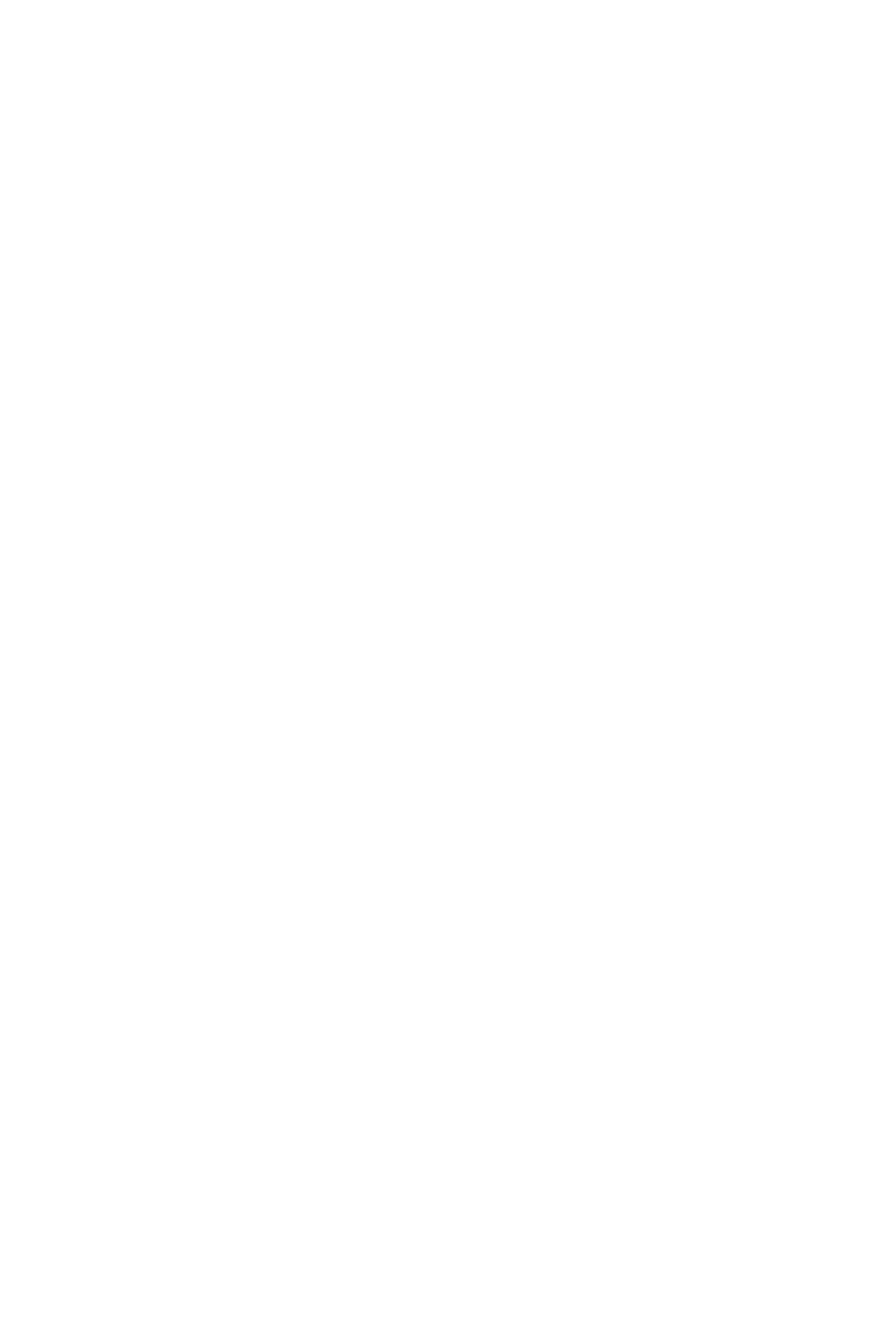#### **Prologue**

#### **Heartbeats**

Honeyhair peered anxiously through the E's laser sight, focusing all her attention on the murky scene before her. It was dark, it was raining, it was very hard to see what was out there. It was icy cold, but she was sweating. Her heart pounded. She could have sworn something had moved, just a little twitch, way way out there. She was standing in the rain, the E's stock jammed against her shoulder.

There! Movement, a shadow in a sheet of rain. Outlined for a mere frac by the E's darksight. A black helmet, a crouching form, creeping forward, slithering like a snake, rain pattering off dark armor. A quick glimpse of a plasma battle rifle. Demon! Her adrenalin activated, an icy burst right into her heart. She was almost frozen with fear but she gently caressed the trigger. A quick burst of three xmax rounds erupted on target, a blinding hot phospho burst, a deafening triple bang, tracer shrapnel crackling and ripping through the dark.

Honeyhair stood, gasping, sights still on the target area. Movement! Something ran right across her field of fire, too fast to identify. Honeyhair targeted the runner and her finger slowly settled on the trigger. The E would handle the angles, impacting right on the target. Suddenly the target was visible – a little girl, human, in a torn skirt, running frantically through the night. Honeyhair released her grip on the E instantly, in shock, and the weapon fell to her chest, held by the sling. Her heart pounded and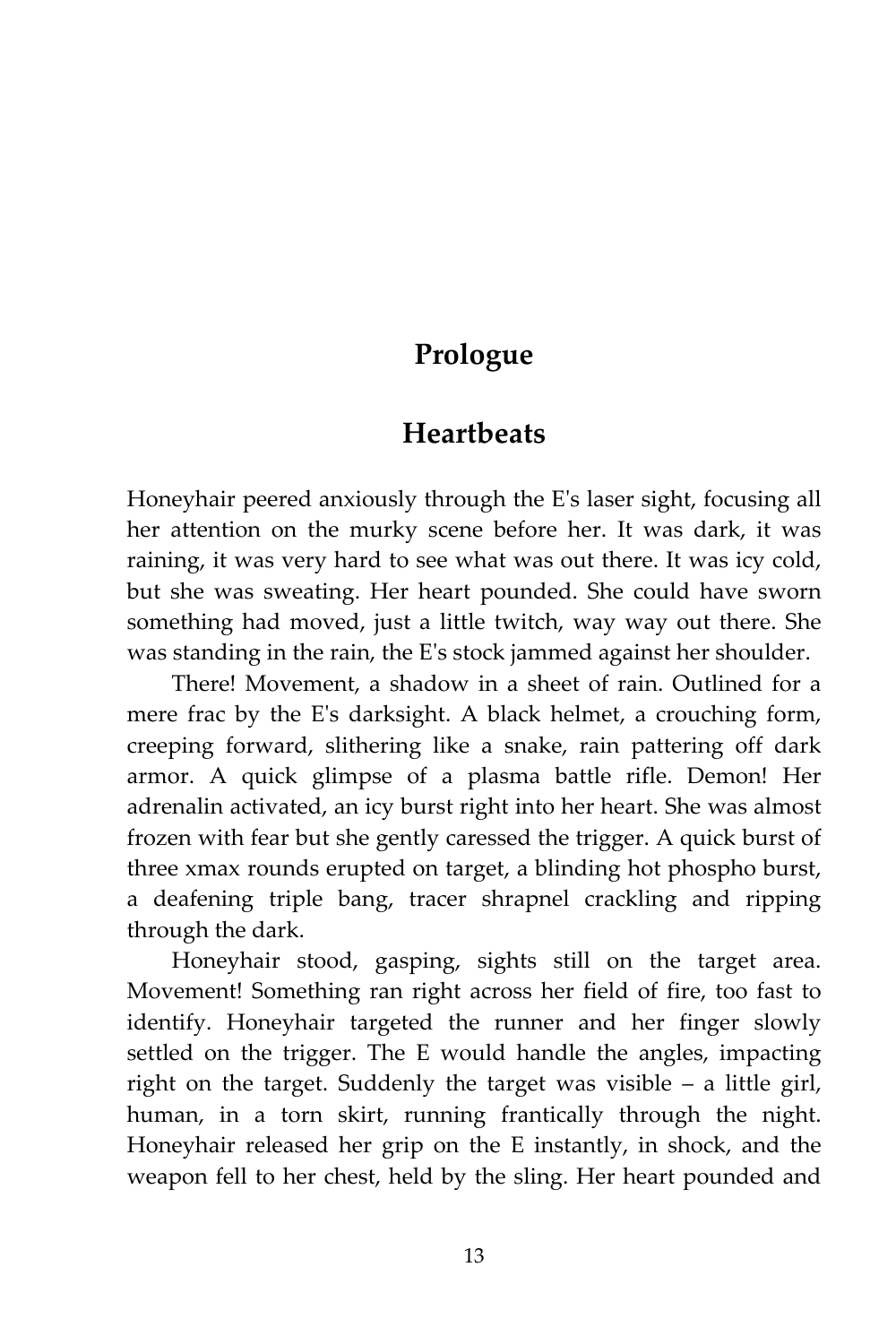she was shaking violently. Deadman! Oh my God! She felt lightheaded, dizzy, ready to drop.

"Blondie!" she cried out. "Break, break!"

"What?" Blondie replied. "Something wrong?" She was two lanes over from Honeyhair in the indoor holo range in the basement of Delta Research. As Blondie terminated the scenario the lights slowly came on, the images down range faded away and the rain stopped.

"I killed a Demon," Honeyhair reported. "And then I almost killed a schoolgirl. Oh my God, it was so realistic! I could see her face. She was terrified! Running for her life. And I was just about to blast her, anxious for another kill."

"But you didn't."

"No. Thank God."

"It was just a holo image."

"But she could have been real."

"Well, that's why we're doing this. Shooting at bullseye targets is not quite like gunning down living beings – as you just discovered." Blondie was a petite little strawberry blonde, lightly freckled, slender and shapely.

"Let's take a break," Honeyhair said.

"No, we have to finish the scenario. Sounds like you're doing all right. No need to feel bad. I almost shot down a wounded Legion soldier."

"I can't. I can't! I'm shaking like a leaf. Come here. Please." It was late. There were only the two of them in the firing range. Blondie put down her E, approached Honeyhair and embraced her. Honeyhair was taller than Blondie, slim and sensual, with soft honey-colored hair brushing her shoulders.

They stood there for awhile, embracing, cheek to cheek, as the past flowed gently around them. Honeyhair's eyes were closed. Her heartbeat was soon back to normal.

"You all right?" Blondie asked.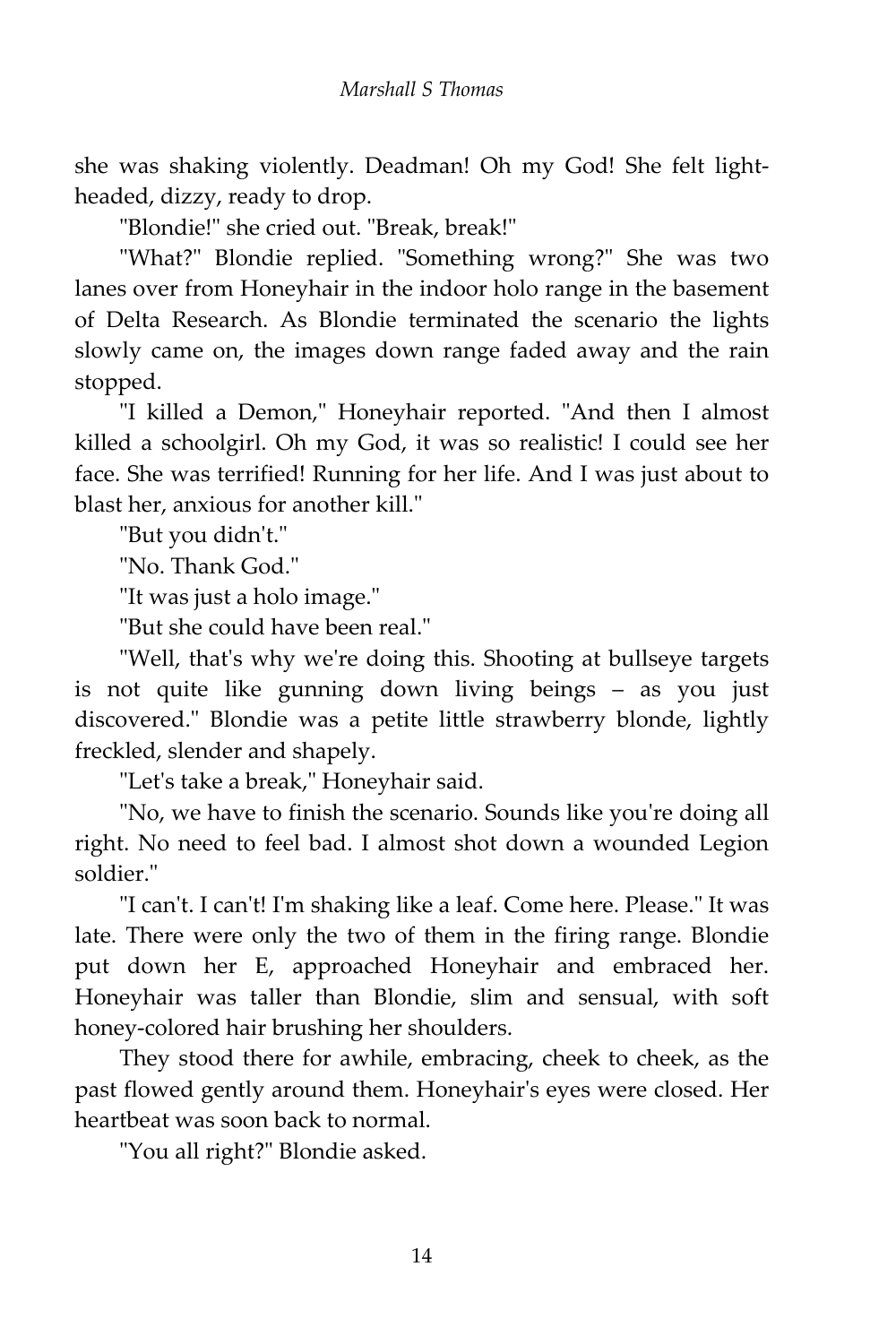"I don't know what I'd do without you, Trina," Honeyhair said. "Don't ever leave me."

"What are you worried about? Nitro and I are not going anywhere."

"I *am* worried. Very worried. And this battle scenario doesn't help any."

"It's just to ensure we're in top form, if anything unexpected happens. So we won't end up gunning down schoolgirls, or whatever."

"Well, what do they expect will happen? We're right here in Quaba. We're not soldiers, we're civilians. What could happen?"

"It's just a scenario, to sharpen up the reserves. They're not expecting anything."

"I'm worried. I've got a bad feeling."

"About what?"

"About the future. I don't know what it is – but it's something evil. Something awful. I've been having these dreams. I can never remember them, but they are terrifying. I wake up soaked in sweat. There's something out there, something horrible, something we can't resist, and it's going to be coming after us."

"Let our men worry about the future. That's what they do." Blondie was playing absently with Honeyhair's silky hair.

"We shouldn't talk about that."

"No," Blondie said. "But I agree with you that we've got to keep an eye on what's going on. We've discussed this before. We have to shape the future – not Nitro and Prophet. What the hell do they know? They're just men. They'll go charging off to their deaths without a thought. I don't care what they see in the future. I can see the future as well, and I don't need a DX brain to do it."

"I think something terrible is going to happen."

"Maybe. But we have to fight it, once we know what it is. They're just like children. We have to be strong, we have to insist they do what we say. Otherwise, they might try to tell us what to do.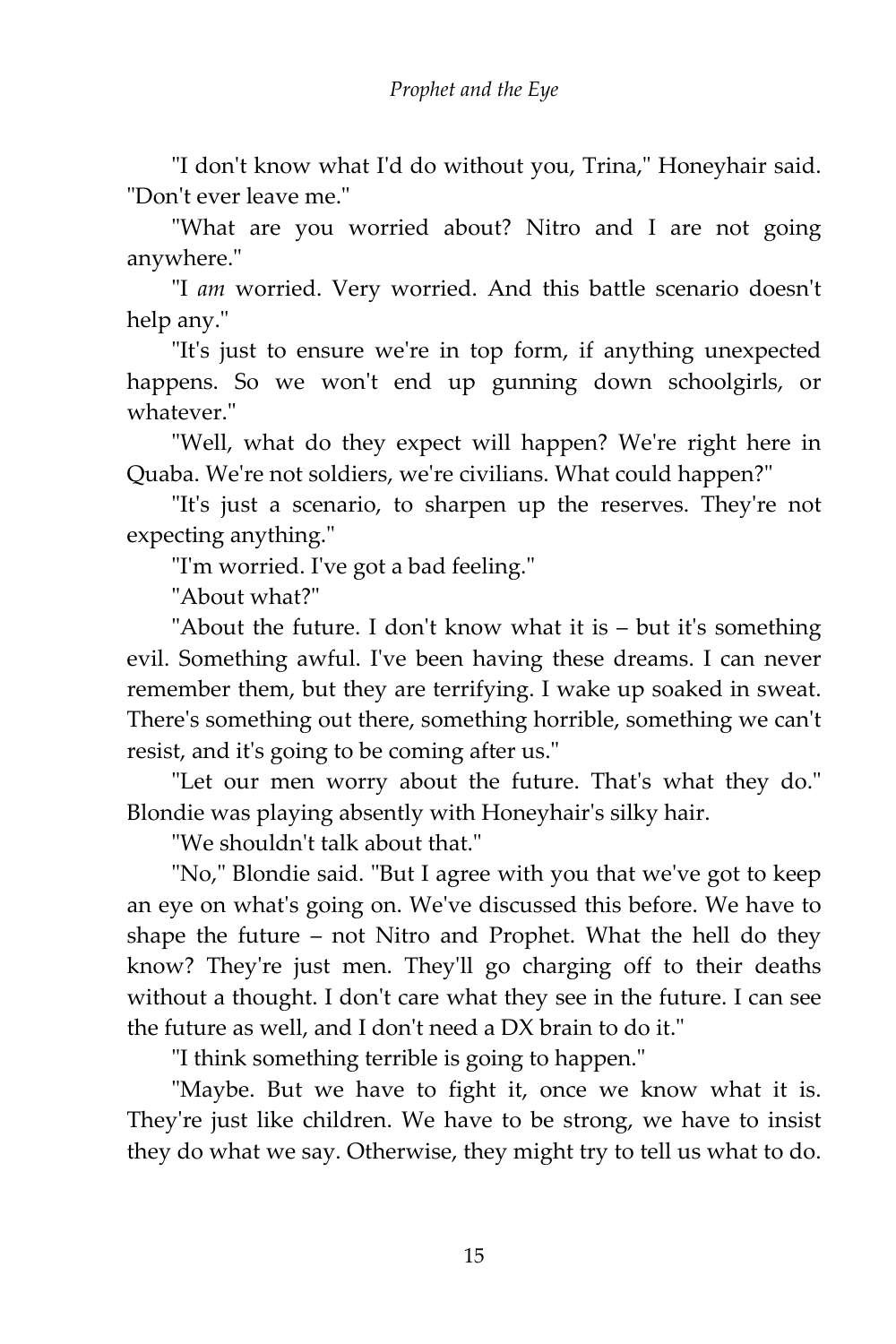And that is sure as hell not going to happen, right? We're in charge, not them."

"Absolutely," Honeyhair said with a weak smile.

"Good. Gimme a kiss." They kissed, a deep, tender kiss, just like the past, when they were heart to heart and soul to soul, terrorizing the male community.

"You're so hot," Blondie said. "Nitro and Prophet are lucky to have us. All right, let's get back to killing Demons. And be careful about those schoolgirls."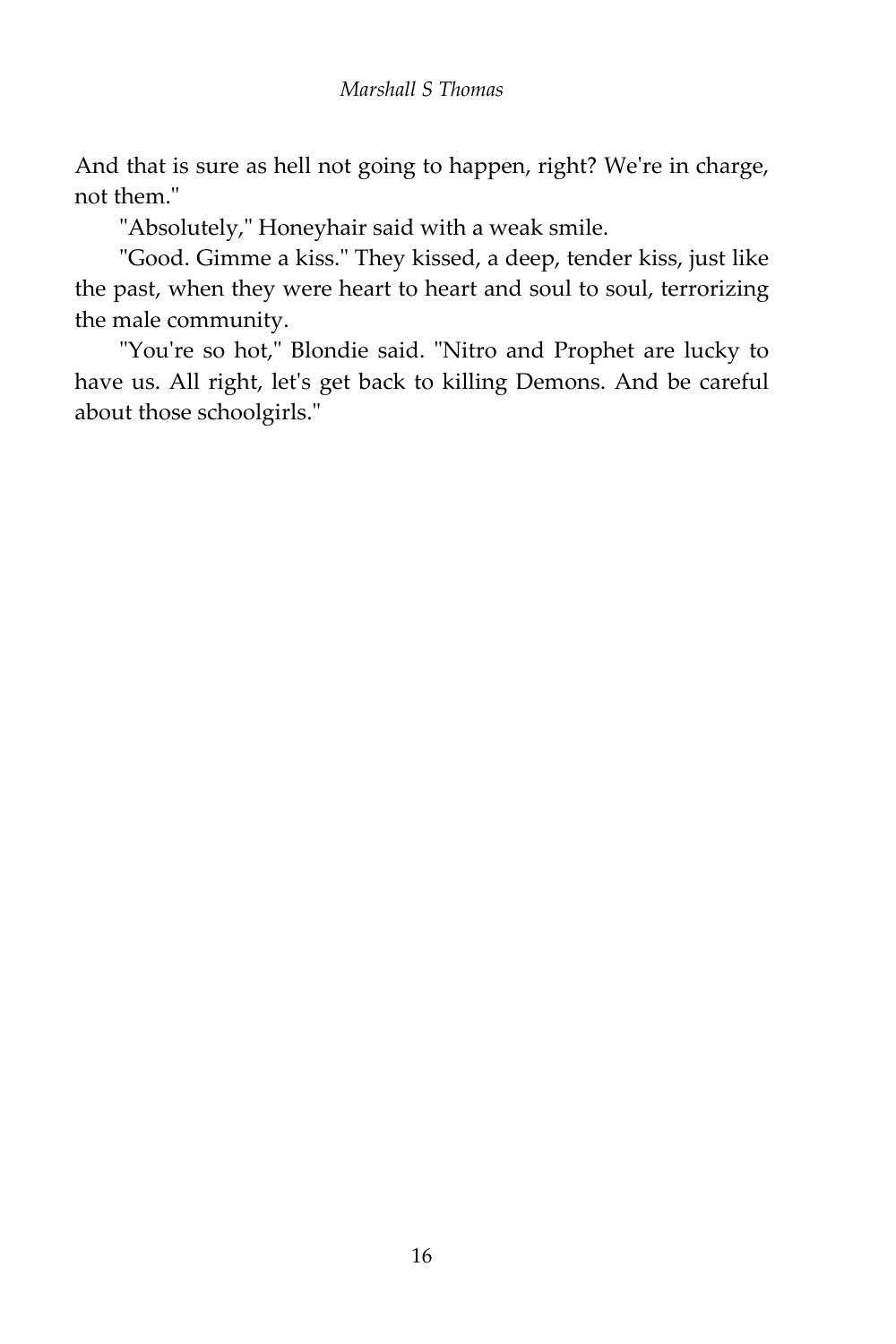#### **Chapter 1**

#### **The Bubble**

I was completely relaxed, my eyes closed, every muscle in my body at rest, as I lay there in that criminally comfortable airchair, content. The DX helmet encased my head and the top part of my face. A cup of hot dox was within easy reach. I didn't even have to think, at that point. I was just waiting for the tendrils of time, the threads, to guide me to my selected target. What a wondrous profession. What a miracle. I was a Legion soldier, a young Outworlder, an immortal grunt. I belonged in the mud. I belonged in the grave. I'd already been killed once, and once was enough for me. But here I was, in Delta Research, in my own miraculous, spotless, impossible office cube, hurtling into the future, headed for enlightenment, illumination and truth. Who the hell was I, to be so privileged? I was just a soldier of the Legion, recently returned from the dead.

I let my eyelids flicker open. It was a dizzy ride, if you looked too long at that point. Just DX strands, millions and millions of them, faint colors shimmering and fading, to be replaced by millions of others as the separate strands all entangled together to link into possibilities – millions of possibilities – that combined to form the future – future events. It was clear by now that every time you looked, the future would be slightly different, as past and present events rushed onward and the millions of DX tendrils changed, and the future changed.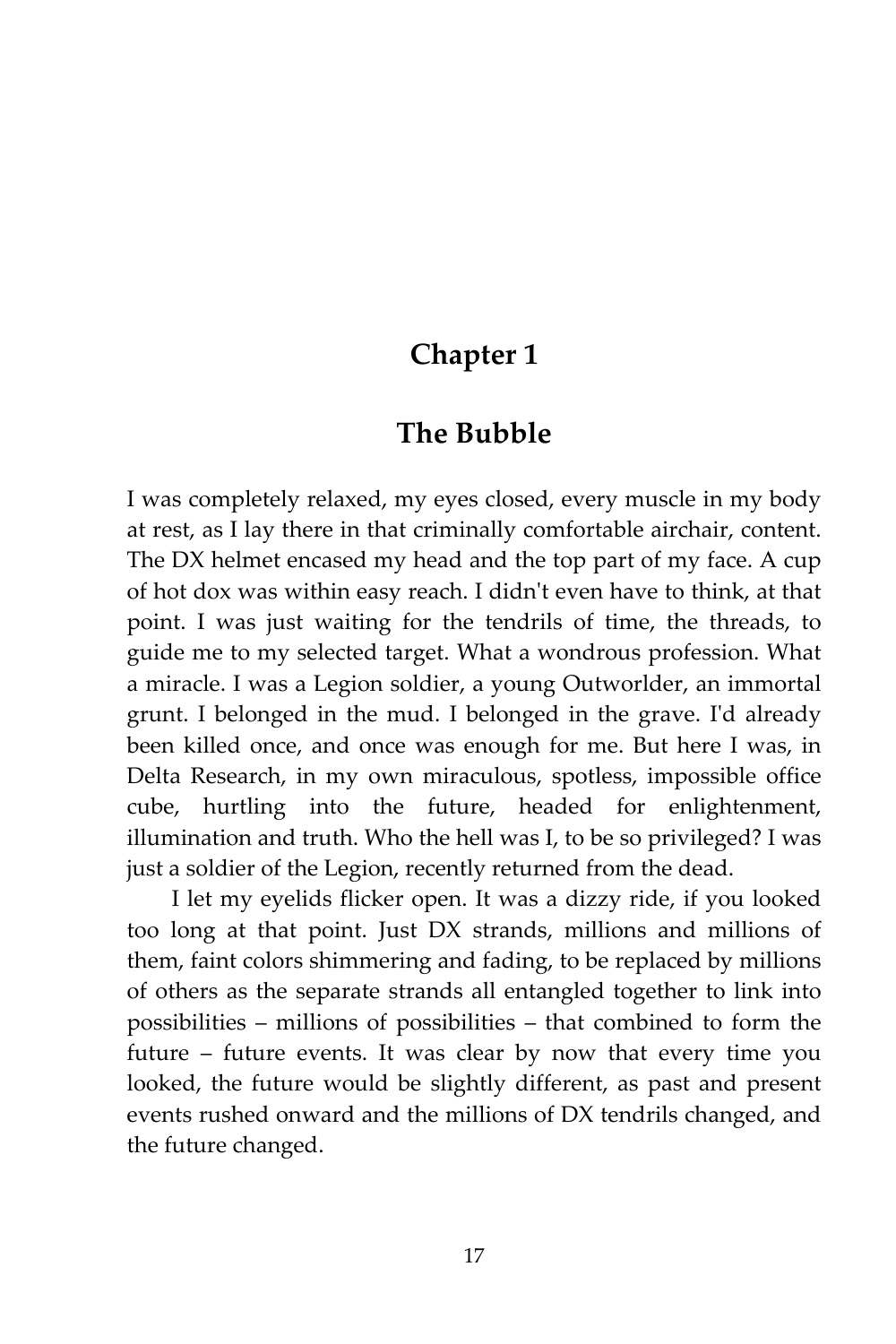And that was our profession – reading the future, and changing it, later, if we did not like what we saw. That was the formula: P=F. Past equals Future. Present did not really exist; it was just a brief illusion as we continued the endless journey from past to future.

I was getting stronger – more fluent – as I learned how to read the future. Doctor Dimension was a genius, that was sure. And Delta Research was the perfect instrument – the only instrument – to accomplish the mission, which was to ensure a good future for the people of ConFree and their descendants.

I felt good about that mission. Very good.

Focus! Now the tendrils of time were rushing together, shimmering, glowing, roaring as the first sounds came through. My adrenalin activated. I looked at the ST coordinates. Perfect. I knew exactly what I had to see. I had seen it yesterday for the first time but had to back out, stunned. This time I was not going to back out. I was going to watch it.

In my helmet view I was dropping from the sky, through a dark rainy day on the planet Nirvana, falling gently towards the target. I was right on course, right on time. It was all there – still all there. A ragged long column of humans, men and women and children, trudging along a road. The line seemed endless and the marchers were clearly in distress. It was an aircar road, just a slick little guidance trail dotted with the occasional guideposts. No aircars were in sight but a major city could be seen dimly through sheets of rain. The human marchers were accompanied by strange exoseg creatures that were evidently guiding them on to the city. By then I knew what the creatures were called – Exoseg Neuroclone Vigorous. We did not know a lot about them except they claimed to be a refugee species from a world that had been destroyed by their enemies. But Nirvana was not their home. Nirvana was a human world, settled by Outworlders more than a hundred years ago. The Outworlders had been refugees too, when they settled the world.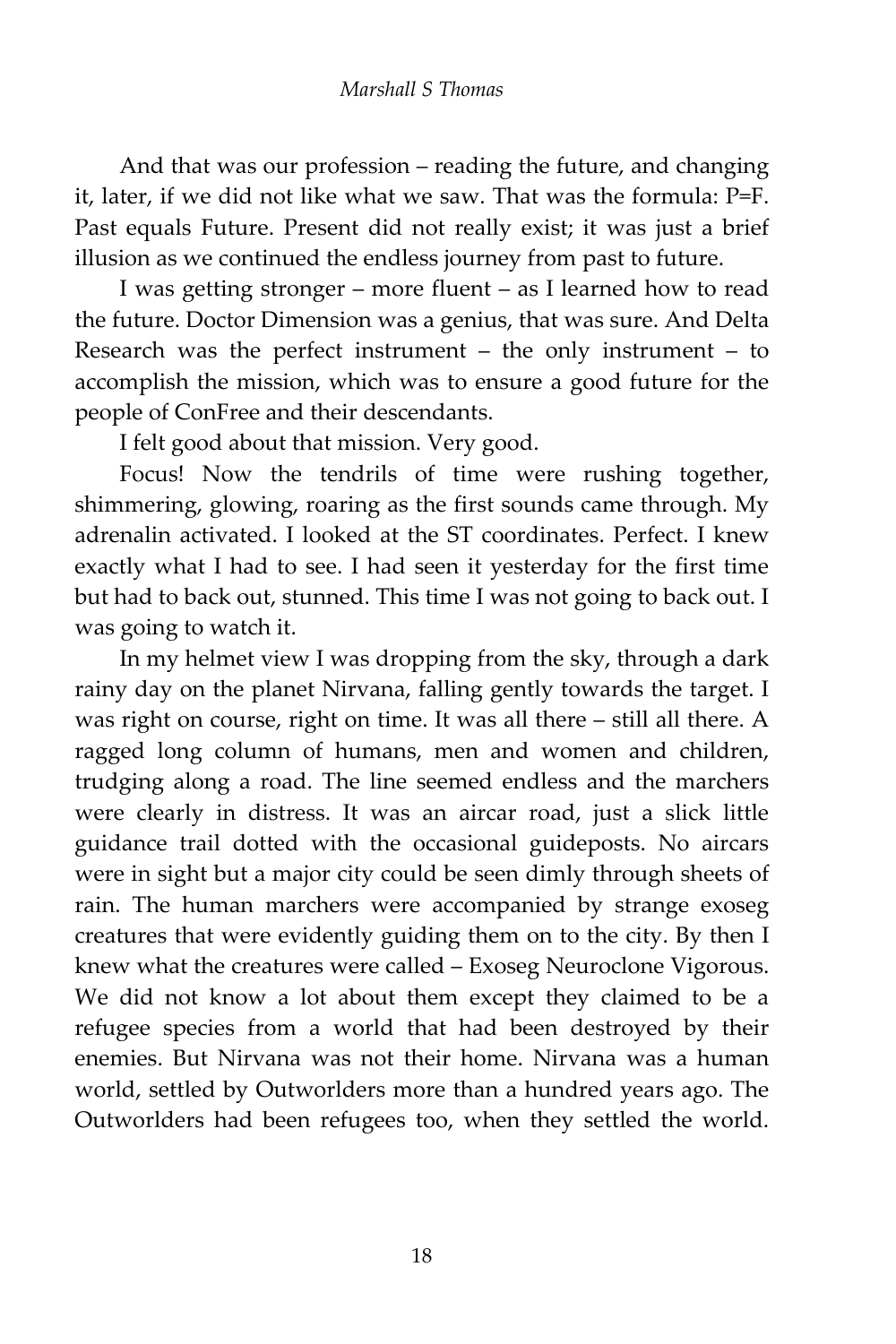They had been a strong, determined, fearless people, fleeing tyranny and slavery and determined not to let it happen again.

There were not too many of those exosegs, only five or six, guiding that long line of humans along the road. Nor did they appear to be armed. They were strange creatures, with a strong exoskeleton of black chitin that had a deep greenish tint. They were short, compared to humans – maybe two-thirds of the average human's height. The two powerful legs growing out of the lower thorax, just above the abdomen, had developed to make the creature bipedal. The upper thorax had two sets of legs that had developed into arms. The top set of arms were long and complex with numerous claw-fingers for grasping and detail work, and an encased, natural chitin slicing tool that snapped out of their forearms when needed. I had seen it at work. It was razor sharp and quite deadly. The lower set of arms was tipped by massive claws that appeared to be useful for grasping and crushing. The creatures had a beetle-like head with antennae that normally lay flat against the back of their heads. They had creepy compound eyes like flies, with facets that reflected blue and green tints. The mouth was a chitin beak with tooth-like ridges. The shrunken vestigial wings on their back were no longer functional. They wore a rag-like cloth covering that was used mostly to support several pouches full of whatever it was they needed.

The most frightening thing about these creatures was that they were highly intelligent. More intelligent than humans, it seemed. That was about all I had learned about them from available data. Now I had to find out what was happening on this planet. The events I was observing represented the future, some eighty stellar years into the future. This was destined to happen, unless things changed.

The rain continued. The humans trudged forward, clearly miserable, families sticking close together. Then the attacks started again. I had seen these the last time. The attackers came out of the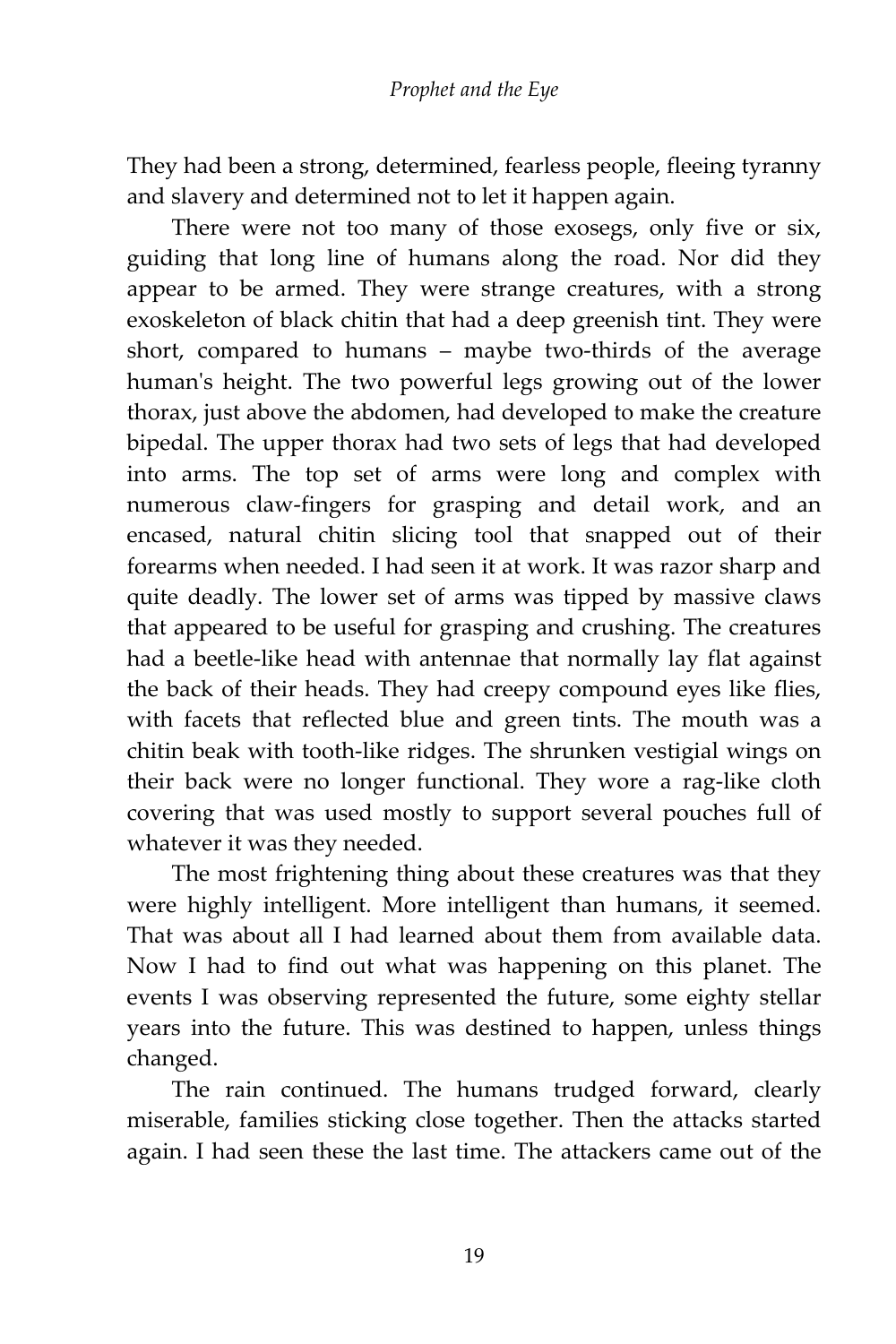shadows, more exosegs in groups of two or three or four, rushing in to strike at the humans, screeching shrill cries, slashing at the humans with those deadly chitin knives fully extended from their forearms. Their targets appeared to be random. A tall male fell, spraying blood from a gaping neck wound that was clearly fatal. A woman screamed, her arm lopped off at the elbow. A toddler was snatched from his mother's arms and sliced in two, then thrown through the air as if in celebration.

The exosegs who had been accompanying the humans made no move to interfere with the attackers. They just urged the humans on. What the hell was this? There were thousands of humans, including plenty of grown males. They heavily outnumbered the exos, but they were strangely passive. Unarmed, yes, but even with their bare hands they should have been able to fight back, to prevail by sheer numbers. It didn't happen. I was furious, watching this needless tragedy unfold. Those were my people – Outworlders! What the hell was the matter with them?

The march proceeded through the suburbs of the city; residential cubes were visible through the rain. As one exoseg gang tired of their sport, another ragged group of exos would appear from the residential area, charging into the marching humans with abandon. The humans scattered, trying to escape but not resisting. The exo guards pushed the intruders aside when they could but seemed mostly intent on moving the humans along. A mother fell to her knees, shrieking in despair, grasping a little toddler who had been slashed open from neck to belly. An exoseg attacker jumped on her, punching his forearm chitin knife right through her chest.

There was not a damned thing I could do, except watch.

The march led into the city, into a great stockade surrounded with a laser fence that fried you if you brushed against it. The camp was full of naked humans who were waiting for something, shivering in the rain. As soon as the new detainees entered the site they were ordered to strip down to nothing, and males and females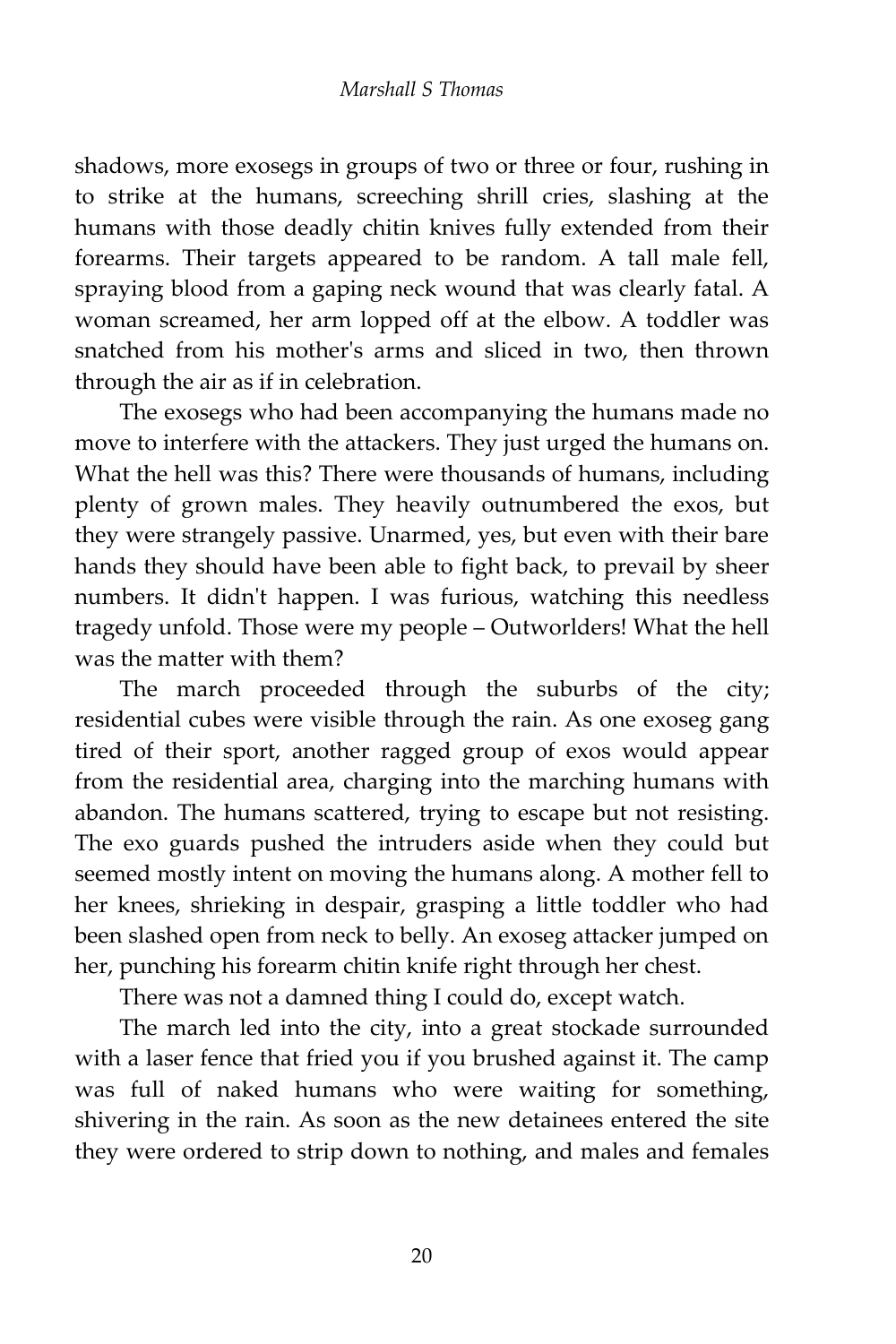and children were separated amidst howls of despair. Exoseg guards were scattered among them. They appeared to be unarmed. Weapons were apparently not necessary to handle these human creatures.

The rain slacked off. I had the view from above. The view was hazy. DX visions were always hazy. We were viewing possibilities, not reality. The crowd was facing a huge building that looked like some kind of old-time industrial plant. Tall chimneys blasted out dark, greasy smoke, staining the dark sky. A horrible stench evidently filled the air, although I could not smell it. The humans were covering their noses and mouths, looking fearfully towards the building. It must have been clear even to them what was coming. It sure was clear to me. I knew all about genocide, because the Confederation of Free Worlds was founded to counter genocide. I also knew about autogenocide. I suspected that was at play here, but I needed more information.

Two huge metal doors slowly slid open in the front of the building, screeching in protest. The prisoners watched as if hypnotized. I decided to back out again. I could only take so much of this at one time. I'd come back tomorrow and learn more.

Δ

I left my cube and sought shelter in Bubbie's Lounge. It was a snack bar and lounge combo located just a short stroll from our office cubes, inside the Bubble. I guess that's why we called it Bubbie's lounge. There was no human help, just an autoserve robot that we had started calling Bubbie. Arie was sitting alone at a table off to one side, enjoying the view from a spectacular simport. The Bubble was completely sealed, of course. It had no windows. It wasn't really a bubble but it was on the third floor of Delta Research, and this section was cosmic secret. We didn't want either dust motes or eyemotes getting in.

"Arie," I said. "How are you?"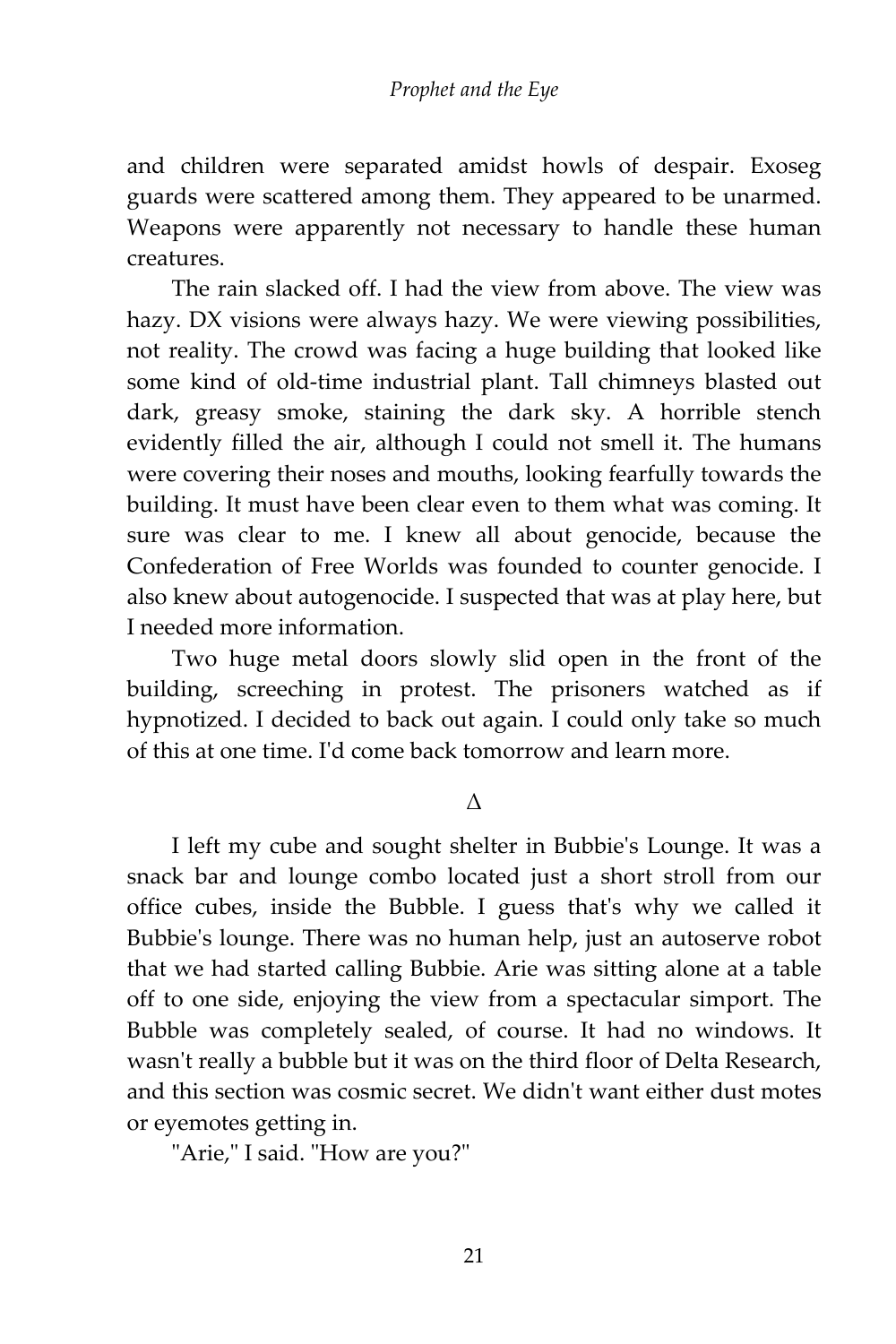"Hey, Prophet. I'm fine!" He gave me a big smile. "Life is good!" He raised a glass of ice water in greeting. I ordered a dox and popped open the top. Arie was in his formal blacks. So was I. The Prof insisted on it – Legion black was our duty uniform.

"You must have a good assignment," I said.

"Well, I do, Prophet. You look kind of grim, though. What have they got you doing?" Arie was my buddy. We had met on the day we enlisted in the Legion and hadn't separated since then. He was a little guy but a first-class athlete. He was a contact master. If he decided he didn't like you, he'd kick you right in the head.

We had both been killed in action on Vulcan, the same day, the same place, the same action. Dead as hell. And Bees had brought us both back to life. Bees was another Delta vet. Delta Research was an exceptional Legion unit, and Bees was more exceptional than most.

"Yeah," I said, savoring that warm, bubbling dox. "It was one of those random targets that the Prof asked me to follow up on. Awful stuff, I don't even want to think about it anymore."

"Well, I guess I'm lucky. You won't believe it. The Prof asked me to look at Angaroth, near-term. Ten years, he said. Just look around. In view of what you and I had seen there, I was really curious."

"No wonder. In view of the past, the future did not look very promising." Arie and I had been assigned to the occupation forces on Angaroth in the wake of the Vulcan campaign. Angaroth was one of the major worlds of the former Gulf Stellar Commune and before that had been the capital of the Pegal Stelcom, one of the most poisonous political regimes in the history of the galaxy.

"You remember Phoenix at night – they didn't even have electricity," Arie said. Phoenix was the new name the Legion had chosen for Angaroth's capital city. We had never actually attacked them, but we took out most of the power as part of our blockade, and that shut down a lot of activity. Arie and I had witnessed the new government installed by the natives in the wake of our victory in Vulcan and our overthrow of the criminal slave state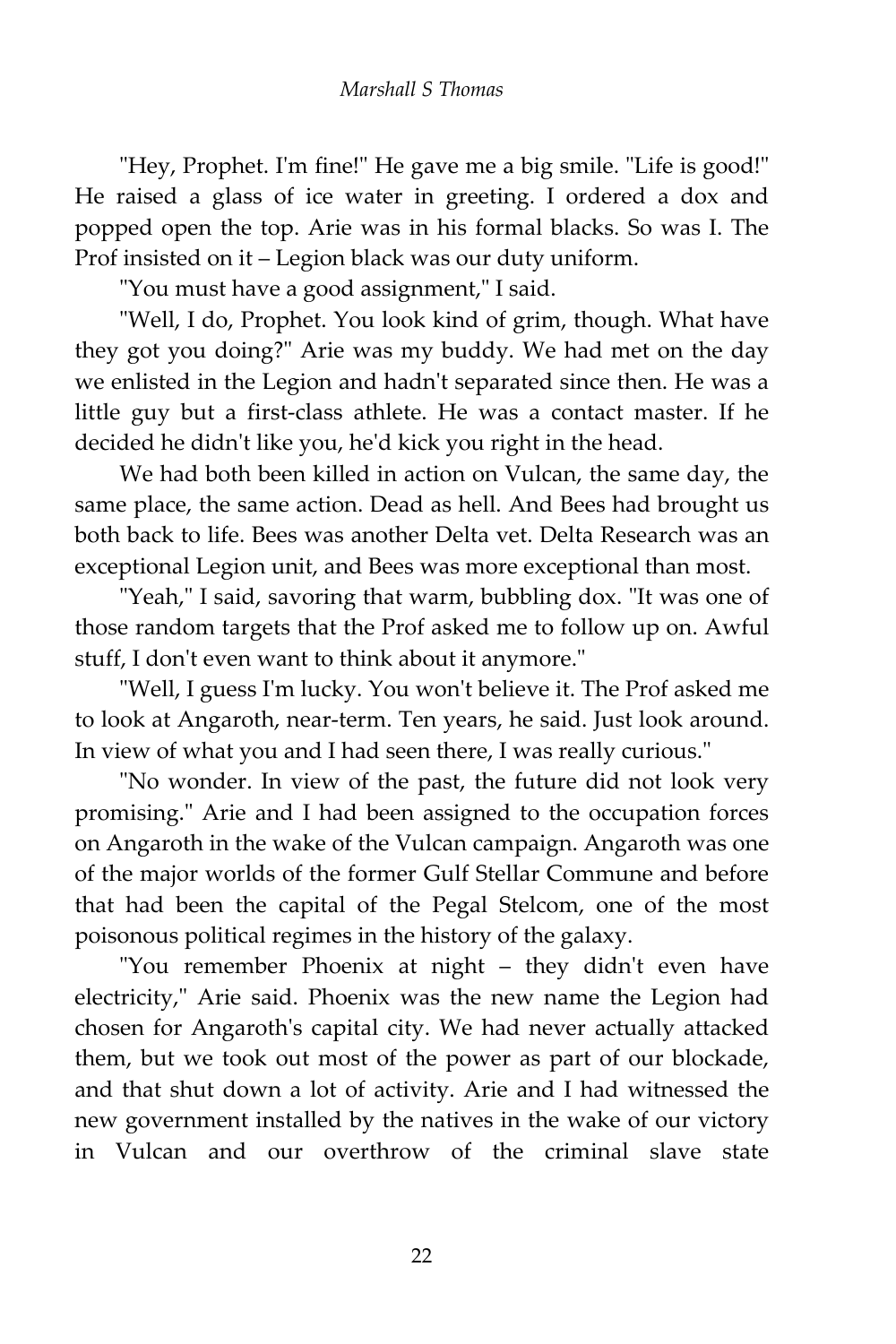governments of the Stellar Commune. We were both hopeful for the future of those formerly enslaved peoples.

"So what were your impressions?" I asked him.

"You won't believe it! Angaroth was booming! Phoenix was lit up like a megalopolis! The whole city was flooded with aircars, thousands of them – it never stops! The starport was busy all day and night. Everybody seemed to own an aircar and there were so many heavy haulers, the traffic was getting all screwed up. The city was full of restaurants, and they were full of prosperous people. But mostly – industry! Factories, popping up like mushrooms. Huge industrial parks. Mobs of workers reporting to work. High-end shops lining the streets. The industry churning out goods, a lot for interstellar export. Remember the bread lines? Ha! They're buying luxury goods from all over the galaxy now. And many of those industrial ventures have got very familiar names – ConFree companies! They've embraced foreign investment."

"That's really amazing," I said. "That's just great! But don't get confused, Arie. You were looking into the future, using the past tense, and then the present tense."

"Come on, Prophet, I'm telling you the place has been transformed and you're quibbling over the tense? Who cares?"

"I agree it's wonderful. But it hasn't happened yet. You know we're not even supposed to be discussing this. But what's your follow-up?"

"I'm going to go back to just a few years into the future and focus on the decision-makers – the government – and see how they did it."

"I know how they did it. They followed our advice. But that's great, Arie. I'm glad you're enjoying your work." Arie and I were both DX prophets. That meant we had DX neural structures growing in our brains. DX is Dimension  $X$  – and you can't pick that up at a hardware store. You get it from being killed, or getting seriously wounded, and being brought back to life or full recovery by a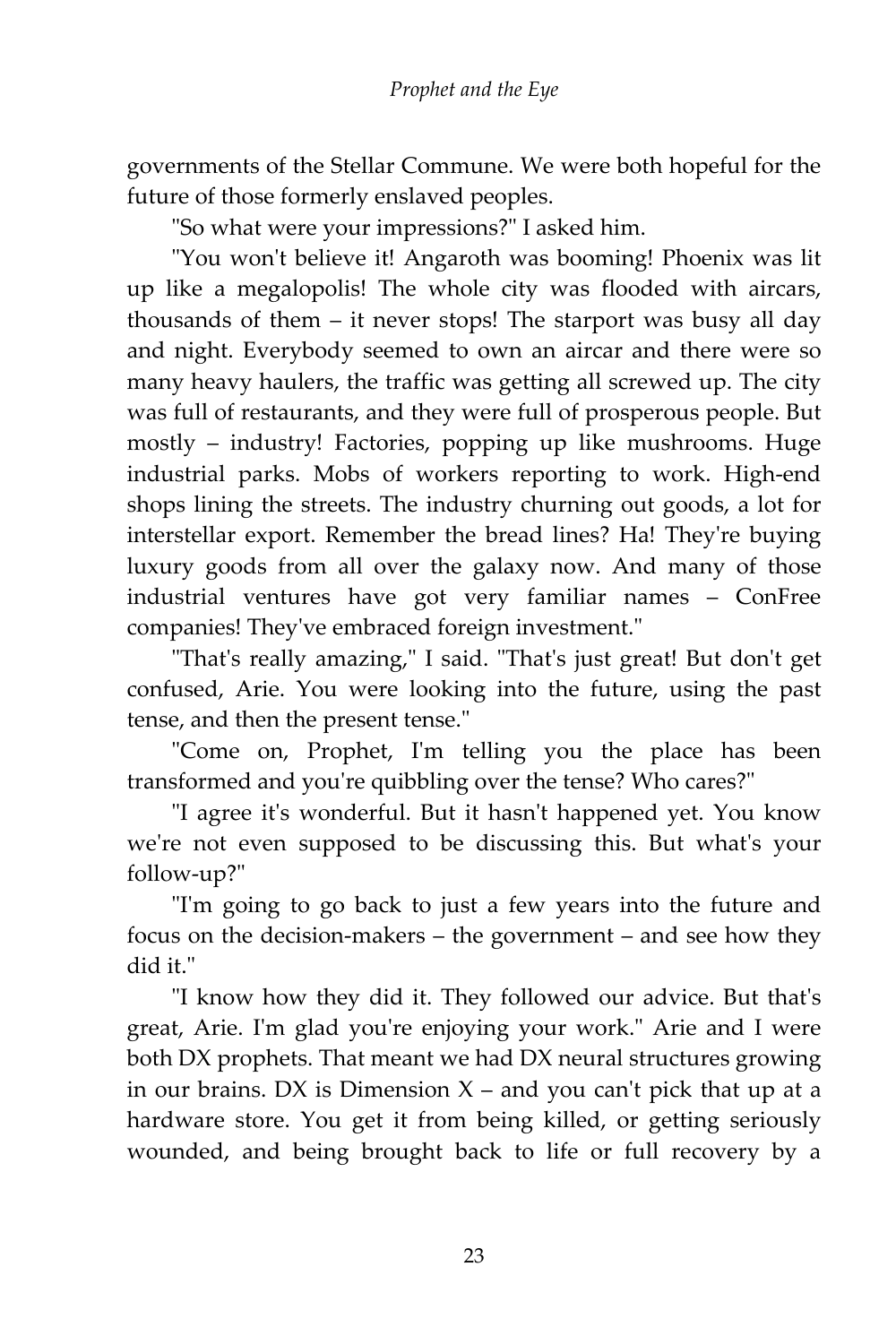Bright, or someone who has Bright powers. Right now, the only humans who had Bright powers were members of Delta Research. No other humans in the galaxy could do what we could – for example, see the future. The Brights were aliens – and pretty much all-powerful.

Bees walked through the doorway. I knew instantly that she was upset. Bees was a lovely Cyrillian girl with black skin, soft dark hair and chocolate eyes. She was actually half Cyrillian and half Outworlder and looked like a fashion model. "Dox, Bubbie," she demanded. "Highlands Deep." She fell into a chair at our table. "Damn it!" she said. Bubbie came out from behind the counter with the dox and gently placed it before her. Bubbie was a sexless metal manikin with a silly fixed grin.

Bees ripped the top off the cup and took a quick shot of energy from the steaming dox.

"Good girls don't cuss," I advised her.

"Those medical people are driving me crazy!" she replied.

"Yeah, I don't like them much myself," I confessed.

"What have they got you doing?" Arie asked.

"Pushing the envelope, as usual. Testing our seriousness, I guess. They keep asking me to do things the Prof has already agreed we will not be asked to do. Like brainscans, pumping stuff into our bodies, sedating us, and a lot more crap like that. I don't know what's the matter with them. They just keep telling me how important it all is. I already know that. But I'm not going along with them. Then they send these snippy little memos to the Prof, claiming I am resisting the program. I'm sick of it."

"We're with you, Bees," I said. "We must all hang together, or we'll hang separately. As some famous revolutionary historical person said, I forget who. Except his country lasted a few hundred years before the people stopped hanging together and committed national suicide."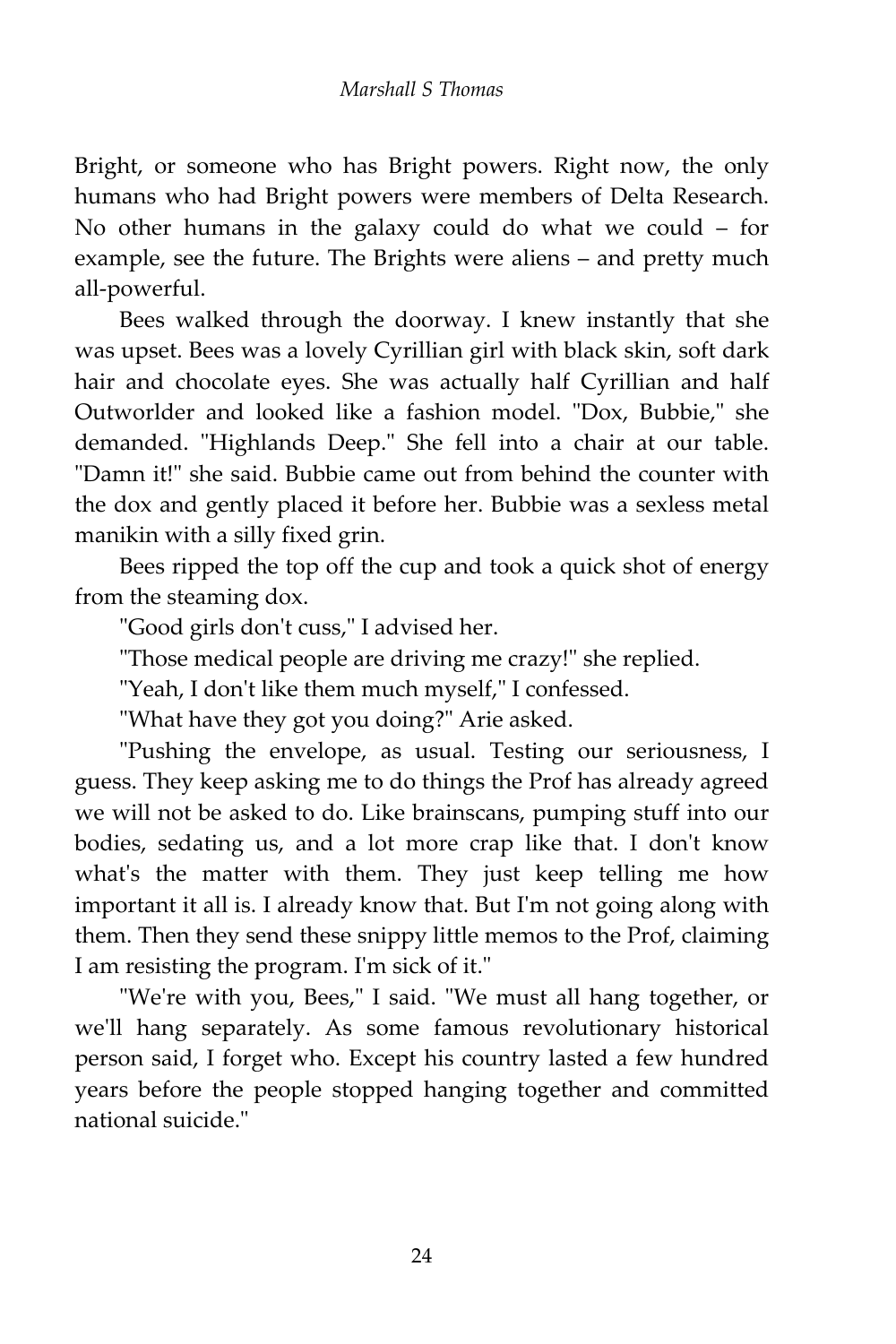"Thank you for the historical commentary, Prophet. It does nothing to solve our problems with these white-coated baboons. You know what they asked me to do this morning?"

"Take off your clothes and pose for holos?" Arie asked with a smile.

"Shut down, Nitro," she said. Nitro was Arie's warname. "No, they had this little furry creature – some kind of hamster. They were going to kill it, and wanted me to revive it after it was dead. That made me absolutely furious! It was as if they looked at me as some kind of circus freak who could do bizarre things, and they wanted me to demonstrate it for them. I'm not a damned circus freak. And I don't bring dead hamsters back to life. I bring dead soldiers back to life. I bring my blood brothers and sisters back to life on the battlefield. Only it's not me – it's God! And it's not a damned circus trick, it's God reaching right down from Heaven, right into my soul, and guiding my heart and my hands, and when I'm in His power I can do anything, but it's not me, it's God, God himself! I'm just a vessel, a weak vessel, a temporary vessel for God. I brought you both back to life, both of you, only it wasn't me. Oh my God forgive me God. I'm sorry I'm so sorry." She reached out her hands for both of us and we each held one hand. Her eyes were swimming with tears. "That poor little hamster was looking up right at me," she choked. "I told them to go to Hell and I stormed out of the lab."

"Well, we're with you, Bees," Arie said. "How about we all refuse to participate further until they stop screwing around with us?"

"Why are you asking for forgiveness, Bees?" I asked. "I look on you as one of God's angels. You don't need forgiveness."

"It's just that I know how important the med program is. But I think they're going about it the wrong way. And I feel bad that I'm resisting them." She released our hands and dabbed at her eyes with a tissue.

"You should see the Prof, right away," I said.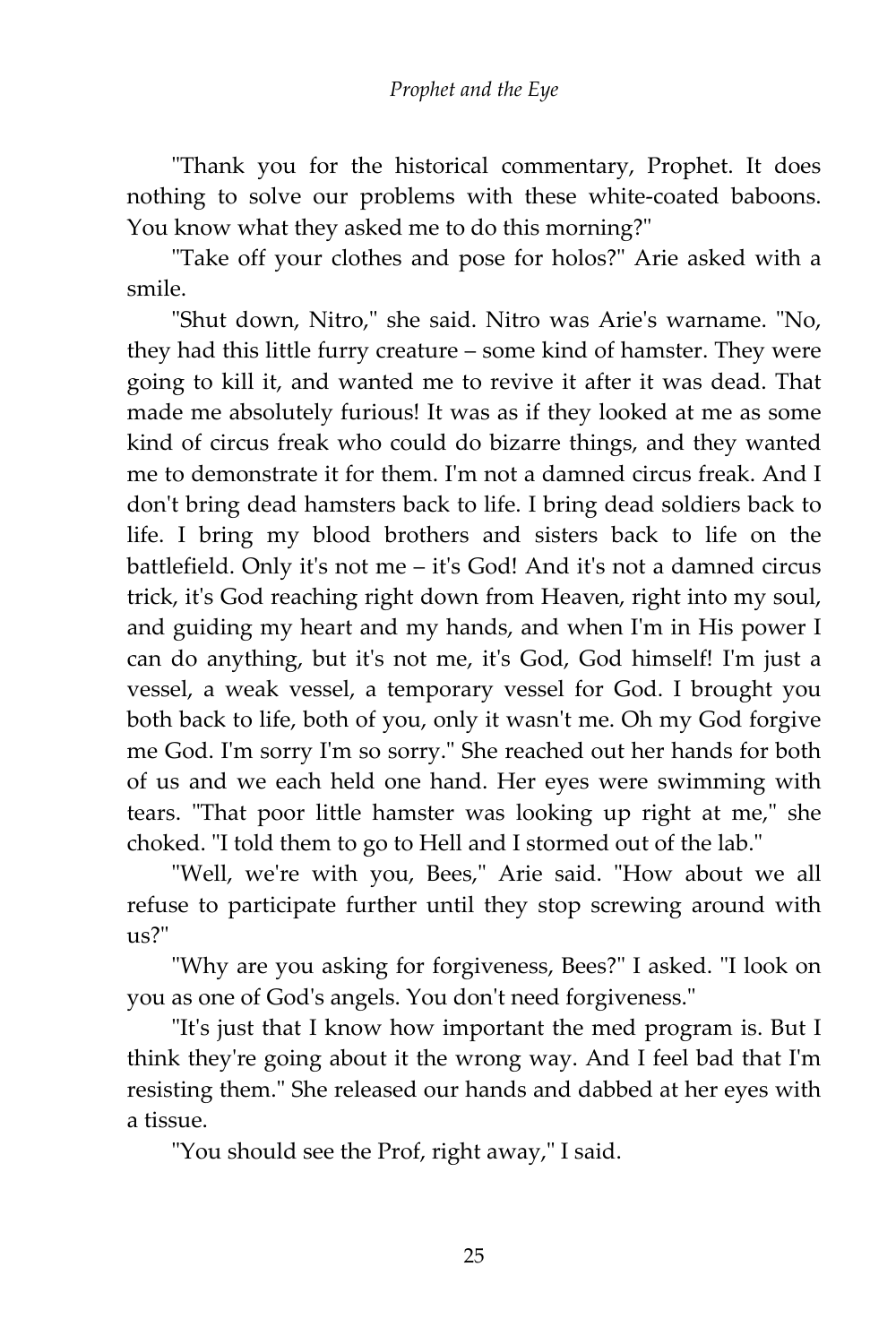"I will. I will."

The med program was a worry. They had added a whole new wing onto Delta Research just for the medical program. We spent about half our time with the medics. The idea was to learn how to bring dead troopers back to life on the battlefield. That was important, we all agreed – especially since five of us had been killed in action, and revived. The problem was that the task could only be done by either Brights or people who had DX in their brains. The Brights were aliens. So far there was only one human who had succeeded in reviving the dead, and that was Bees. It was no wonder the med folks were bothering her. We should all be theoretically able to raise the dead, all of us with DX brains, but even Bees did not know exactly how she had done it. She just did it. And the rest of us didn't even know where to start. But that didn't stop the lifies. They just kept poking at us, and asking endless questions.

I figured the best way to tackle this problem was to approach the Brights and ask their help. Prof agreed, but so far there had been delays. Probably security. Always security. They were driving us crazy too.

Δ

After work we'd often head up to Delta View, the dox shop on the roof of Delta Research. This was outside the bubble. Usually we'd spend the morning with the med folks, and the afternoons huddled in our cubes working on our separate projects, probing into the future. By the time 1800 rolled around, we were ready for a break.

"Ice water, please, Fred," I requested. Fred was our all-around chief janitor, handyman and bartender. He was a real person and a very nice one, too. I had helped him get his citizenship despite his low IQ, and he was always exceptionally nice to me.

"I put some lime juice in it, Sir," he said, serving me a frosty glass. He knew what I liked.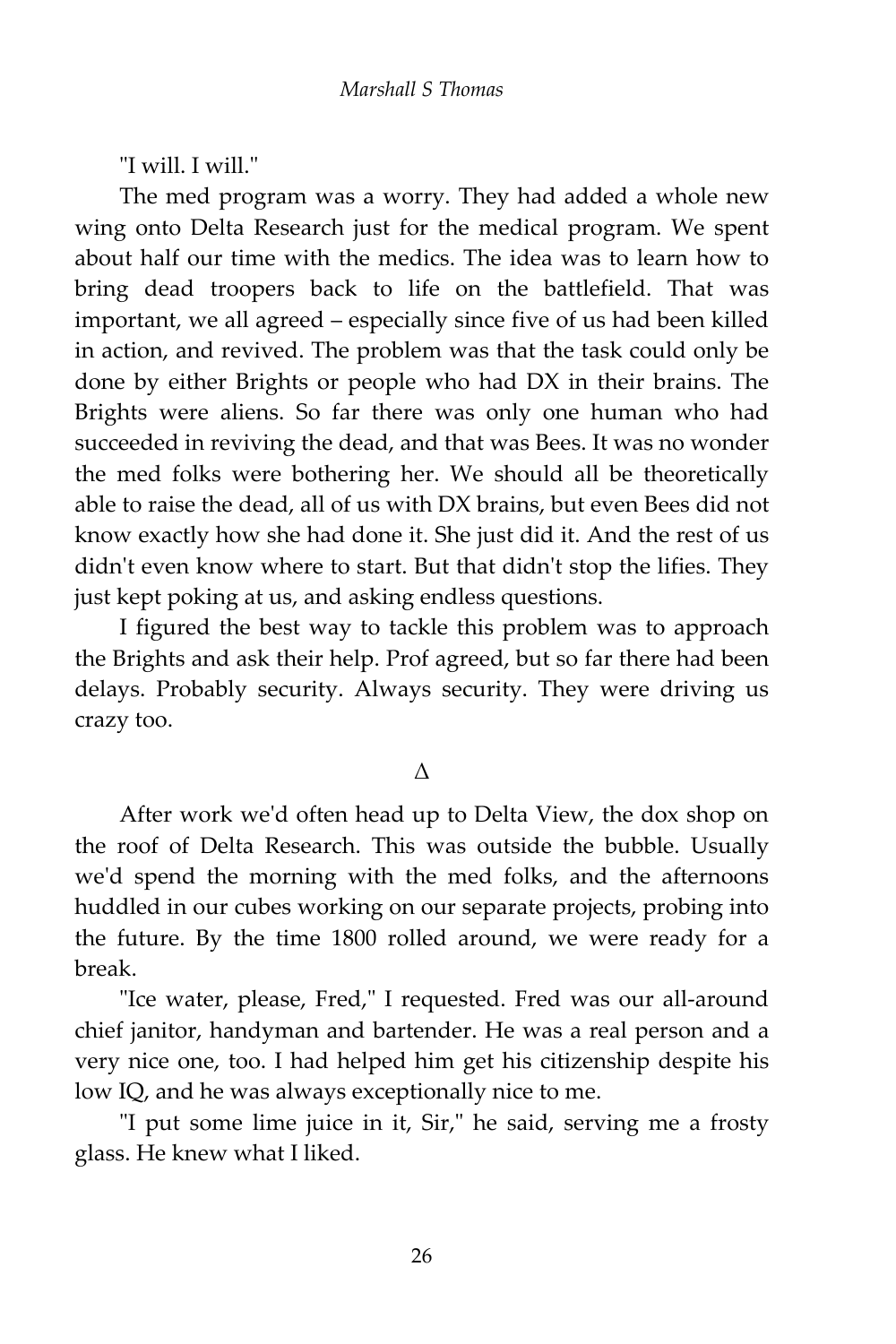"Thank you, Fred." I was alone at a table, under a darkening sky. The air was brisk, with biting gusts of wind. Rainclouds covered the sky, blotting out Quaba's two suns. Invisible droplets of frosty dew tingled on my skin. I loved it here. Look at that sky! It was an extremist sky, and our extremist ancestors had embraced it, celebrated it, and dared anyone else to try and take it from us. ConFree was born in blood. But when it was over, the Outvac was ours, and we were a free people, free and united and strong.

I knew it only took a single generation for a civilization to go from freedom to slavery. I had vowed that was not going to happen on my watch.

"Hey, trooper! Wanna buy a girl a drink?" I looked up. It was Honeyhair and Blondie, evidently just off duty. Honeyhair was Delta's chief medic and Blondie was her chief nurse. Honeyhair was also my girl, my wife, my eternal love, my heart and soul. My heart still sped up every time I saw her. She was a tall, willowy honey with golden brown hair that had inspired her name. Blondie was her long-time gal pal. They had been through plenty of adventures before running into Arie and me on the starship that had been taking us to Legion basic training, about six years ago.

I stood up. "Welcome, ladies. I'll be happy to buy drinks for both of you."

"Where's Nitro?" Blondie asked. Blondie was Arie's wife, birth name Katrina, aka Trina. She was a dynamite little blonde and lasersharp. Nobody could put one over on Blondie.

"Dunno. Lost in his work, I think. He seems happy with his current project."

"What's he doing?" Honeyhair asked.

"Uh, we'd better not say up here," I said.

"Yeah, sorry, I guess you're right," Honeyhair replied. The security types never stopped worrying, but they were right about keeping your mouth shut outside of the Bubble. Eyemotes could be anywhere. They were the size of a dust mote; you couldn't see them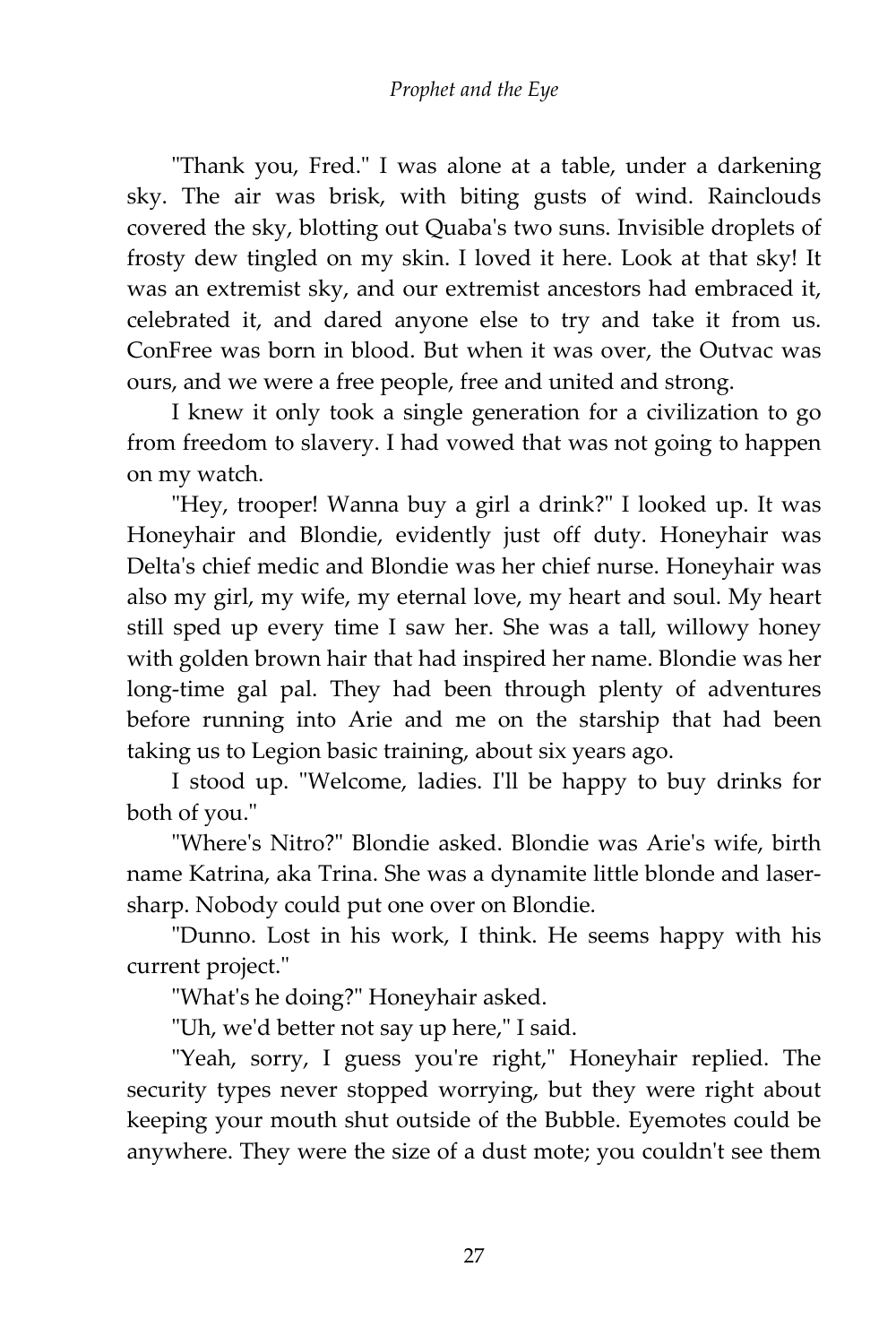but they sure as hell could see you – and hear you. Honeyhair and Blondie were not cleared in any case. They couldn't even enter the Bubble.

There were a whole lot of enemies out there who wanted to know what Delta Research was up to. What we were up to was astounding, amazing and revolutionary and we were not about to let the secret out. So we were pledged to silence outside the Bubble. The security types were bombarding us with memos and we were getting sick of it. But we understood.

A huge black wolf came charging out of the stairwell and made a beeline for our table. It would have been a terrifying event if we had not already been familiar with this particular canine. Blackie was Delta's mascot and definitely one of the team. He skidded to a stop by my side, gave my face a sloppy lick with his tongue and started happily sniffing up the others. Blackie was a stunningly beautiful wolf –thick, glossy black coat, clear grey eyes and a collar with the Legion cross on it. Blackie's capabilities were also cosmic secret. We were a pretty special bunch – even our mascot was highly classified. ConFree was spending millions to exploit the capabilities that Blackie had displayed and Delta had revealed.

Doggie showed up in Blackie's wake, as usual. Doggie had been Delta's squad leader when we had all initially joined the Legion, but now he was a Delta prophet the same as the rest of us. He lost a leg on Vulcan but the Brights had grown it back for him. It was an ongoing question whether Blackie was Doggie's dog, or Doggie was Blackie's human. Either way, they were pretty close.

"All right, gang, who's buying?" Doggie asked in his best gravelly voice. He was medium height, slim and wiry, close-cut brown hair and piercing grey eyes.

"Blackie said to put it on your tab," I replied.

"I'd hate to contradict Blackie," he said with a smile. "So load up, everybody. It's all on me."

A gust of icy wind sprayed us with needle-like specks of frost.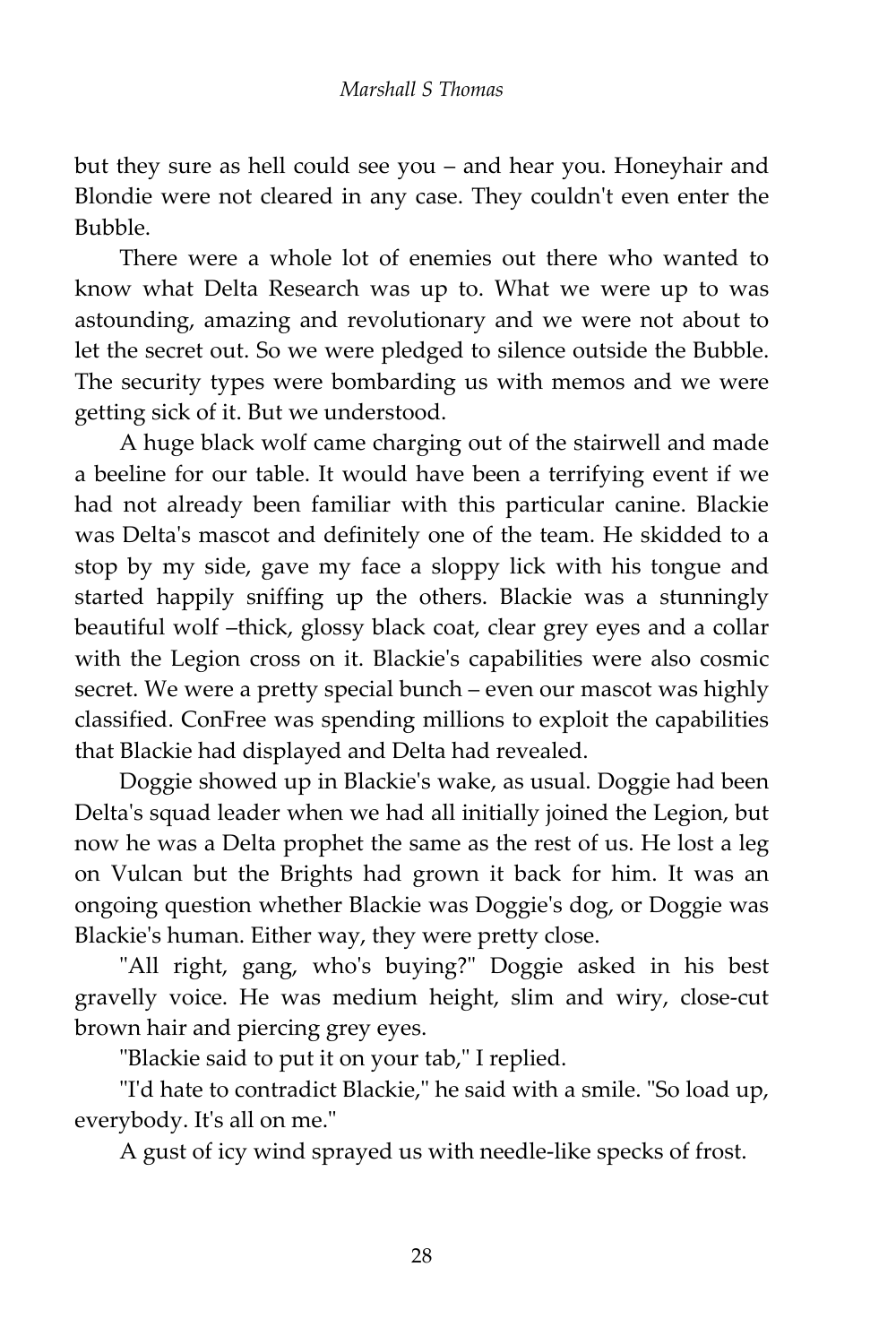"I love this!" Honeyhair said, looking up at that dark sky.

"You seem real happy, Doggie," I said.

"Are you kidding? I love it here! This is good duty."

"The white coats are not annoying you?"

"Hey, they can ask questions all day and I'll happily answer. I'm warm and happy, I get all the rats I can eat, nobody is shooting at me and Quaba is teeming with young pretties who appear downright anxious to spend some time with someone as fascinating as me. This is paradise. What's not to like?"

"If you ever start to get serious about any of those young pretties," Blondie said, "don't forget to take advantage of the H&B YLSDS."

"H and B YLSDS? What the hell is that?"

"Oh, it's a free service that Honeyhair and I provide for Delta members who need our assistance," Blondie said. "It stands for Honeyhair and Blondie's Young Ladies Sincerity Detection Service. We examine the young lady in question to determine what kind of a girl she is and whether or not we want her to marry up with one of our comrades. By the time we get through with our targets, we know exactly where they're coming from. That's because Honeyhair used to be a complete phony and I used to be great at detecting complete phonies. I still am. Our two most recent successes are Mary and Christine. We certified them as completely sincere, and you know the happy result." Mary and Christine had recently married Bird and Smiley respectively, both Delta males, and I remembered well the enthusiasm with which Honeyhair and Blondie had conducted their investigations.

When Doggie stopped laughing, he replied, "Why, thank you, Blondie, but I don't think I need to sign up for your service. I have no intention of getting serious about anybody."

"Oh, there's no need to sign up. We provide this service whether you want it or not."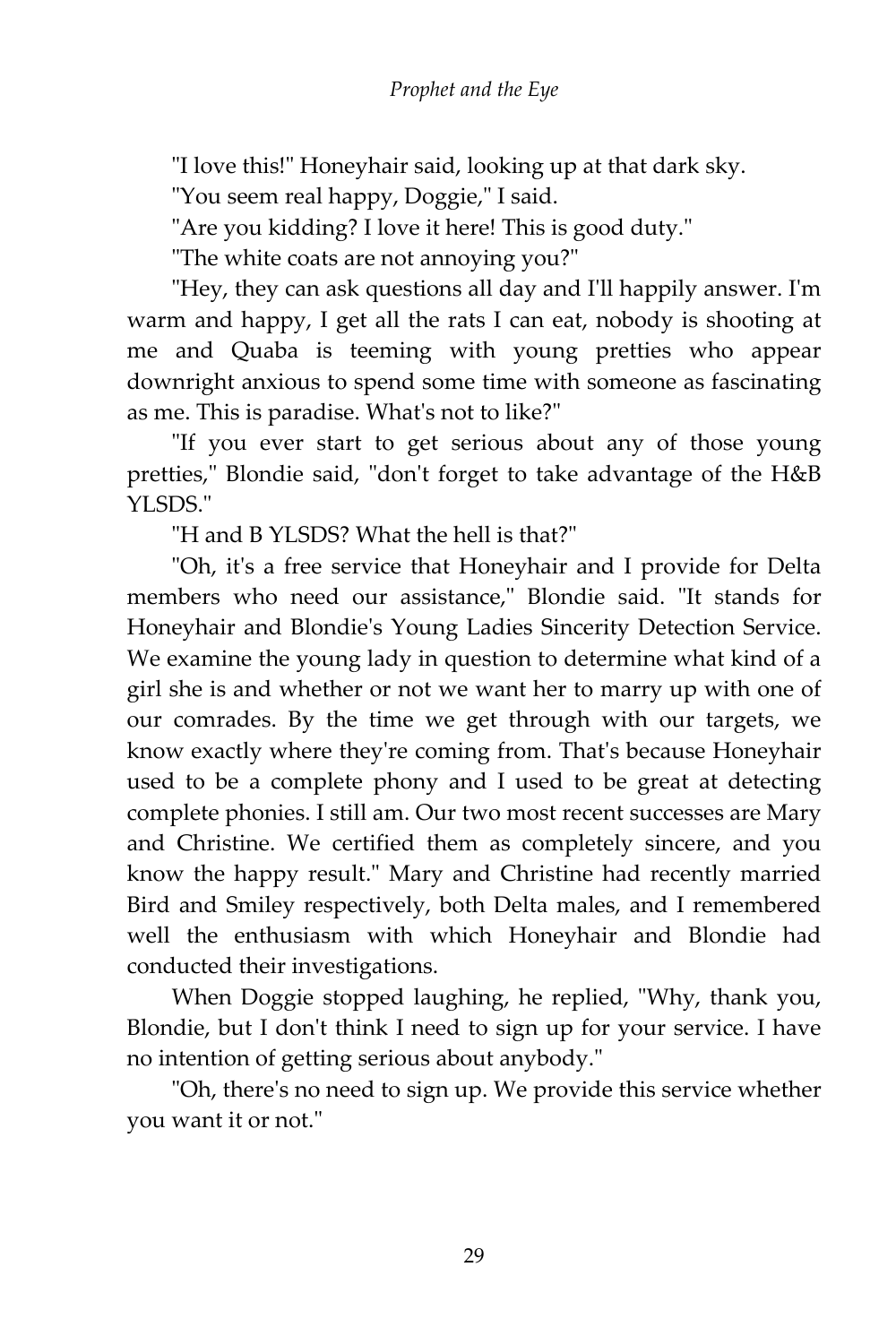A great gust of freezing wind and rain pelted us, soaking us, blowing glasses off the table and prompting Blackie to leap up, howling wildly.

"Let's get indoors!" I suggested.

#### Δ

I entered the Bubble early the next morning to ensure I didn't miss the Prof's morning meeting. He had reminded everyone to show up without fail. The exterior Bubble door hissed open at my finger's touch and I stepped into a faintly-lit security cubicle. The door closed silently behind me. My ears popped, a blinding flash lit me up and a sizzling noise sounded briefly. Then the interior door popped open. The security portal had been recently installed. I wondered what these security measures were doing to my body, if anything. And I wondered how effective they were.

I walked down the hall to my cube, touched the DNA lock, and entered. I had always felt good in here before. It was a comfy little slice of the galaxy that belonged only to me. But lately my mind had been haunted with those grim visions from Nirvana. I no longer looked forward to work. I'd have to get this Nirvana mission done, resolved, fixed. Damned bugs! Who did they think they were? I had done some time-hopping, to see how things had developed – or were to develop – over time, and some things were clearer, but other things were still puzzling. It was infuriating. What was the matter with those Nirvana humans? I sat there, in my opschair, staring blindly out the simport at a light morning rain. I decided not to start in on Nirvana right yet. First I'd do the Prof's meeting. Maybe then I'd feel ready to tackle Nirvana again.

#### Δ

"Good morning, prophets," the Prof said as we found our way to our seats in the little conference vault. "It's a beautiful Quaba morning out there, isn't it?"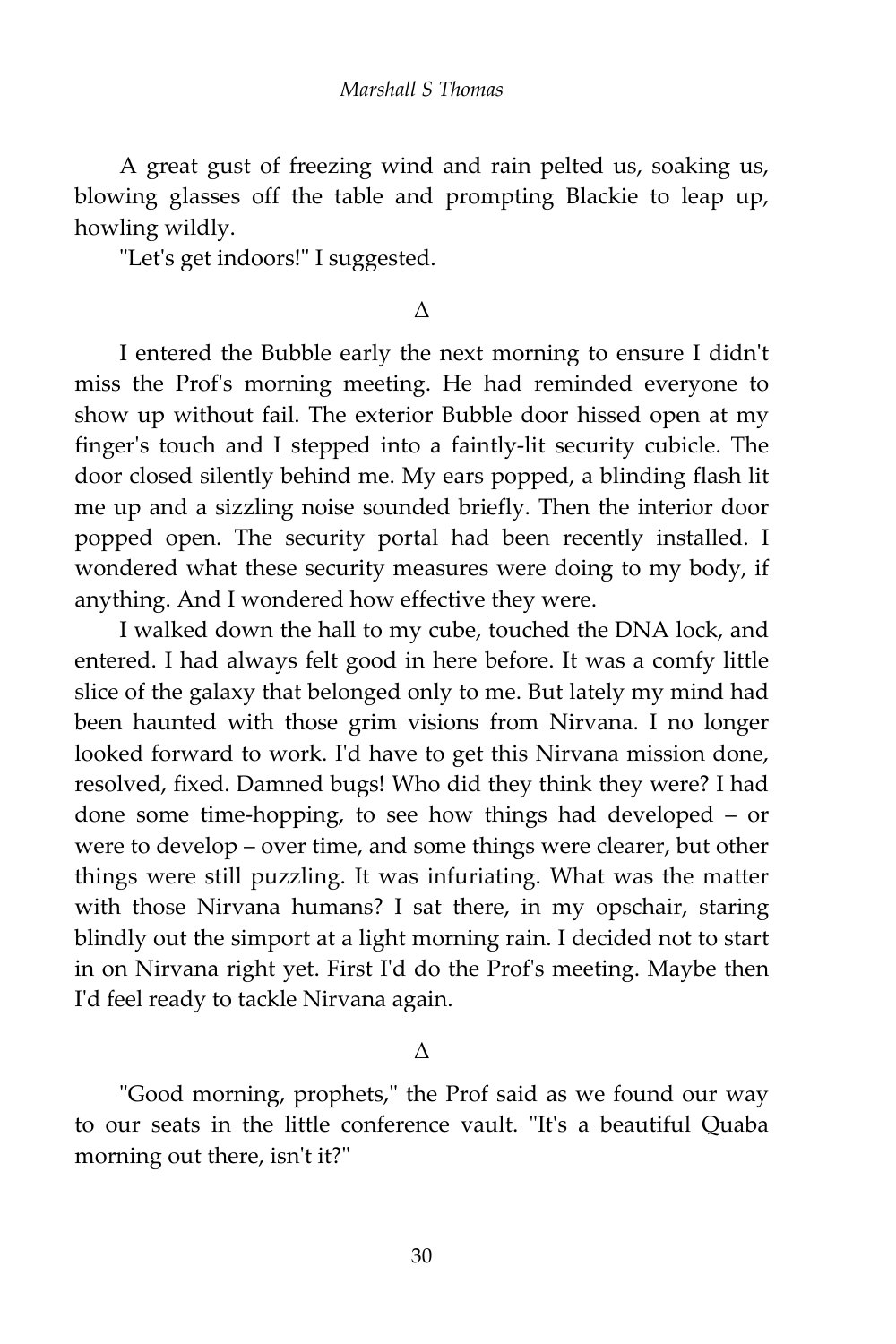"YES SIR!" we all shouted enthusiastically. The Prof grinned and shook his head.

"Please don't do that anymore, boys and girls," he said from behind the lectern. We knew the Prof did not go in for military formalism, as he called it, and that's why we occasionally did the 'yes sir' routine. At first glance the Prof appeared to be a typical Legion trooper, but truth is he was anything but typical, with his slight physique, olive skin, black hair and dark eyes. He wore the combat cross and the blood badge on his blacks. He was completely moral, totally fearless, and consumed with the importance of doing the right thing. He was a brilliant and tireless warrior. Six years ago he had enlisted in the Legion, along with the rest of us, as a common trooper, even though he had a PhD. But by now he was a Brigadier General and entrusted with ConFree's most valuable secrets. He had earned that rank and that position. He was our maximum leader and he led from the heart. The man was simply amazing. I had no idea what race he was, but whatever it was, it produced superior people.

My ears popped, which meant that the room was sealed – a bubble within a bubble. More security crap. We were getting used to it. Everybody had showed up – Doggie, Scout, Saka, Ice, Smiley, me, Arie and Bees. The Prof was our ninth prophet. And this entire installation was set up to exploit our talents. Doctor Dimension was up there on the dais with the Prof and somebody else I did not recognize, a youngish-looking trooper in Legion black.

"I hope everyone is settling in to the various tasks to which you have been assigned," the Prof said. "This is kind of like the shakedown period of a new starship. Right now we are doing things at random, just so you can all develop experience in working with the Eye. If you run into trouble I will expect you to come immediately to either Doc D or me. What you are doing is of the highest importance to the future of our civilization, and I know you all recognize that. Call for help if you need it. Four of you are experienced prophets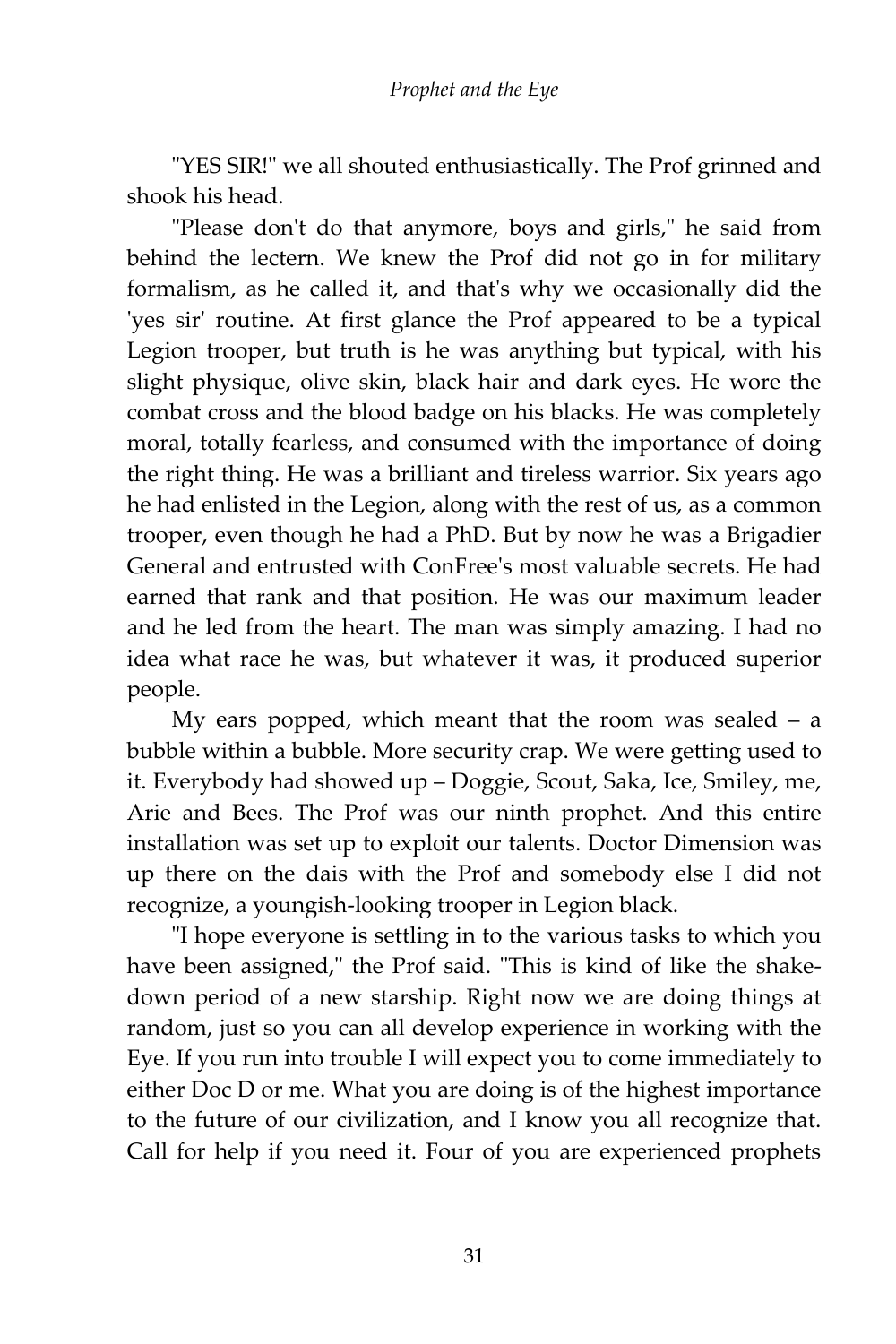who have produced visions of the future without the benefit of this amazing new technology that Doctor Dimension has devised for us. Five of us – including me – have not done that on our own but with the new technology it may not prove necessary. Either way we are all united, we are all qualified and are all learning the new technology."

Doctor Dimension gave us a goofy smile from his seat up on the dais. He was a weird bird, that was certain, tall and lanky with dark eyes and tangled shoulder-length dark hair. He was a civilian scientist and wore civvies. When I first saw him, I thought him almost comical but he was a damned genius. He'd penetrated the deepest secrets of the Demon saucers' DX drive and later went on to probe Dimension X itself. It proved to be the secret of reading the future. He'd discovered and exploited the twisted loops of DX time strands that formed the future, and allowed us to read it. He did all that without possessing any DX in his brain. It was a remarkable achievement.

"I want to give you a rough idea of what we'll be doing once we gain enough experience to focus in on the official program," the Prof said. "The objective is to read the future – that is, where current trends are taking us. Once we successfully do that, we will submit very highly classified reports to the very highest levels of ConFree. These reports will not reveal how the information was obtained but will be entitled 'current trends' or something similar. We will also make suggestions about actions that might be taken if we decide that the current trends do not lead to a desirable result. However, that's not our call."

"Who gets to see our production?" Bees asked.

"That has yet to be decided, Bees. But it will be a very exclusive audience. Now, the big picture is, we are going to have four tiers of targets. First tier, ConFree, the Darks, the Demons, the O's and the Brights. These are our most important targets."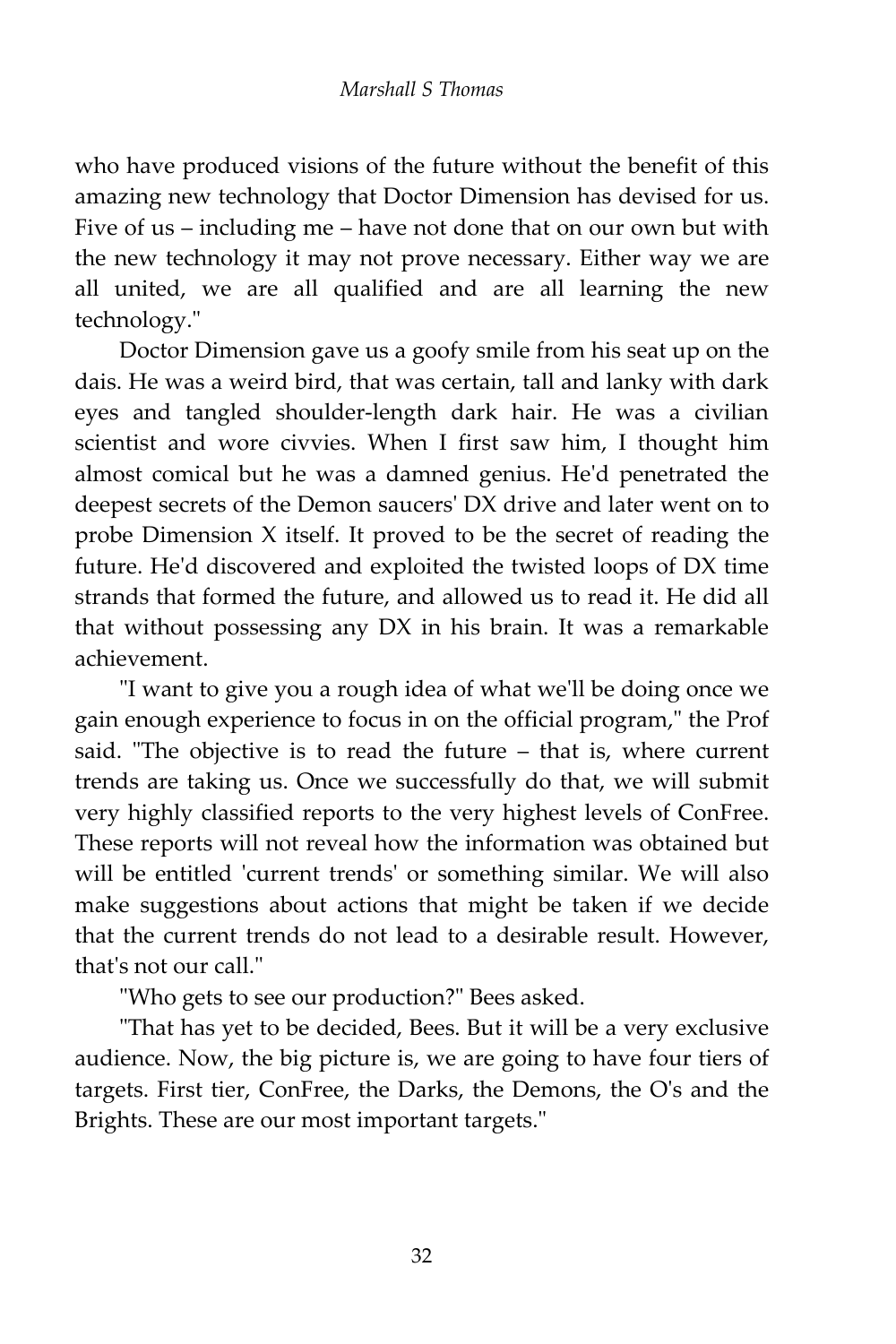"ConFree!" Ice leaped to her feet. "Why are we targeting ConFree? And why is ConFree listed along with our worst enemies? And why are the Brights included there? They're our allies!" Ice looked quite alarmed. She was a stunningly lovely, pale blonde honey with cold grey eyes, and faint scars crisscrossing her face. I had witnessed her death on the battlefield on Galinta. I would never forget that one. And I had seen that Bright trooper bring her back to life, laying his armored hands over her fractured skull and finally arising with bloody hands and making the sign of the cross over her. The Brights had brought her back from the dead.

"Tier One includes the most important targets," the Prof explained. "Our fiercest, strongest enemies or potential enemies. The Darks, the Demons, the Omnis and the Brights. Those are the ones we have to watch most closely. Yes, the Brights are our close allies, but we are looking into the future. Things change. We would be guilty of criminal malfeasance if we did not keep a sharp eye on the Brights, despite how we all feel about them. Because they are the greatest power in two universes. And as for ConFree – that is the most important target of all. Why are we doing this? Why are we looking into the future at all? It is to protect and safeguard the future of ConFree, of the free men and women and children of the Confederation of Free Worlds. It is to protect future generations. We must learn what the future has in store for ConFree, and if we do not like what we see, we must change it. That is our mission – to read the future, and to change the future, if necessary. I know how you feel about the Brights, Ice, and I feel the same way. I'm sure we'll not be spending a lot of time on the Brights, certainly not at first. But their inclusion in Tier One is justified.

"Now, Tier Two – lesser enemies. The ex-Commune states, the Pherdan Fed, HyadFed and the UMC. Yes, the UMC participated in the Vulcan campaign with us so they are no longer enemies but they are powerful and influential and still unstable – so we watch them. Tier Three consists of three other stellar states that pose less of a

33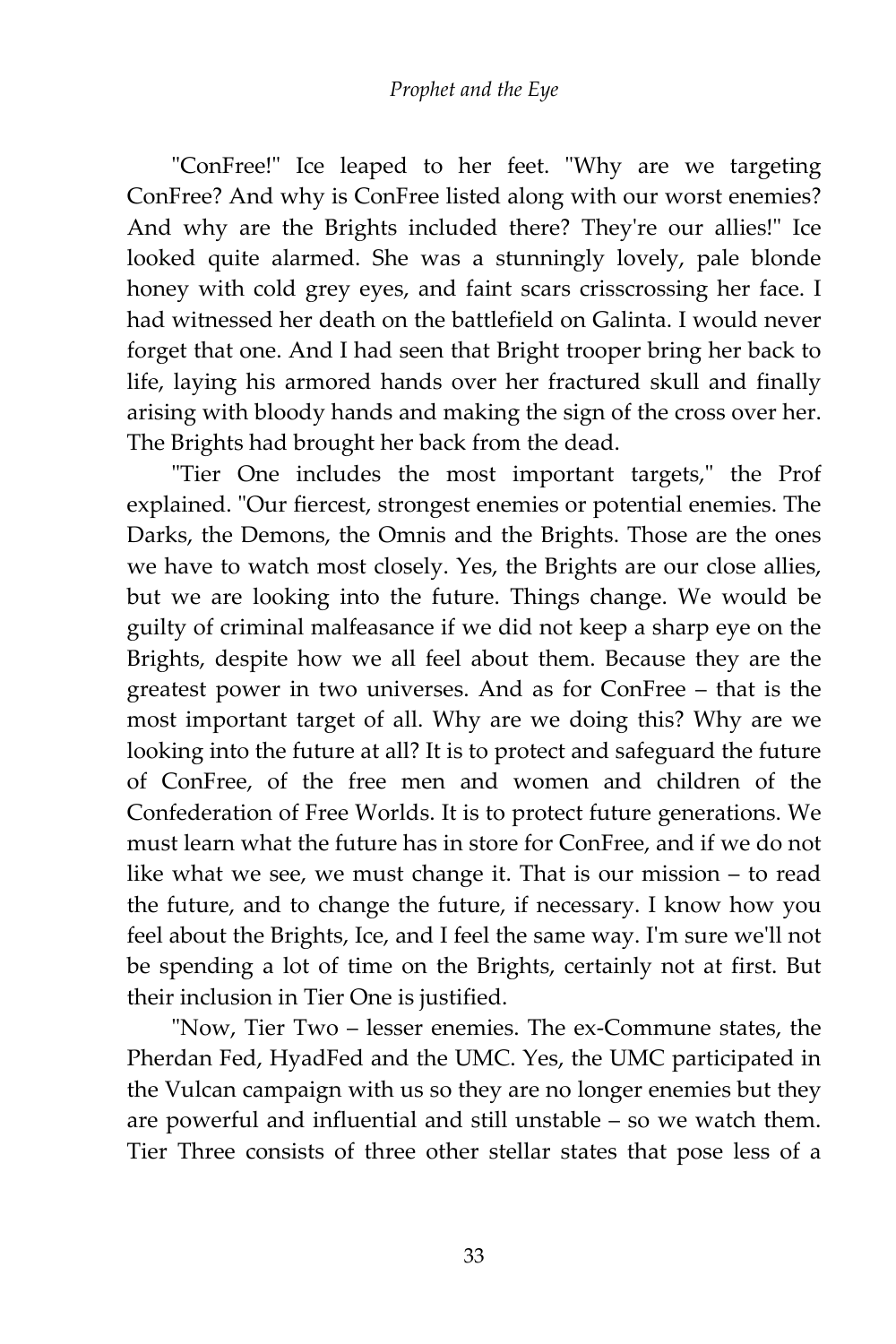threat: the Gassies Coalition, the Pleiades Association and the Dark Cloud Alliance. We're working for better relations with all three so they're not really enemies. Tier Four are friends or allies that we are probably going to ignore unless current trends change: the Assid Confederation, the Biogen Peoples Solidarity Accord and Santos Free State. All right – that's the big picture. Doctor D and I will be working with all of you on your individual targets. Now – changing subjects – the med program."

The Prof had our full attention now, and he knew it. The med program was another giant, expensive research program that was only loosely under Delta's control. We were running into lots of problems.

"I will reiterate the ground rules," the Prof said. "There will be no brainscans of Delta personnel. They are not permitted to sedate you, or to introduce anything at all into your bloodstream or body without prior authorization signed by me. They can take blood and urine and DNA samples. They can do body scans but not brainscans. They will not question you about your activities as prophets. They can and should ask you about your experiences involving the recovery of dead soldiers on the battlefield. If you feel uneasy about anything you are asked to do, refuse to do it and report to me immediately. The med program is very important. The goal is to restore life to soldiers who have been killed on the battlefield. A very noble goal, one with which we all agree. I am working closely with Dr. Gorgas, and we will work together to accomplish that goal. And remember – they are very much outside the Bubble. The med's security is effective, but not as effective as ours. Keep that in mind.

"Now, I'd like to introduce the newest member of our team." The Prof looked over at the trooper who had been seated off to one side, silent. "Let us welcome General Keystone, Delta Research's new Director of Security. The general is the Legion's most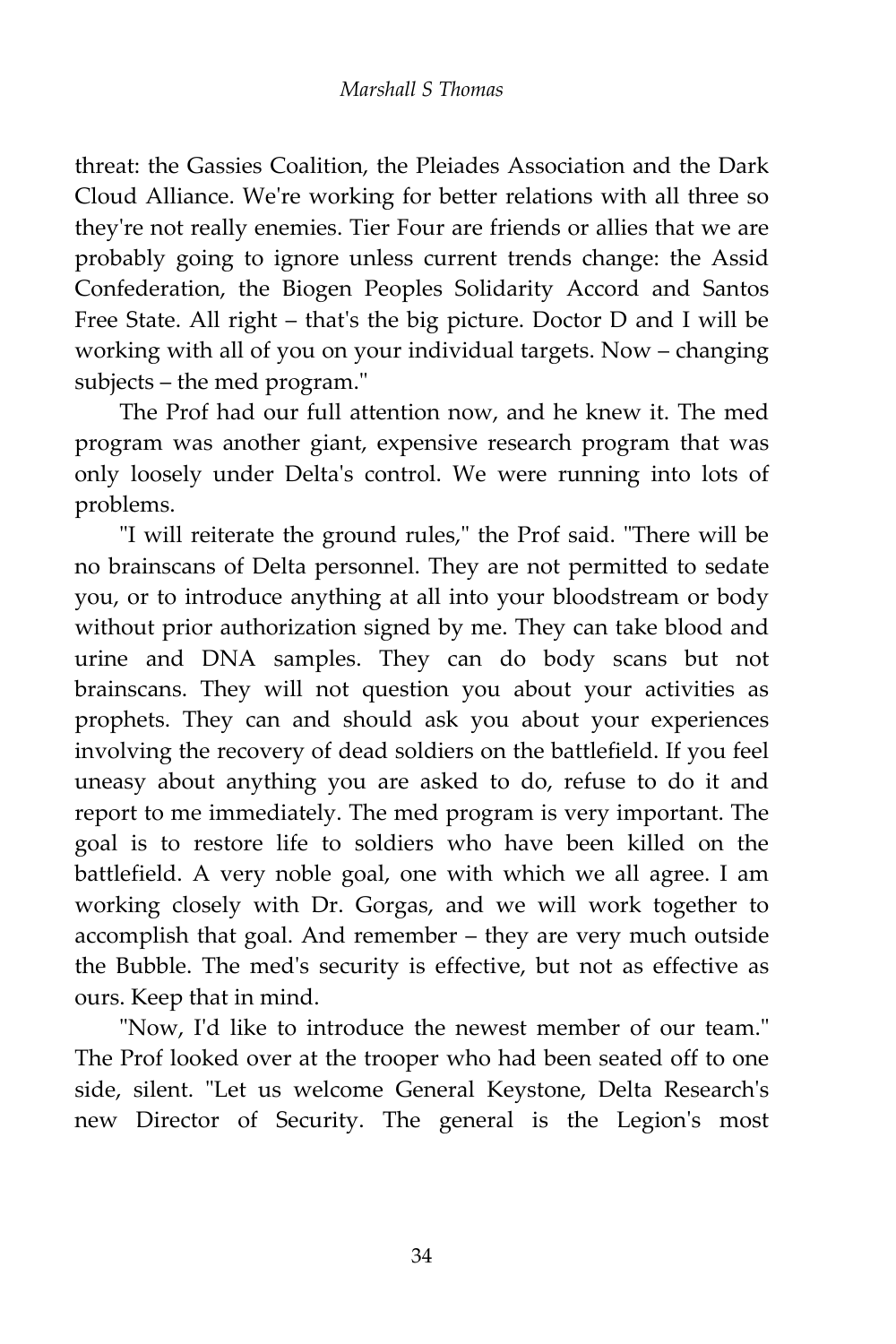experienced security administrator, and his selection for this position confirms our importance to the Legion and to ConFree."

General Keystone shot to his feet and strode confidently to the lectern. Medium height, black hair – he looked pretty young. He had a single star on each collar – brigadier general – the same rank as the Prof! I had not seen the stars when he was seated as he had a Legion scarf wrapped around his neck. "Thank you, Professor," the general said. "Greetings, prophets. I am very pleased to meet each of you. I am looking forward to our association. A few comments if I may, Professor." He dropped some notes onto the lectern. It looked like he was almost pushing the Professor out of the way. The Prof, ever the gentleman, nodded politely and stood a short distance away, perhaps to emphasize that he was still in charge. Maybe I was reading too much into these wordless actions, but it looked like bad news to me.

"The Professor and I," Keystone said, "will jointly be handling the security and related administrative functions of Delta Research. I can tell you that this project is ConFree's number one state secret, and the Prof and I are going to ensure that the secret does not get out. I ask each of you to cooperate in the security mission. We can assume that every one of ConFree's deadliest enemies is doing everything it can to learn what goes on inside the Bubble. The best counter to this is total silence about the mission outside the Bubble, indeed, outside your individual cubes. Silence is our best defense but we have to do a great deal more than that. The outside swarms with eyemotes – so numerous and so advanced we cannot possibly detect them. As prophets, you can assume that some of them get past Delta Research's defenses, follow you home, swarm into your residential apartments, follow you to work, and hide in your clothing. The security portal through which you pass every day is designed to fry any eyemote trying to hitch a ride with you. We know the portal works. However, we don't stop there. In addition to powerful anti-eyemote filters installed within the Bubble, the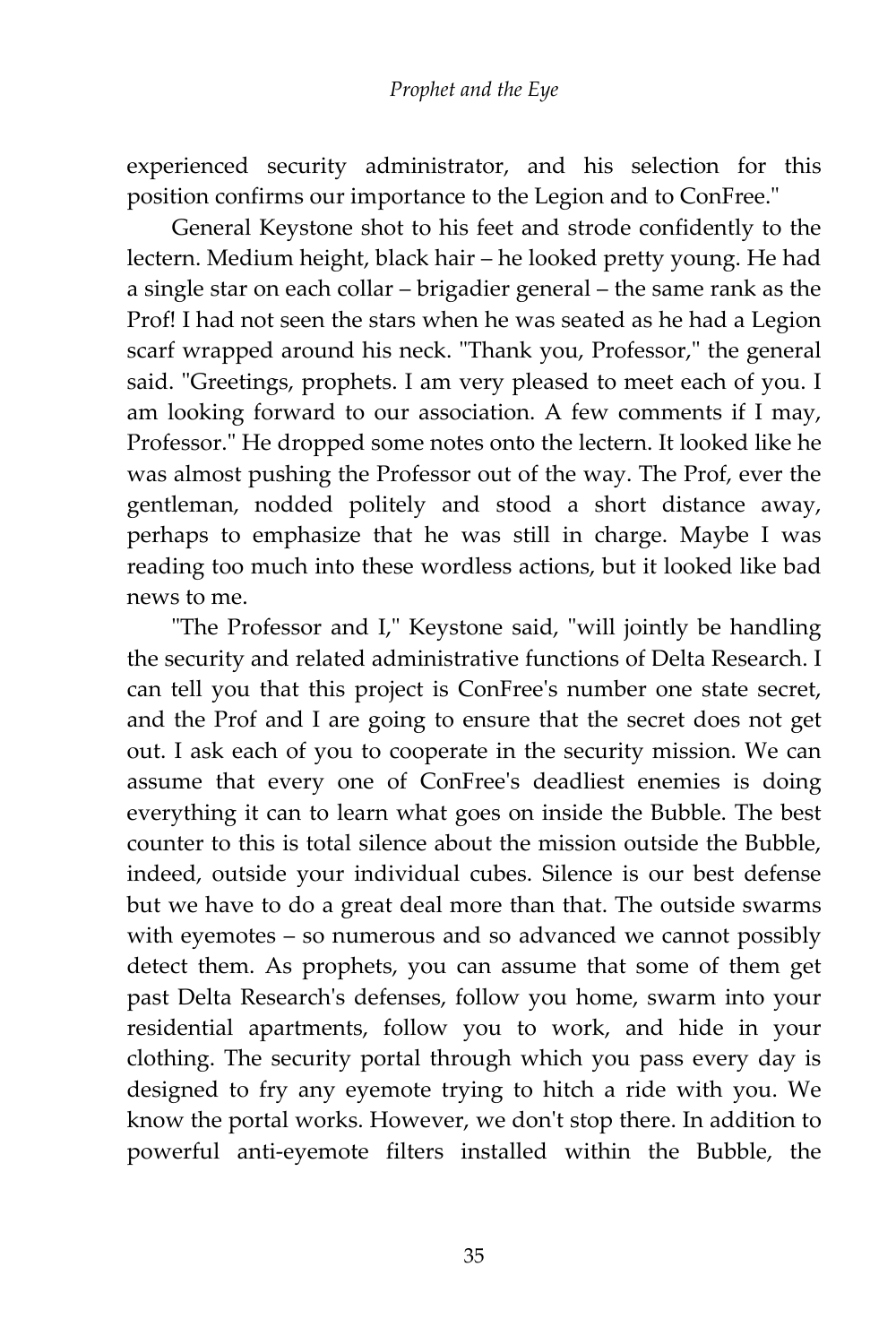Bubble's airspace is teeming with hunter-killer eyemotes that cruise around all day and night looking for hostiles. That's cosmic secret, please do not repeat it."

It slowly dawned on me what was wrong with this picture. Keystone was wearing his blacks, but there was no combat cross. What the hell? He was an administrator! How do you get to be a Legion general without earning your combat cross? An administrator! Every one of us prophets wore the combat cross and the blood badge. Those were our credentials, in the land of the Legion. And he was going to be leading us? He was going to be telling us what to do?

"Our countermeasures are extensive, and necessary," he continued. "I hope you will not resent the extra burden it places on each of you. I know you are very busy with very important work, and I'm sure you would be as distressed as I if you learn that our secrets are leaking. Regrettably, there is still some discussion about individual missions outside of your cubes, inside the Bubble. Please observe need-to-know. Just because you are inside the Bubble, it does not mean it is safe to discuss our highest national secrets. If you have issues concerning your individual missions, please discuss them with the Professor or me in a sealed security vault. Do not discuss it among yourselves. I'll be sending a series of security memos to everyone shortly. Please read them and if there are any questions, I'll be happy to respond. Thank you. Again, I'm happy to be here and glad to meet you. Together, we are going to accomplish wonderful things."

#### Δ

"Come on, Morrie, time to go!" Morrie's colleagues were calling him. They were heading for Blossoms, whatever that was. Scout watched the scene patiently through his DX helmet. As usual, it was a dim image – almost dream-like. But it was clear enough for Scout to see what was happening. All these DX images were kind of hazy,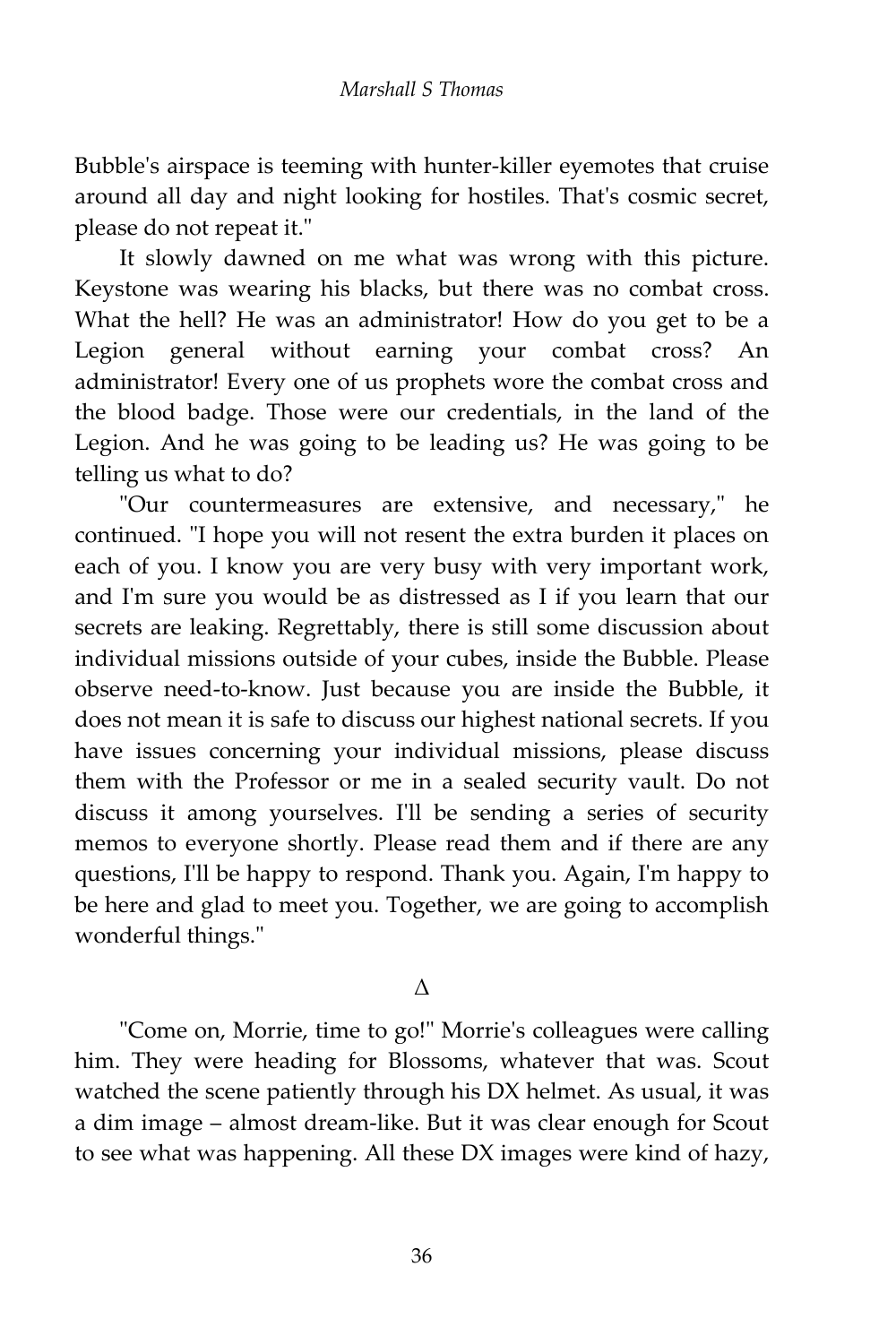presumably because they did not represent reality, but what reality would be should current trends continue. Doc D had explained it – Dimension X was the substance that bound all physical reality together. It was the long-sought missing piece of the puzzle that led to the final Theory of Everything. An integral part of the galactic field, it saturated the field, tying together the past, the present and the future. It was such an elegant and perfect dimension and theory that Doctor D had actually teared up when trying to describe what a beautiful thing it was.

As Morrie hurried to finish his job, Scout watched him like a snake watching a mouse. Morrie was a spacecraft tech, a specialist first class, and he was poised under the belly of a giant, lovely star shuttle. The PS *Clear Skies* was a wondrous creation, a spectacular phospho white shuttle that belonged to the PS *Coral Paradise*, a luxurious vacation dreamland for those who could afford it.

The *Clear Skies* was almost maintenance free, but starflight regs were strict and demanded human eyes and a final sign-off for critical systems by a human tech. That was what Morrie was doing. He was going over a long panel of power systems, each one of which was already glowing green and reading one hundred percent. But he had to confirm the readout. He did that by opening each panel, one by one, and activating the internal systems check with a little hand monitor. If the hand monitor also read one hundred percent, he would close the panel and touch the little DNA inspection certification tab with his fingertip.

It had taken Scout a long time to find this time strand. Everything seemed to lead to this exact place, this exact time. Interesting work, Scout thought. I guess I can do this time strand business. Unusual, but I can do it.

Scout was confident. He had always been confident in himself and his abilities. He was a tall, lean, tough Outworlder. He had developed his confidence on Sirrah, first in the contact arena and later in the Deadman Scouts, fighting a hopeless insurgent war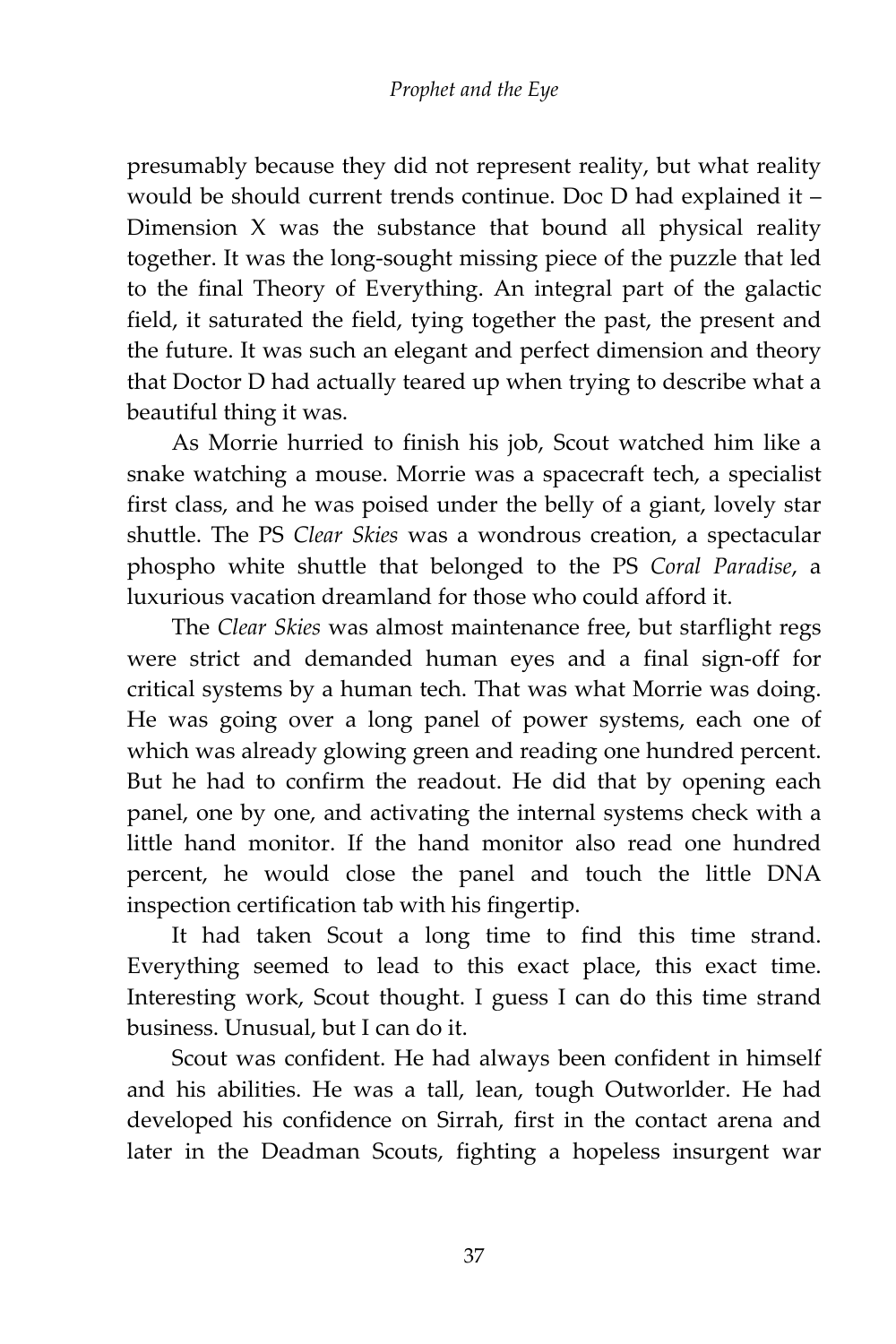against the slave state until most all his companions had been killed. He was a warrior first and foremost. The Legion was his home. He thought he would be dead by now, but had somehow survived it all. And now he had a lovely, miraculous wife who was his exact opposite in almost everything except the love they felt for each other. And for their companions in Delta Research.

"Morrie! We're leaving! Are you coming or not?"

"Yeah, yeah, I'll be right there!" Morrie snapped close the last panel he had inspected and touched the certification tab. There were two panels left. They both were green and read one hundred percent. Morrie touched the certification tabs for both of them. But he did not open them and did not inspect them.

*You son of a bitch!* Scout thought. *You lazy bastard!* Morrie slammed the master access panel closed and ran off to join his companions. Blossoms was waiting.

Scout was stunned. Now it was clear. His first reaction was to hunt down Morrie and kill him. It was only three weeks into the future; he could head for that spaceport right now and locate him, and gun him down like a dog, before he even failed to finish his job. But he knew that wouldn't do. No, he would report it all to the Prof instead, and see what would happen. *Let's do this the way we're supposed to*.

#### Δ

I was in my office cube, DX helmet on, scanning up. The vault door opened. It was not supposed to do that. I took off the helmet, annoyed. A young Legion trooper in black stood in the doorway.

"Can I help you?" I asked.

"Uh, no. Just checking the doors." He closed the door again, moving on.

He was one of the Keystone Cops. That's what we had named General Keystone's security groupies. They were all seemingly young and inexperienced, charging around like bloodhounds,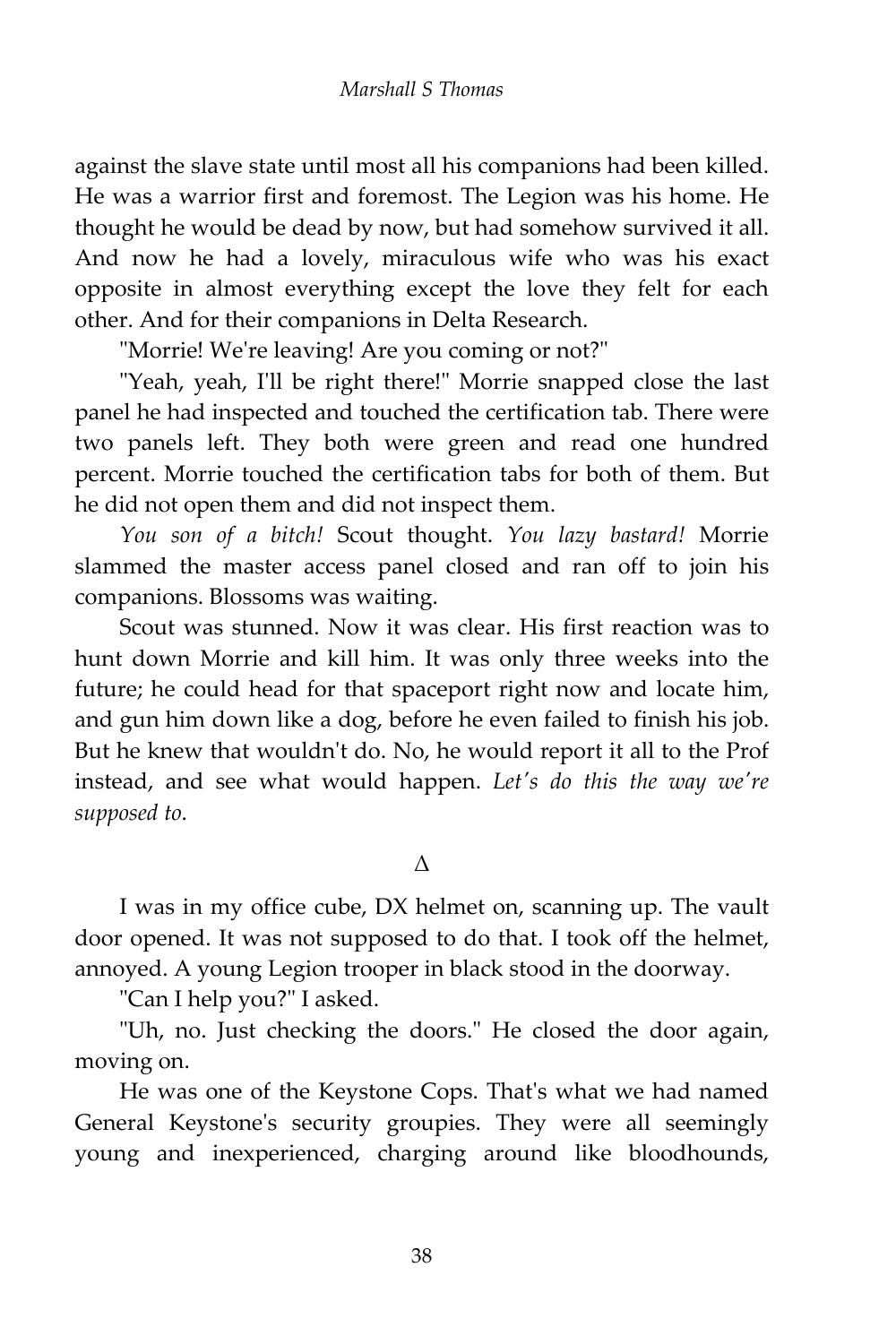#### *Prophet and the Eye*

enthusiastically doing whatever Keystone had set them to do. None of them wore the combat cross. Yet they all had access to our cubes and barged in whenever they felt like it. I made a mental note to mention that to the Professor. We should not be interrupted when at work.

Our old security group, Captain Trails and his troopies, had all been abruptly reassigned. We were not happy about that because they were competent and friendly and knew their job inside and out. The new gang was enthusiastic but had no idea what they were doing. They were not making many friends.

A new security bulletin had appeared on my work shelf overnight. The Cops came in at night and delivered these paper missives by hand, so we couldn't claim that we had not seen them. I had been ignoring it. Now I picked it up.

#### ALL SECRET

#### **Delta Research Security Bulletin # 130**

Date:386/2/10 For:All Cat P Deltas From:Delta Security Subject:Access to Cat P Work Cubes

1. It has been brought to our attention that in at least one recent incident, personnel with legitimate security access to Cat P Work cubes were denied entrance through illegal interference with the DNA access lock. Security access regulations are for your safety and security, and interference with the access lock could hinder movement during a crisis or emergency. It is illegal to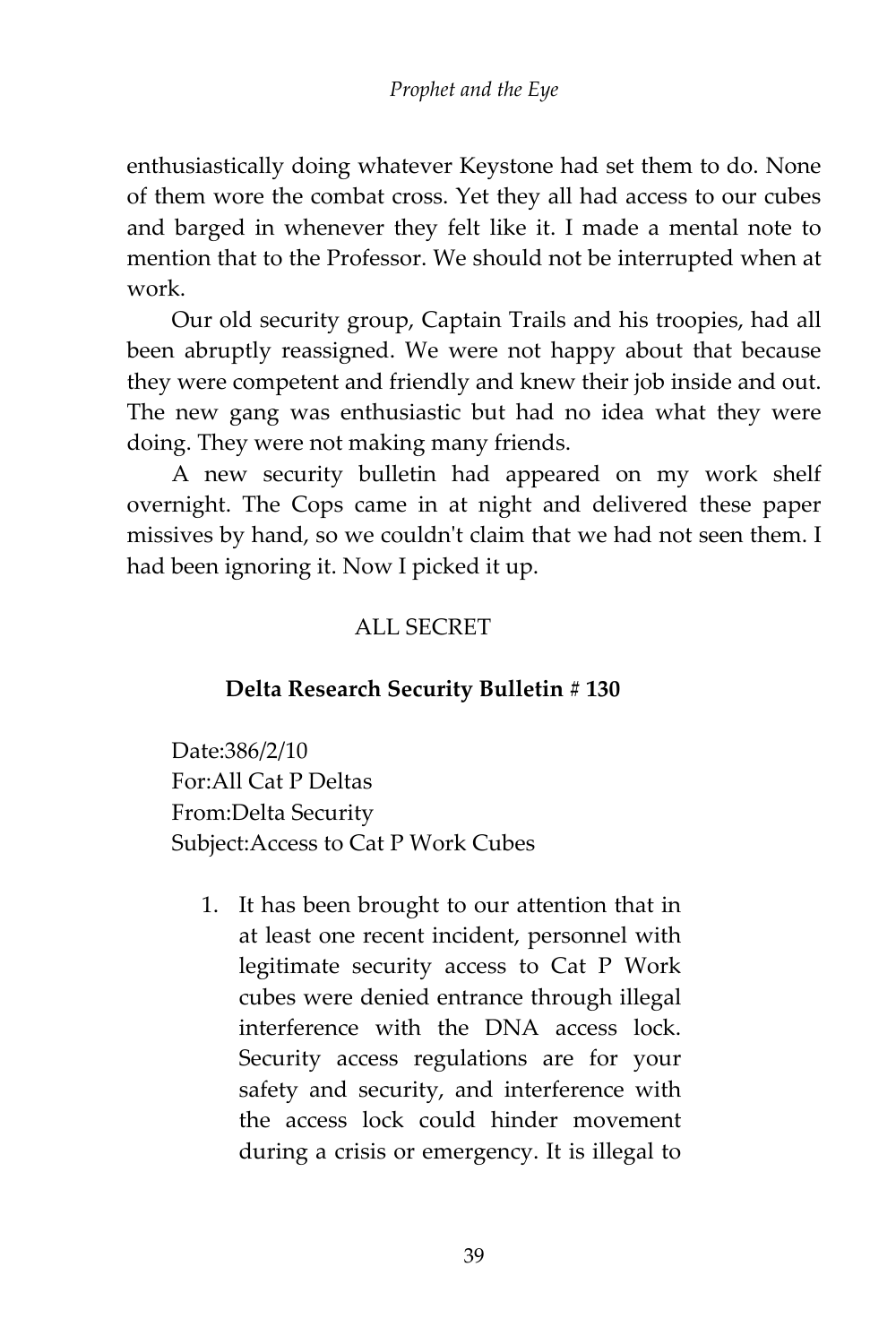block legitimate access to your office cubes and we ask all Cat P Deltas to cooperate.

2. Denial of legitimate access through disabling DNA locks is a security violation. Any further such incidents will be recorded as security violations.

> Authorized: B/Gen Keystone Cdr Delta Research Sec/Admin

#### ALL SECRET

It bothered me that Keystone was apparently sending these messages to us without clearing them with the Prof. And I sure didn't like that final line. I didn't consider him Commander of Delta Research and I had thought he and the Prof were jointly in charge of Security and Admin. As to the blocked DNA lock, I knew that was Scout. He was growing increasingly impatient with the Keystone Cops.

#### Δ

Saka forced himself to continue viewing the hazy images from the land of the Eye, the land of This Will Happen, Over to You. That's how Saka thought of it, cringing as the carnage unfolded, flickering past his eyes inside the DX helmet. Saka was a handsome young Assidic with a faint tracery of scar tissue running around his face. He had slanted Assidic eyes and high cheekbones and straight black hair and his ancestry ran right back to his namesake, Saka the Invincible, Saka the Merciless, who had plundered the galaxy in the distant past as maximum leader of the Assidic horde.

Our modern-day Saka was a Legion trooper, smart and tough. He had been killed on Galinta, and revived. Then he was gunned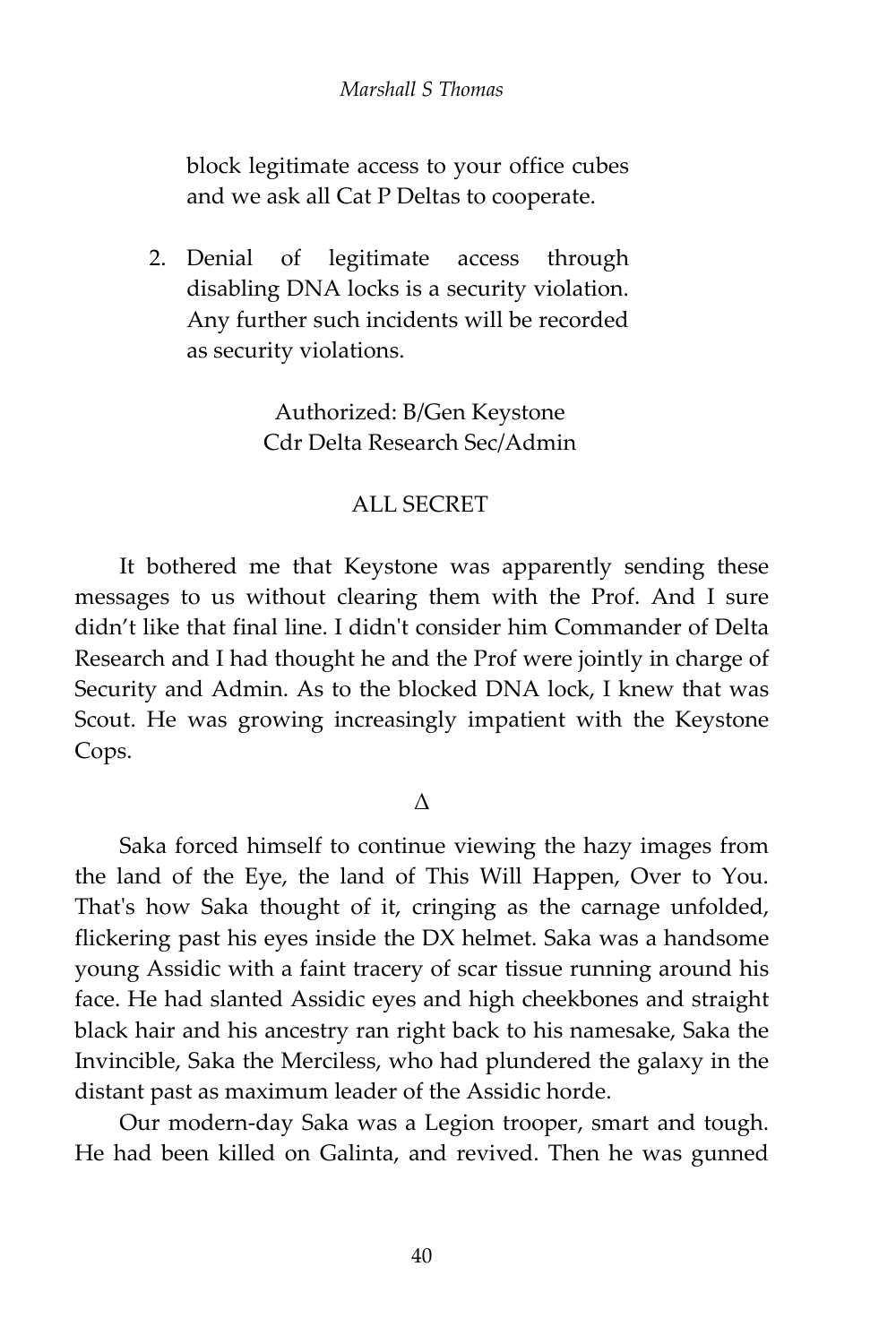down again on Veda, but clung to life and again survived. He had seen and inflicted a lot of death and suffering. But this was just too damned much, he thought, as he watched the young gunman blasting his way through the midschool, killing everyone he saw, kids and teachers, males and females, boys and girls, running from him like sheep before a rabid wolf, falling, spraying blood, dying with hopeless whimpers. The halls ran red with blood. He had blocked all the exits and now he was systematically shooting everyone he could find. He was armed with one xmin handgun and a backpack full of ammo. Nobody else had a weapon. The school was a gun-free zone. That was why the killer had chosen that particular school, a propaganda mill that specialized in graduating brainwashed, fact-free, ignorant, happily progressive young slaves. The killer did not want any opposition. He did not think of it as a gun-free zone. He thought of it as a government-approved killing zone, where all his victims would be unarmed.

The killer yanked open a maintenance closet to reveal three terrified girls. He gave them three shots each and turned away as they fell. They were hiding everywhere, everywhere he looked. But he would find them all, and kill them all. By then the police had surrounded the school, but there had been no response to their attempts to contact the killer. Many of the police wanted to storm the school immediately, but their orders were to wait. There was an election coming up, and the ruling party was invested in an accommodation policy towards violence. There was no danger of this unfortunate incident being reported nationally, as the media prostitutes were actively supporting the regime, and would never report potentially damaging news. It didn't matter to them how many children were killed – if it was not reported, it had not happened.

Saka was frozen in shock and hate. The bastard must have killed close to fifty by then – the bodies were everywhere, as the killer stalked the halls searching for more. If only one teacher had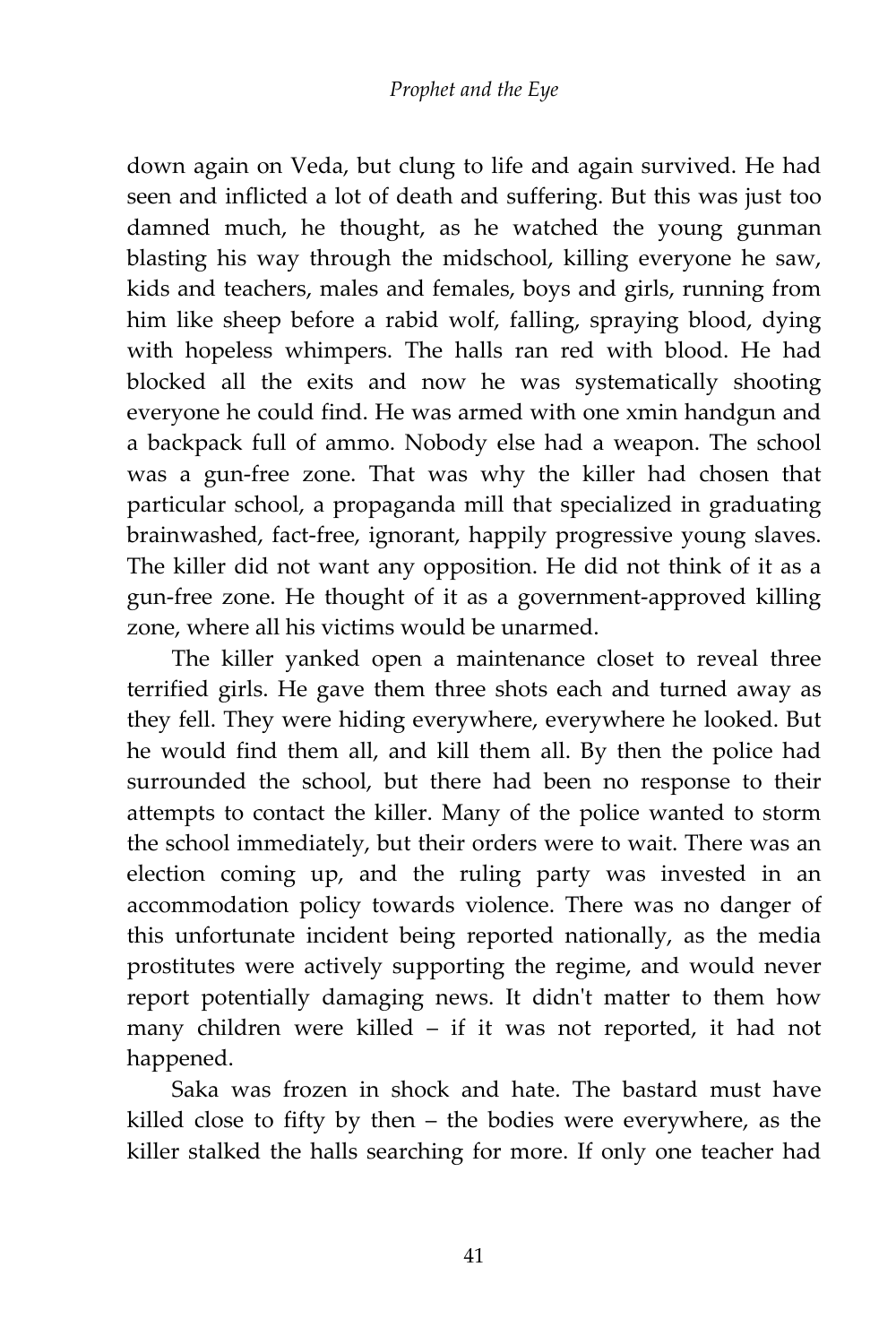been armed, he might have stopped the slaughter almost immediately. But these teachers did not believe in violence.

As the police outside continued listening to more firing from inside the school, something unusual happened. Some of those police officers had children in that school. A small group of police suddenly broke off and charged the school, ignoring their supervisor's shrieked objections. They smashed open a door, burst in, found the killer in a hall, and shredded him with xmax. It was only then that the killing stopped.

Saka fell back in his opschair, exhausted. Now it was up to him to ensure that this horrific mass murder did not happen. The school was on Monaro, a Gassies Coalition world. He would report this to the Prof immediately, and come up with a plan to alert the authorities there without compromising Delta Research's activities.

Saka felt good that he was able to do this. His actions would save all those children from a grisly death at the hands of a madman. And maybe even cause the school to rethink their no-gun policy. Maybe.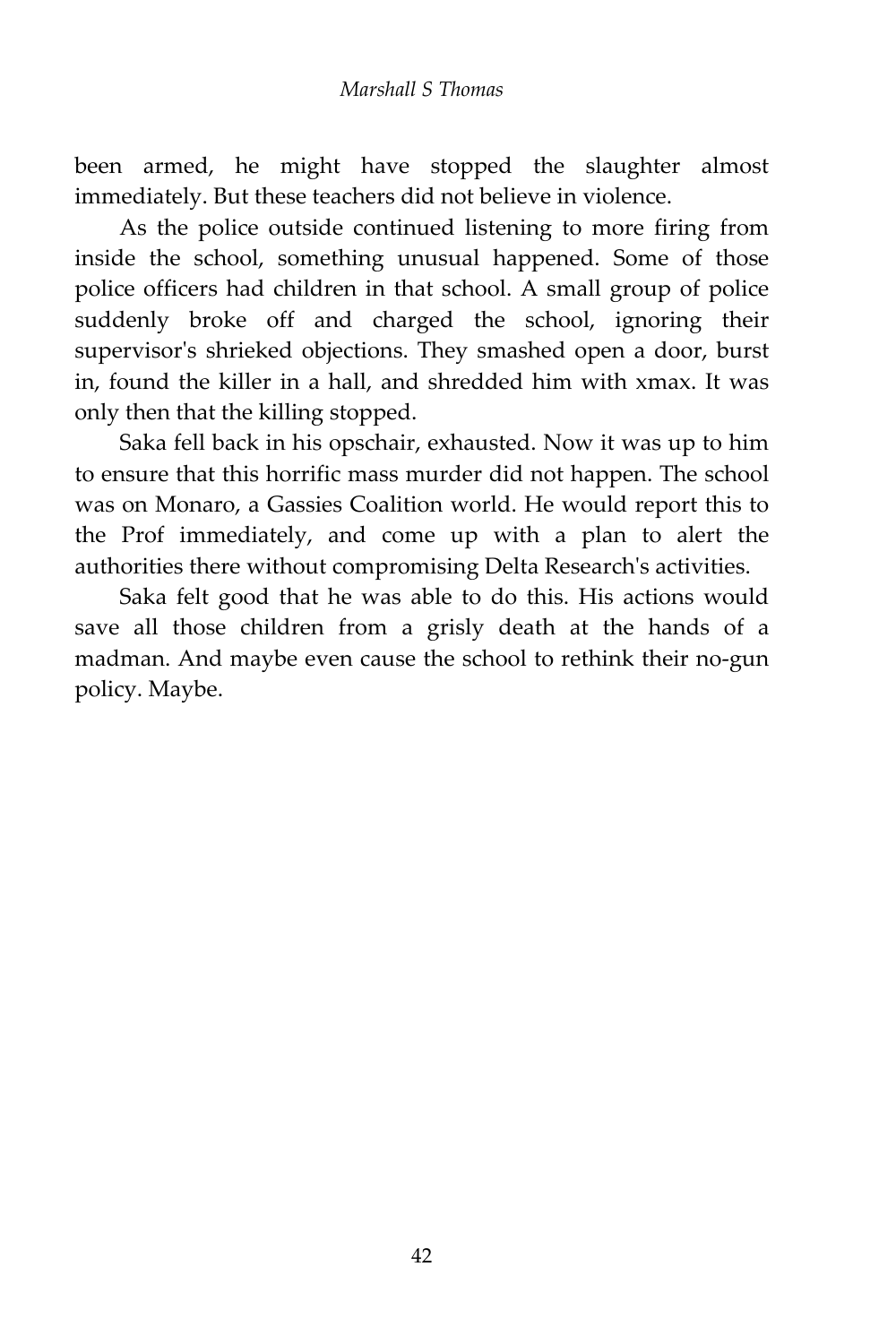#### **Chapter 2**

#### **Trouble in Paradise**

"I don't know about the rest of you, but I'm really getting tired of this," Ice declared. We had just sealed the little conference vault from inside, another bubble within a bubble. We took seats around an oblong table. We were all there except the Prof – Doggie, Scout, Saka, Ice and Bees, Smiley, Arie and me. Eight prophets.

"Sealed and cleared," Saka confirmed.

"What's bothering you, Ice?" I asked.

"How much time have you got? Everything!"

Everyone spoke up at once.

"Hold it, hold it," I said. "Somebody's got to be moderator."

"You're it, Prophet," Saka said. "Go ahead."

"All right," I said. "Seems to me this is easy duty, plus very important. Again, Ice, what's bothering you?"

"You know damned well what's bothering me. All this security crap. We used to be a team. One person. Now they won't even let us talk to one another. We had to sneak into this vault secretly 'cause they don't want us to discuss the program."

"But we all know how important this is."

"Yes, yes, yes. But the Keystone Cops are running wild. They don't even want me to talk with my own husband. I told Kwan we had a conference – I didn't say anything about what was discussed. And next thing I know the Cops call me in and go over the contact regs. Some snotty little punk. They're siccing their eyemotes on us!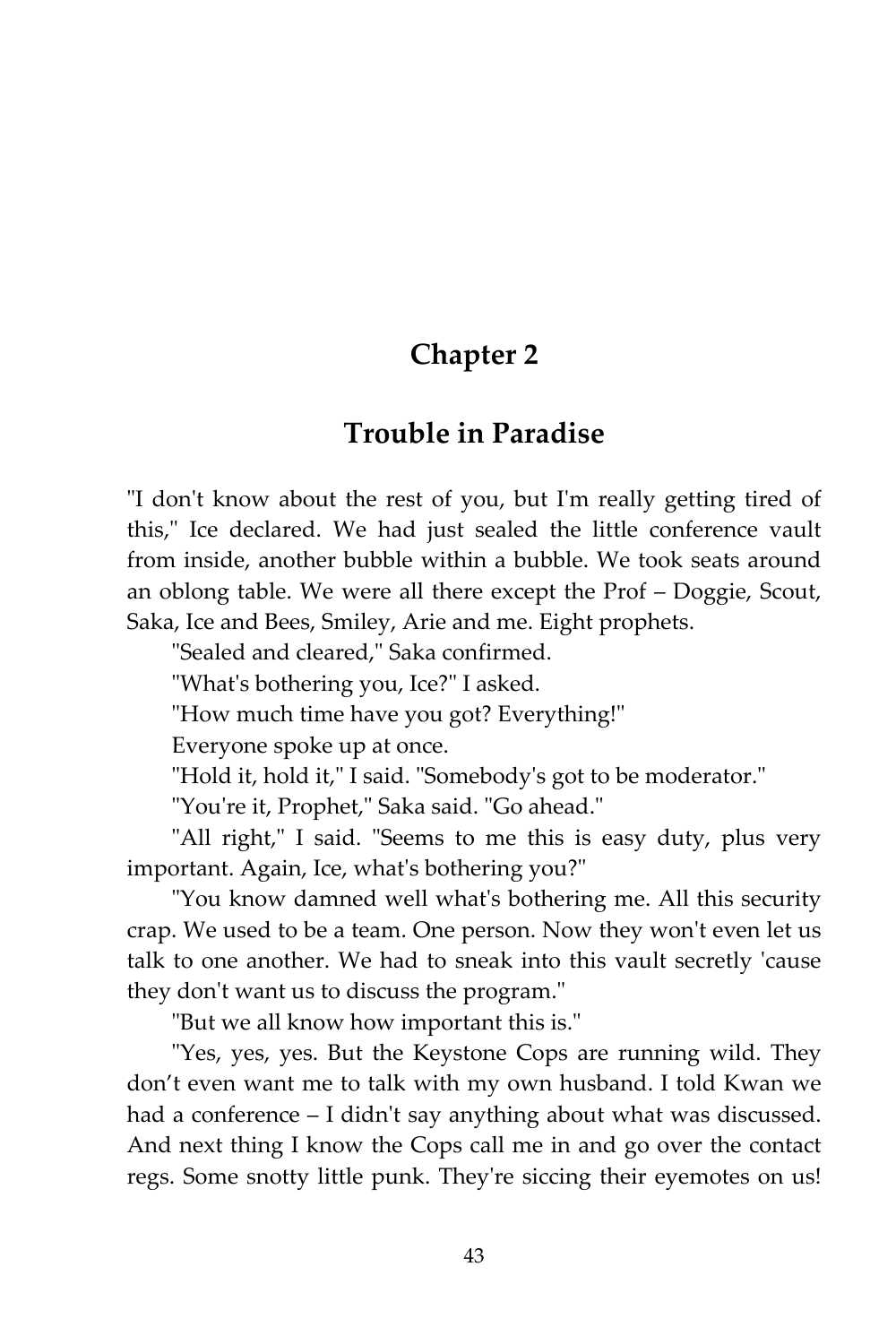They're watching us at home! For all I know, they're watching us in bed! Shit, I'll bet they've got eyemotes right in this vault, and they're watching us and listening to everything we say. What have we got to do to get a little respect around here? I've fought and bled and died for ConFree. I don't need some brat kid lecturing me on security. I almost punched him out right there. I really had to restrain myself."

"Yes. I understand," I said. "Scout?" He had raised a finger.

"I gather we've most all approached the Prof individually about these problems, right? Maybe we should do it as a group. So he'll know we're all united."

The comset on the table buzzed. I disabled it.

"Guess they just noticed we're in here," Arie said.

"There's no doubt the work we are doing is critically important," Bees said. "But these security people are a big distraction. And have you noticed how silent the Prof is on this issue? He knows exactly what's going on. I've talked with him – but he won't say much."

"I'm sure there's a lot we don't know," I said.

"Well, we should know it!" Ice said. "We're the prophets! We're the whole program. These security bozos are just harassing us. It's like the tail wagging the dog."

"Speaking of dogs, they're even bothering Blackie," Doggie said calmly. "They didn't want him in Delta research spaces at all. The Prof turned that one around quickly, but it's typical of the Keystone Cops. They act before they investigate. They assumed he was just a regular dog. Oh, and just try and be single around here. I'm supposed to fill in a bunch of bio forms before I have authorization to dally with any sweet young things. I told them to stick those forms where the sun don't shine. I don't know what will happen next, but I don't care either."

"It's not like they can fire us," Smiley said with a big grin, "and hire somebody else. Wanted, warm body with DX brain, inquire at Delta Research. No, we don't have to worry about that."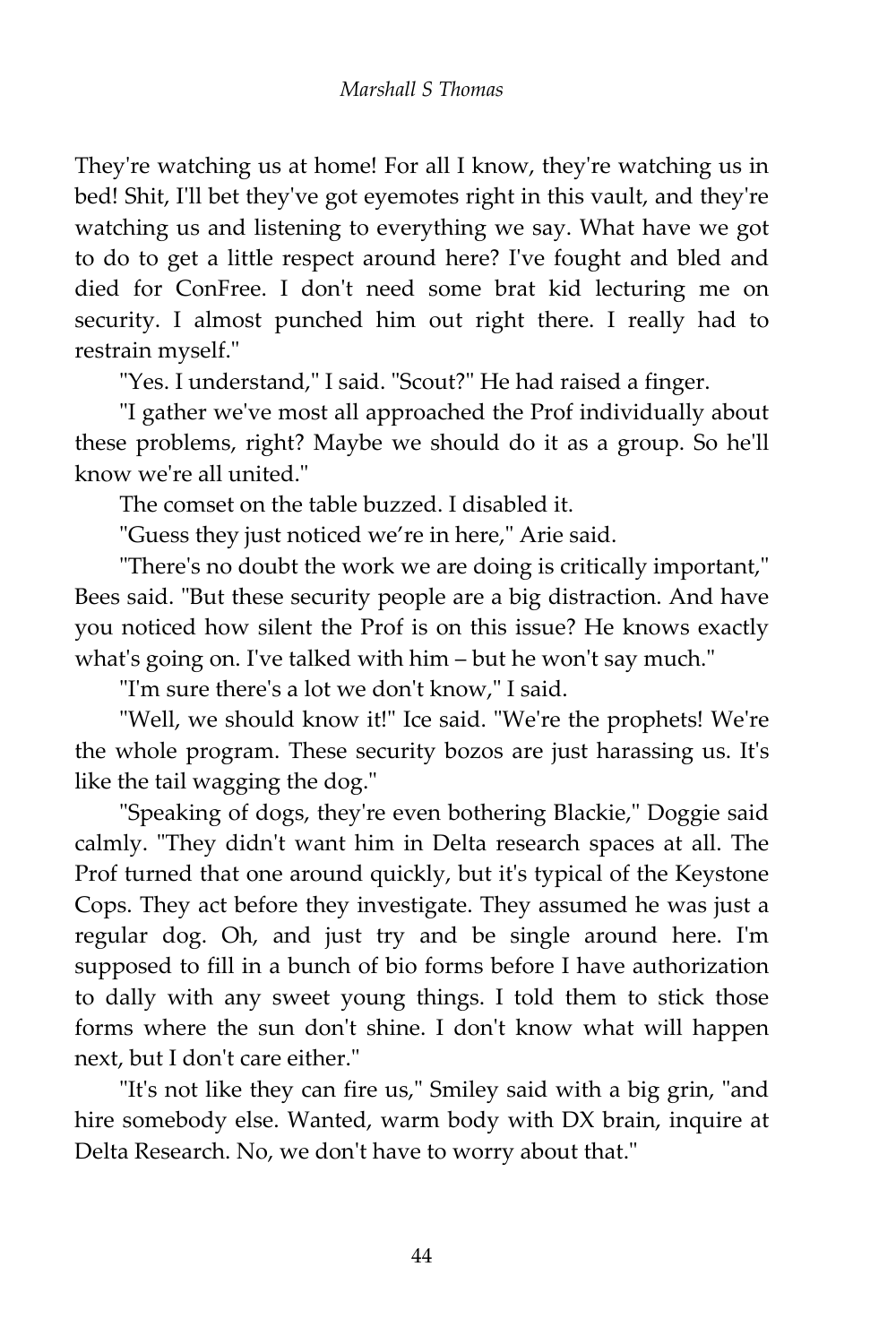"Job security," Saka said. "Well, we've got that. And, hey, we all admit it is very important work. Look, Prophet, how about you and me make a list of things that are bothering us all and ask the Prof for resolution?"

"That sounds good to me," I said. "You know these problems are annoying but they are minor compared to the importance of the program."

"That doesn't mean we have to put up with crap from arrogant little security weenies," Ice said.

"No, it doesn't. But we can fix it."

The vault door was buzzing – somebody wanted us to open it. What a surprise!

"So we're all agreed?" Saka asked. "Prophet and I will compile a list of things to be improved upon, and submit it to the Prof, right?"

"I'll have quite a list for you," Ice said. The others murmured approval.

We activated the vault door and it slid open as we lined up to exit. Three Keystone Cops were standing there, looking quite distressed.

"You're not supposed to be in there," one of them said, standing in front of Scout.

"You'd better stand aside," Scout said quietly. The cop stepped back quickly and we all left the vault.

#### Δ

Arie was very enthusiastic about his work. He looked forward to every day with the Eye. By then Delta was starting to refer to it as the Eye. Officially it was a DX scanner. That low-key designation was presumably meant to make it sound like some kind of office copier. But to Delta, it was transforming itself into The Eye, an allpowerful, god-like instrument to view the future. Some seven hundred light years from Earth lay the Helix Nebula, an amazing planetary nebula that looked exactly like some kind of titanic eye in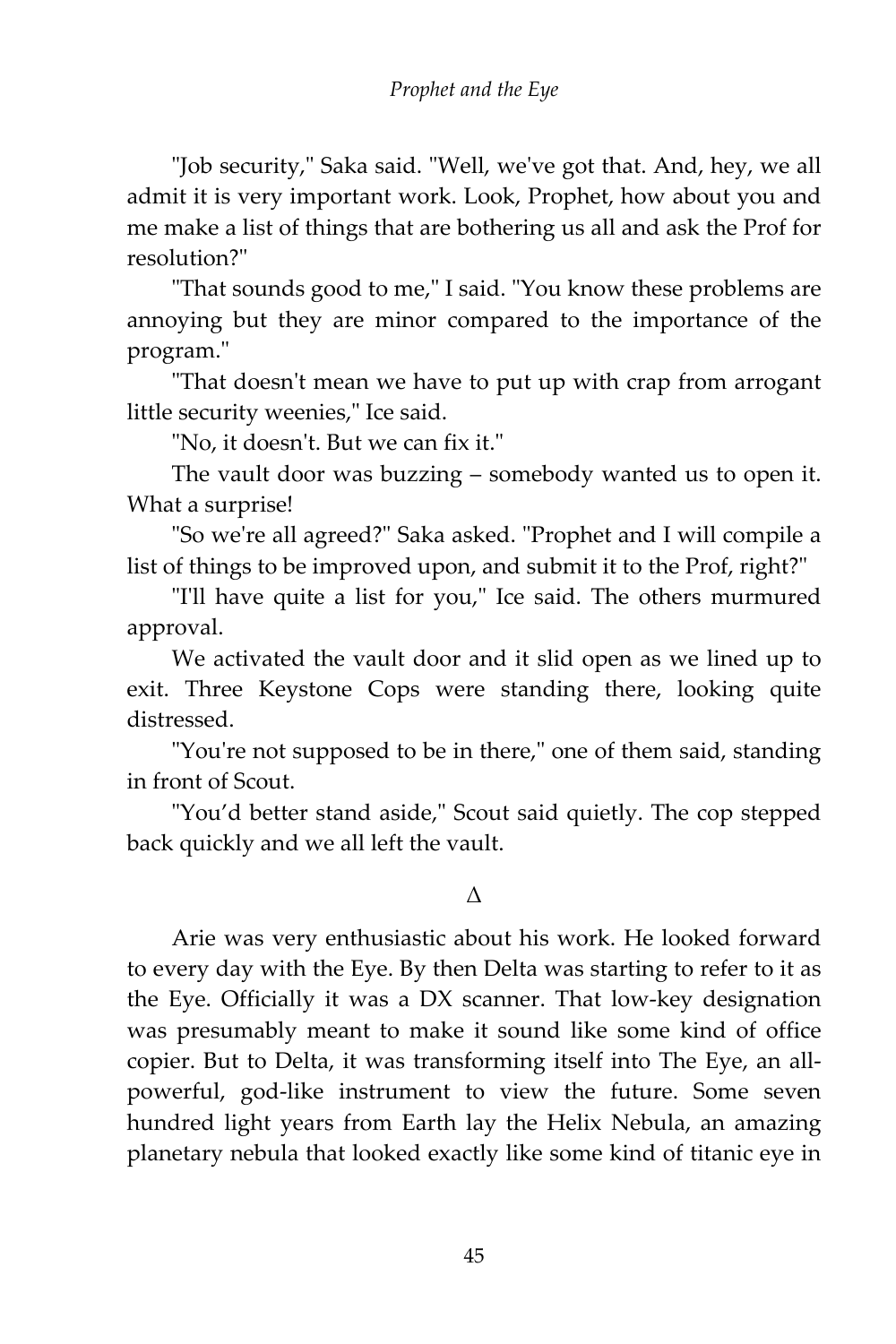the heavens. For generations people had called it the Eye of God. And that's how Arie viewed the Eye, too.

Arie felt personally involved with the fate of Angaroth. Prophet and he had taken part in the occupation in the wake of the Vulcan campaign and had been kept busy executing party members. That was depressing work, but this was exciting. Now Arie was going to see how the future was shaping up. He wanted to see how Angaroth had done it, how they had gone from slavery and bankruptcy to freedom and prosperity in a mere ten years.

He followed the strings, the DX time tendrils, the threads, to see where they led. He could never have done that himself, of course, but Doctor Dimension's amazing time programs did that all automatically. And Arie could see it all – follow the DX threads to where they intersected in a giant, blinding ball of light. Something significant happened there, right there, only one year in the future, something that changed the future, an event that shaped the future. Doctor D said these things were usually something bold, something revolutionary, something that normal people would never do, never even think of doing. The future belonged to the bold. Doc D had said that himself. Arie was almost trembling as the threads fell away and a soft vision filled the screen.

The scene drifted around in Arie's view, then slowly focused to reveal a long, oval conference table crowded with attendees clad in grey uniforms. They were humans and looked like Outworlders. Some of them were military, sure, but some were not, despite the uniforms. Arie could tell – military people wouldn't wear their dress uniforms so sloppily. Collars were open, ties were loosened; one of them had even taken off his jacket and draped it over his chair. Civilians. Arie knew who they were – Angaroth civilians. This was the Angaroth Renewal Committee, and a tougher gang of fanatics would be hard to find. They all had issues, hard issues. Did they have what it took to construct a good future for the long-suffering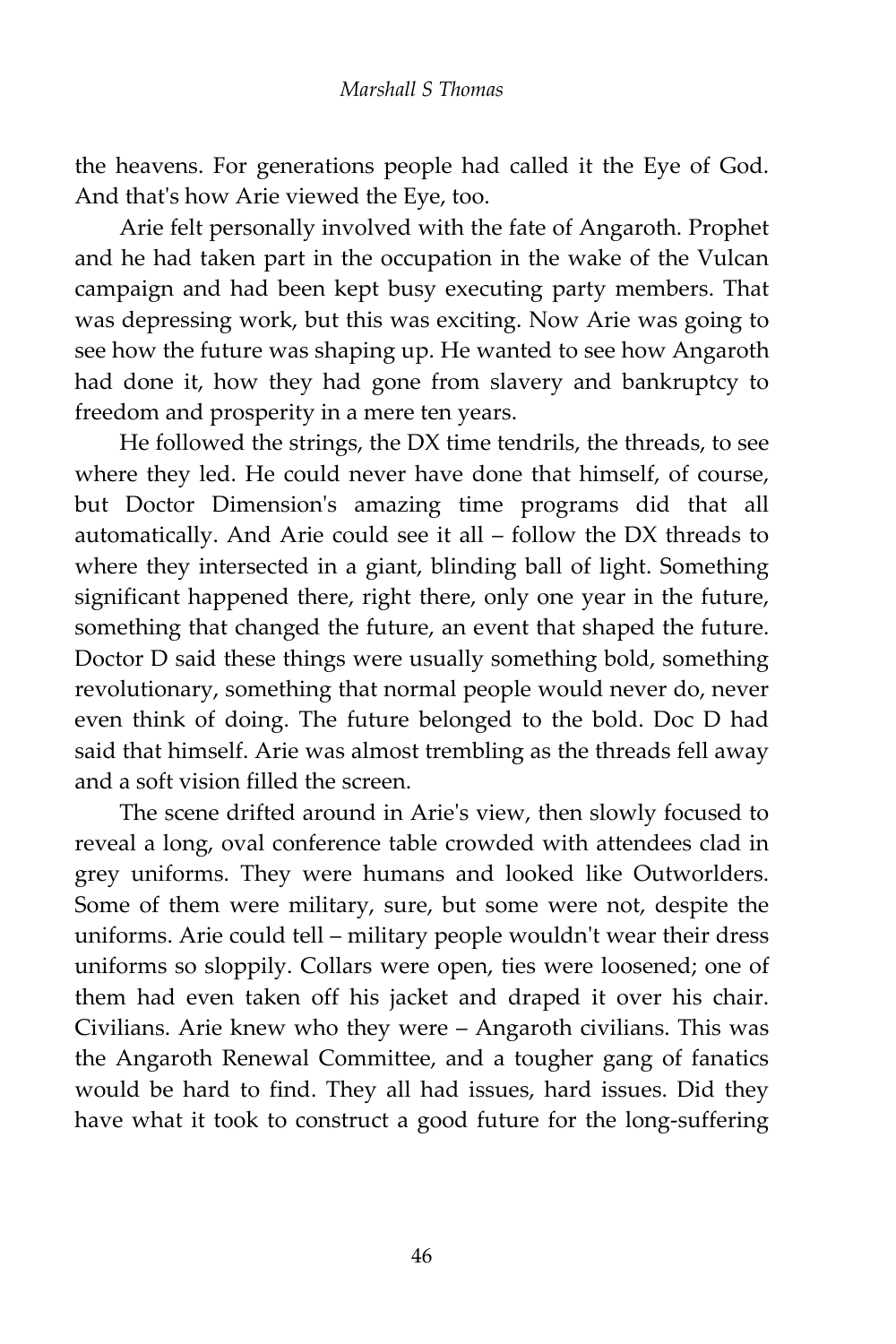people of Angaroth and Kotazh? Arie didn't know, but he aimed to find out.

"No," one of the attendees was saying. "No, no, no. Look out the windows, look around. Angaroth's a shambles. A desolate slum. We've got nothing. The former regime looted and plundered it to death. They took everything, until the workers stopped working and the parasites turned full-time to crime. We need transformation, and it's not going to start here." The speaker was a slim man, almost skeletal, with thinning hair and a bony face. "No," he repeated. "We need foreign investment, yes, and we need it now. We need lots of it. With no ifs, ands or buts. We need foreign investment, interstellar investment, falling from the sky. Transforming the world! And you want to tax them. Twenty percent, you say. Why not thirty, forty, fifty percent? Fine motivation."

"What would you suggest, Medwyn?" The new voice was likely the provisional president, seated at one end of the table.

"Zero percent! No corporate income taxes, ever. Write it into the constitution. Along with the abolishment of the personal slave taxes. No personal income taxes, of any kind, ever. And anyone who tries to re-introduce it will be arrested for treason against the people."

Medwyn! Arie realized who this man was. It was the former Stellar Revolutionary Union party member whom Prophet had decided not to execute. It looked like Prophet had been right about him.

"And how does that help us?"

"Are you serious? Every major industrial player in the galaxy is going to stop dead when they hear that, and focus very, very closely on us. They'll do the calculations. Then they're going to set records on relocating and building their factories – right here on Angaroth, and Kotazh. They'll arrive like a foreign army, armed with cash. Unemployment will move from close to one hundred percent to close to zero. And we won't have to do a damned thing – just stay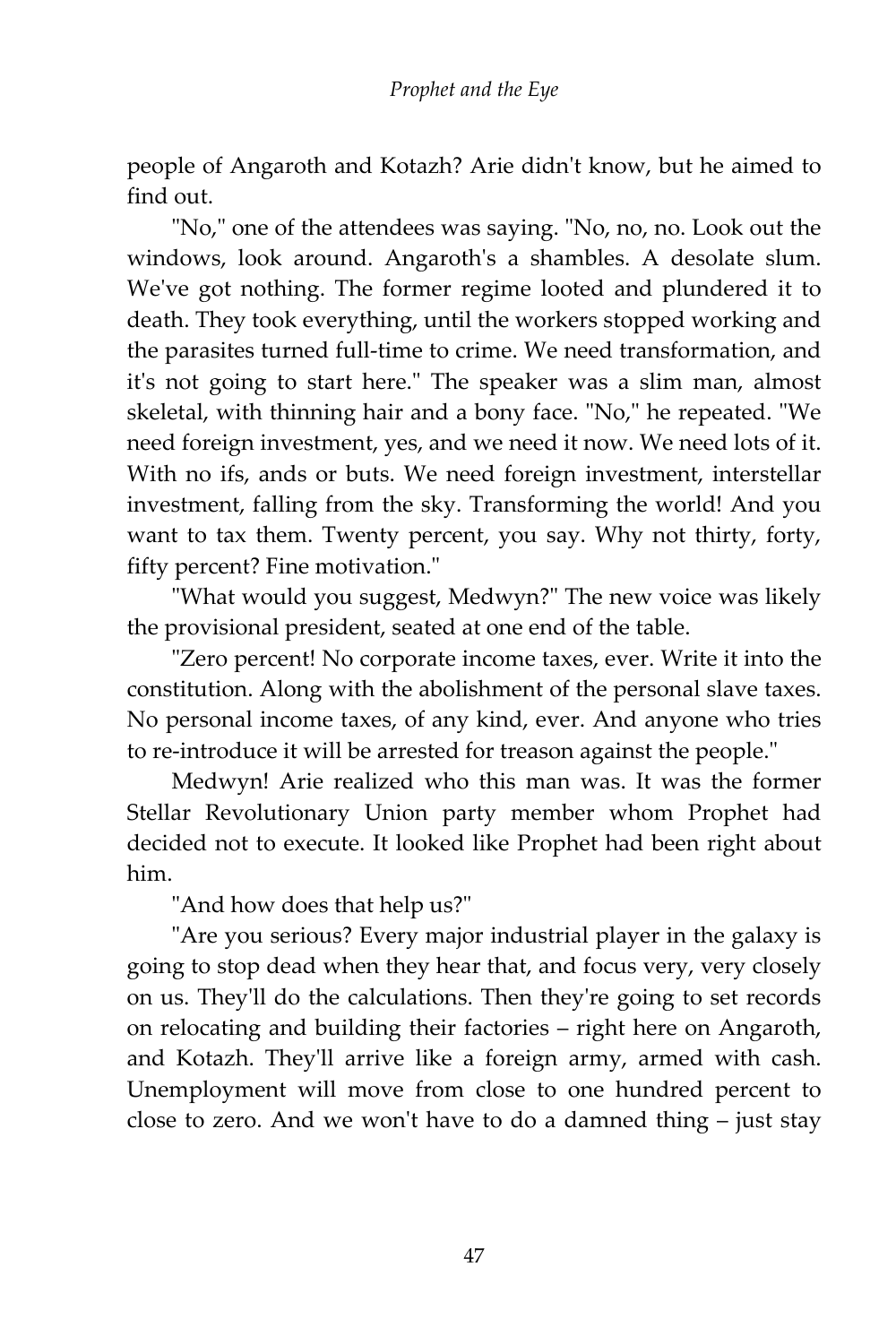out of their way and watch out you don't get hit by the packages of money falling from the skies."

"And how do we finance the government?"

"The government? The government? I don't give a shit about the government! We're here to serve the people! We already agreed on a five percent sales tax. That will finance the government. If five percent is not enough, if we can't balance the budget on that, we cut down on the damned government. Our mission is to bring prosperity to the people of Angaroth. Not to rule them. Or exploit them. Our people are free now. They're not slaves any more. Only slaves pay income tax. Angaroth is free!"

A silence followed. Then the president spoke up. "Well said, Medwyn. Government is a parasitic leech on the people. We all know that, too well. But I agree we must change that. We must serve the people. Your suggestion boxes were a good idea. They're sprouting all over the city. So the meanest, most hopeless citizen can communicate directly with the Renewal Committee. And we answer every suggestion. But it can't be just a motto. We have to really do it. We have to show them we work for them. With all our heart."

"Thank you, Franklin," Medwyn said. "As Provisional Minister of Interior, I am conscious of that day and night. We were all subversives, traitors to the state, political prisoners, hopeless and doomed. Every one of us. I'm only alive because one Legion trooper took the time to talk with me. And every one of you is here because the Legion seized power before your executions could be arranged, and because I contacted you. We're united in our goal to serve the people. We remember the slave state. So do the people of Angaroth and Kotazh. Don't think they are ever going to forget that. They're not. Now I have another subject to discuss. Franklin, may I?"

"Certainly," the president said.

"We named our political party Renewal," Medwyn said, "because I thought it appropriate. Renewal, for the entire society. At first I didn't really want to make it a political party but I thought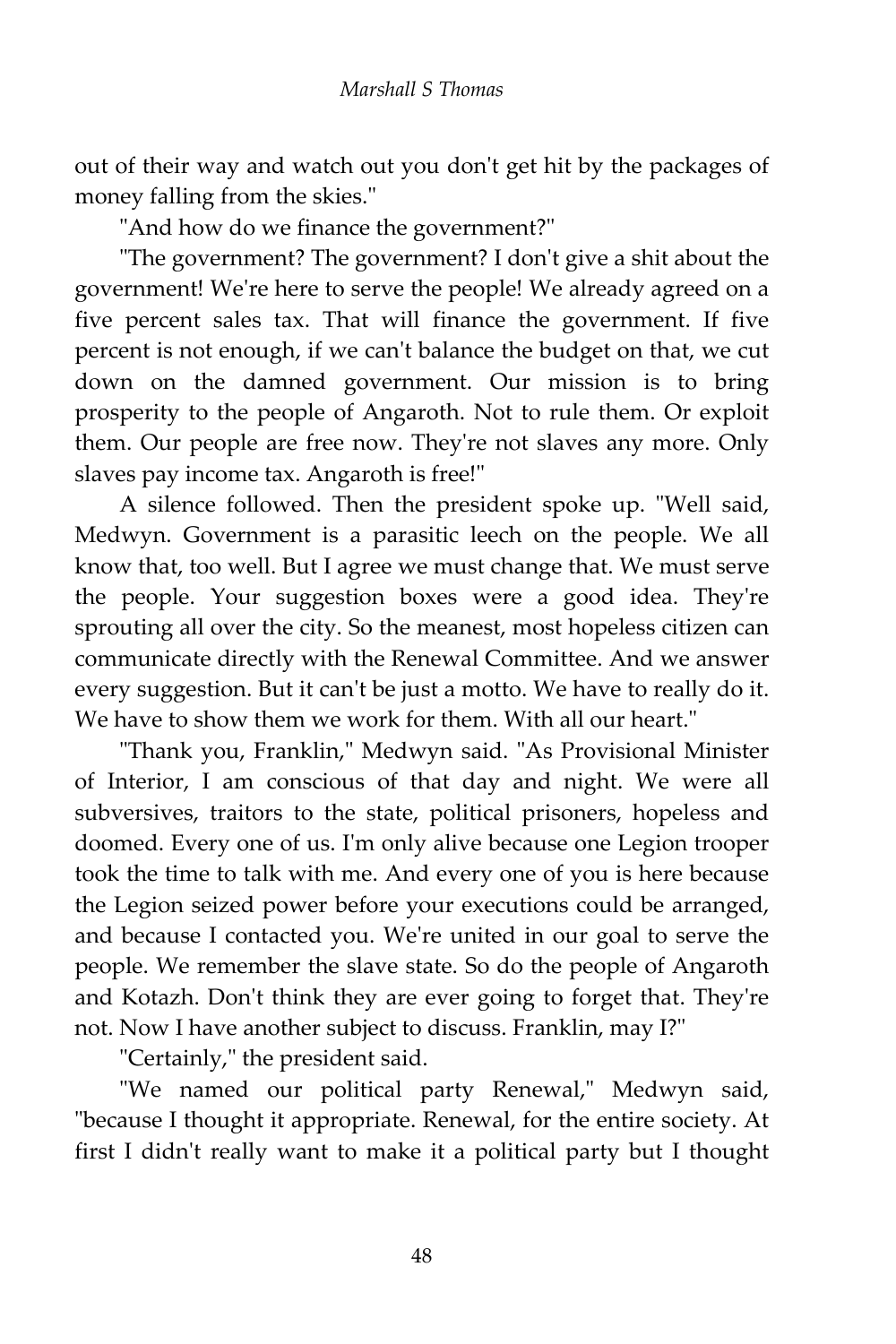we'd better, because the people were going to be voting, and our group had to be in a format they'd understand. Renewal. You all know that. Of course, we are not monolithic. We welcome people from other groups, or parties, or no party at all, into the government, so long as they are sincere and want to contribute and know the ground rules." He nodded to several of the attendees.

"One of the ground rules is we do not want to come to resemble the Commune government. In any way. And one of the most important, specific rules is the one that says Renewal Committee members are not to have personal bank accounts on any worlds other than Angaroth and Kotazh. That's because Stellar Revolutionary Union party members enriched themselves at the expense of the people and stashed their loot in other star systems in case they had to flee the scene. Right?"

Silence.

"So I guess we can assume," Medwyn said, "that nobody here has any personal interstellar bank accounts. Right?"

Silence.

"Right?"

More silence.

"How about you, Wyatt?"

Wyatt was a tough looking survivor with a prominent scar on one side of his face. "You have no right to question my revolutionary credentials," he said, glaring at Medwyn.

"I honor your revolutionary credentials," Medwyn replied. "It's your judgment I question. We all know this rule. We must not have doubts raised about the personal integrity of the Committee."

"What right do you have to cast doubts on my integrity? Why is it your business if I have a savings account for my family's future?"

"I just answered that. Close that account and transfer the money back here and there is no problem. I'd suggest you do it."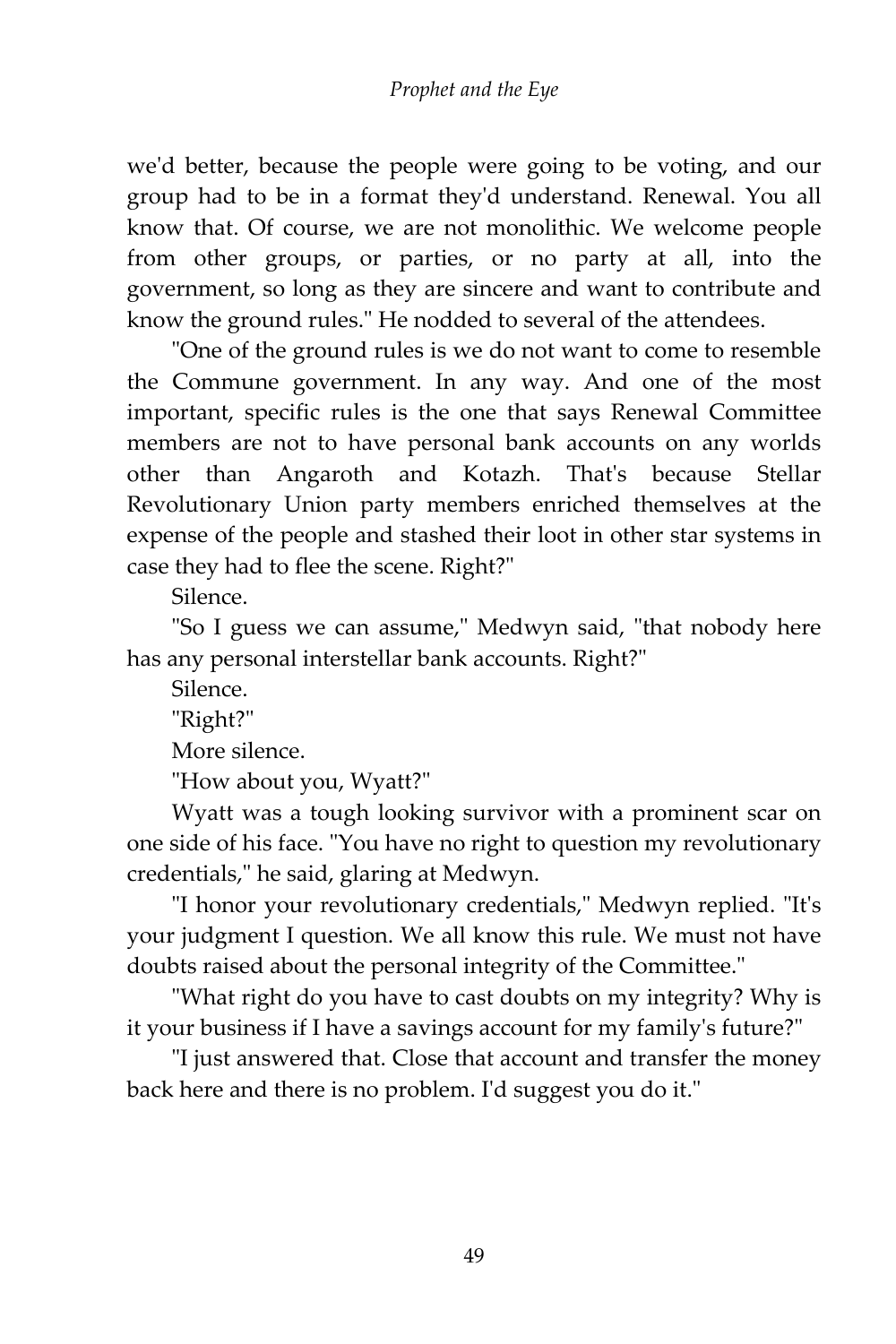"That's a sound suggestion," the president said. "Close it, Wyatt. Transfer the funds. We don't doubt your integrity, we know your history, but it won't look good to outsiders."

"You know our salaries are miserable," Medwyn said. "That's by design. We don't want anyone here who's looking to get rich. That's not going to work. After the hell we've all been through, we can see what can happen to people who think they rule the world – or to people who actually do rule the world. The Renewal Committee is looking for priests of poverty, people who own no more than the poorest nationals of Angaroth. Keep that in mind. I look on it as redemption. I'm going to invite you all to lunch at my place soon – as soon as I can collect enough food. My wife and I live in a leaky, drafty plywood shack, reinforced with flattened beer cans. The toilet is outside. We have no electricity and we cook over a charcoal stove. It's freezing in winter and sweltering in summer. And people come to us, all day, with little gifts. Tins of food, eggs, milk. Sometimes flowers. You know why? Because they know I'm a member of the Renewal Committee and I live the same as they do. They know I'm on their side, and they're hoping I'm going to change the world. I'd suggest you all do the same."

"Thank you, Medwyn," the president said. "Your views are always thoughtful, provocative, and challenging. And now, folks, we're going outside to show the people of Angaroth exactly who rules here. Let's go!" He got up and headed for the door. By then the DX time strands were tangled up so tightly that Arie had trouble following the action. It was just like a flaming, roaring geyser of lava, ripping through the scene. Strong, strong time strands, Arie thought. Something very significant is happening here.

Arie followed the Eye as the committee proceeded down a wide staircase and out into a great plaza that was crowded with thousands of civilians, a disorderly, noisy mob. As the committee members appeared, the crowd burst into applause. While they were clapping, a squad of soldiers was preparing a long row of crude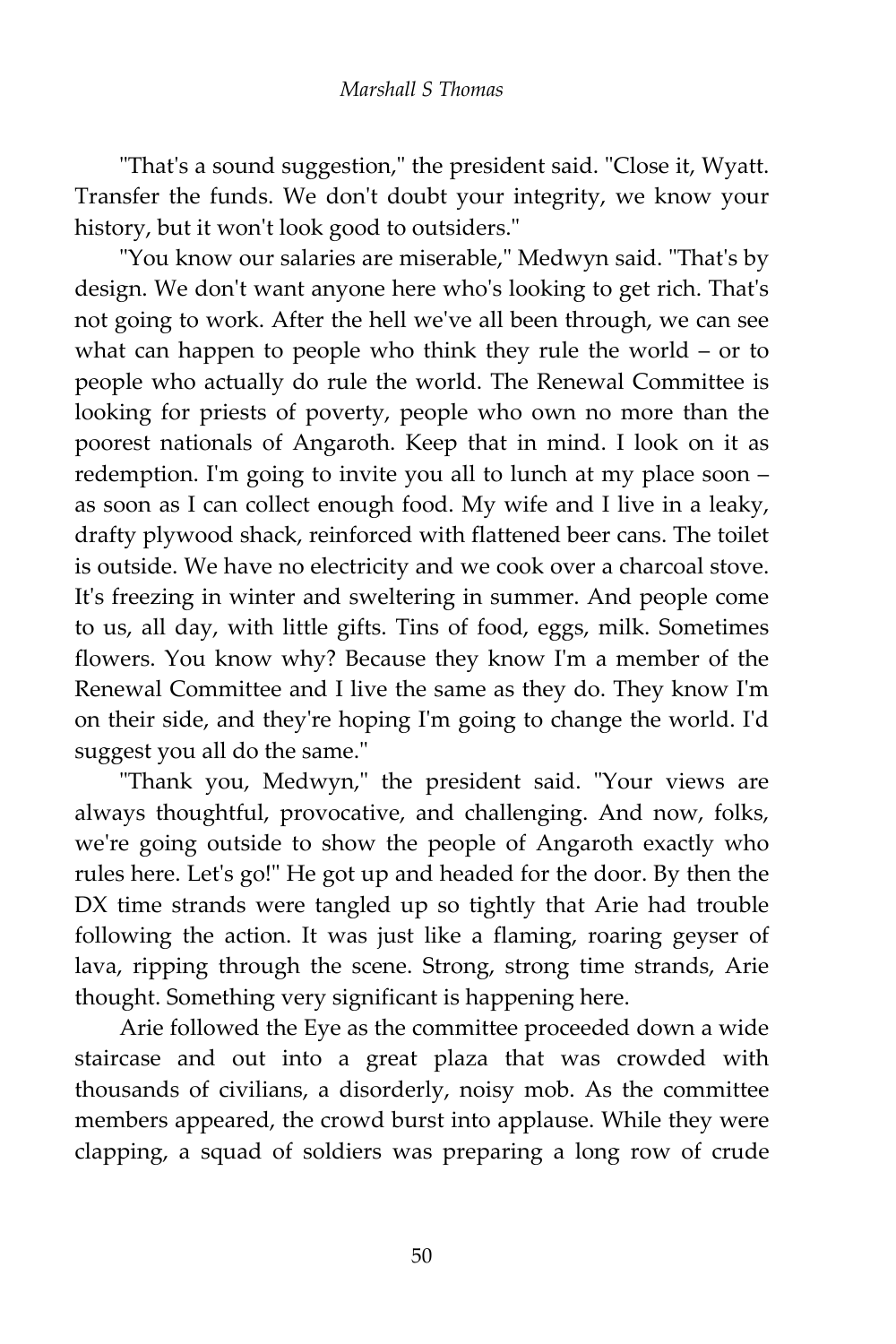wooden chairs, setting them up along the front of the crowd, between them and the committee. The applause slowly faded, as everyone strained to see what was happening. Surprisingly, the chairs were not facing the crowd. They were facing the committee, who were lining up before the crowd.

The soldiers then chose people from the crowd – seemingly at random, inviting them to sit in the chairs. Some declined, some accepted. The soldiers chose a lot of females. The crowd was dead silent by then.

When the chairs were full, someone appeared from the ranks of the committee. He wore a robe, and seemed to be some kind of a priest. He made some complex gestures in the air, chanted a few words, and then stepped back. Then the committee members all stepped forward, each holding a bowl of water and a washcloth. Each one of them kneeled down on the tiled courtyard before one of the chosen people in the chairs, gently removed the shoes from the subject, wet the washcloth in the bowl, and then proceeded to wash the feet of the person in the chair.

Arie had studied the history of Angaroth. He knew this was the sacred ceremony of the washing of the feet from the ancient suppressed religion of the Priests of the Past, designed to force the kingly rulers of that ancient land to acknowledge the power of God and to accept the common people as their superiors.

When the committee members finished washing and drying the feet, each one bowed down and gently kissed the feet of their subject.

The crowd erupted, joyous screams, massive applause, a great thunder as everyone stomped feet and clapped hands and whistled and shouted in wild approval. The applause continued, not pausing for an instant. Media people jostled each other with their holscans to catch the best shots of the Renewal Committee humbling themselves before the people.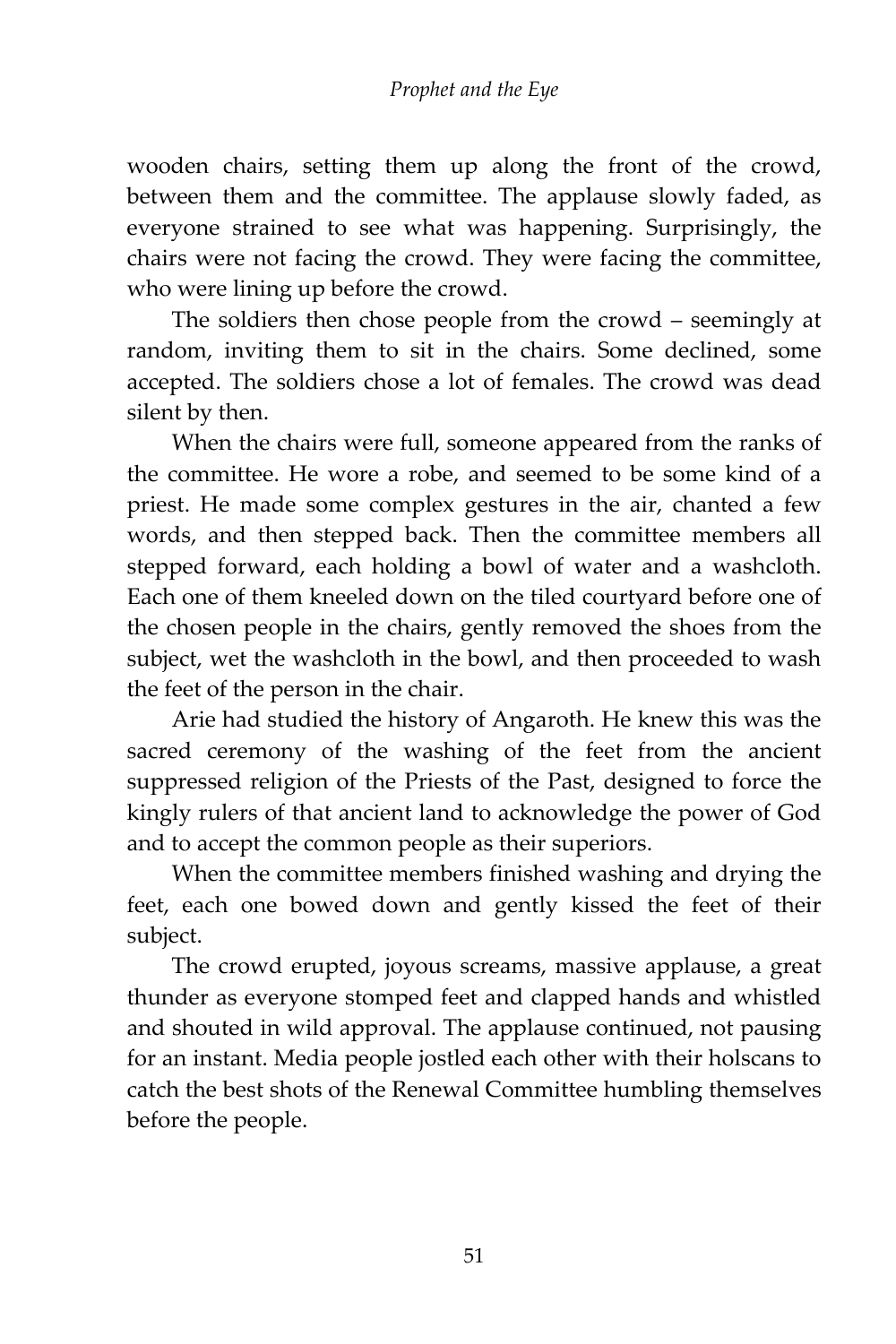Arie knew those images would appear all over the galaxy, and there would be massive repercussions. The Stellar Commune had been a merciless slave state, ruled by bloodthirsty, psychotic tyrants. But now the slave state was gone, and Angaroth was ruled by the people.

Δ

Taking action – at last! Resolve the problem, the Prof said. Find out what the hell is happening on Nirvana. All the evidence, even now, points to exactly what you observed, in the future, he said. A blind man could see it. What is the matter with the planet's humans? Have they been hypnotized? Drugged? Find out!

The *Mary* shuddered, falling through Nirvana's atmosphere, glowing pink. I felt great. The *Mary* was Delta's phantom, and Bird was right where he belonged, in the pilot's seat. Bird was the young enthusiast who had designed and built the *Mary* and a host of other tacvac starcraft. We all loved Bird. He was just a regular guy. Who happened to be a genius, a brigadier general, a very skilled fighter pilot and a multi-millionaire. He was an Outworlder with sandy hair, grey eyes, normal build and demeanor, and no hint of the talent that was hidden within.

"All right, we're slowing down – closing on Two Rivers," Bird said. "Time to choose a target." Two Rivers was one of Nirvana's major cities. A large d-screen filled with the view below. It was early evening, the planet's star tinting one horizon a faint orange as the sunset faded away. It was to be a clear night – I could see some stars already.

"All set to kick ass," Arie said. We were A&A, armored and armed, set for anything. The *Mary* was fully cloaked, totally invisible, undetectable, invulnerable and pretty much invincible. When the Prof approved the mission, I quickly asked for Arie and Smiley. Prof nodded his assent. That's all it took. I had the strong feeling that the Prof was not informing Keystone about the mission –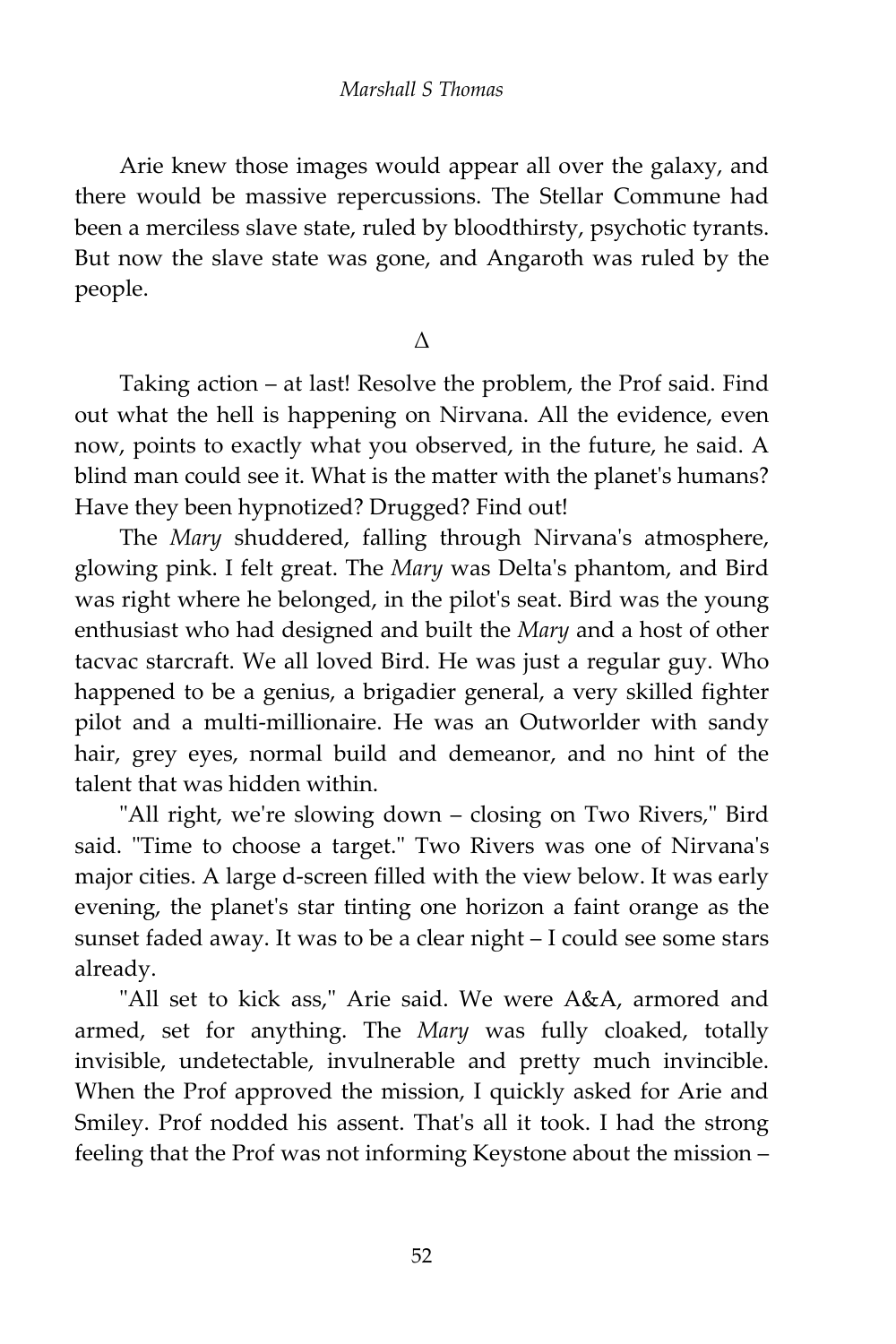or maybe would do so after we returned. Never ask permission – that was the best policy. However, I knew I couldn't disappear with Bird, the *Mary*, and a couple of prophets without checking with the Prof first.

"We won't be kicking ass," I said to Arie. "Just selecting an information source." I had already collected all the available information from Nirvana's media on the current situation, but nothing explained the rapidly expanding presence and influence of Exoseg Neuroclone Vigorous. I had started thinking of them as exovigs, to distinguish them from the many other species of exosegs. There was not a single word in the media on the creatures, although there were plenty of images of humans and exovigs standing side by side in various situations. It was as if they were invisible to the media.

"Look at that," Smiley said. The d-screen showed four humans strolling through a park-like area along a little footpath. Three exovigs appeared from the vegetation and blocked the road. The humans turned around to retrace their steps but two more exovigs appeared from that direction.

"Get down there, Bird. Let's watch this," I said.

"Those exos don't look too friendly," Smiley said. Smiley could sense things like that. He was a refugee from race hate on Katag, where Outworlders were hated and despised and routinely attacked by just about everybody else. Smiley knew all about race hate and when his family arrived in ConFree through the reunification program, he told me he had kissed the ground. And he had been smiling ever since. Choosing a war name for him had been easy.

The *Mary* floated overhead, watching the drama unfold. The five exovigs were approaching the four humans. The humans, two males, two females, huddled together, perhaps in indecision.

"The exos are going to attack," Smiley warned.

"Land, Bird," I said. We landed, silently, invisibly, a short distance away behind a tree line.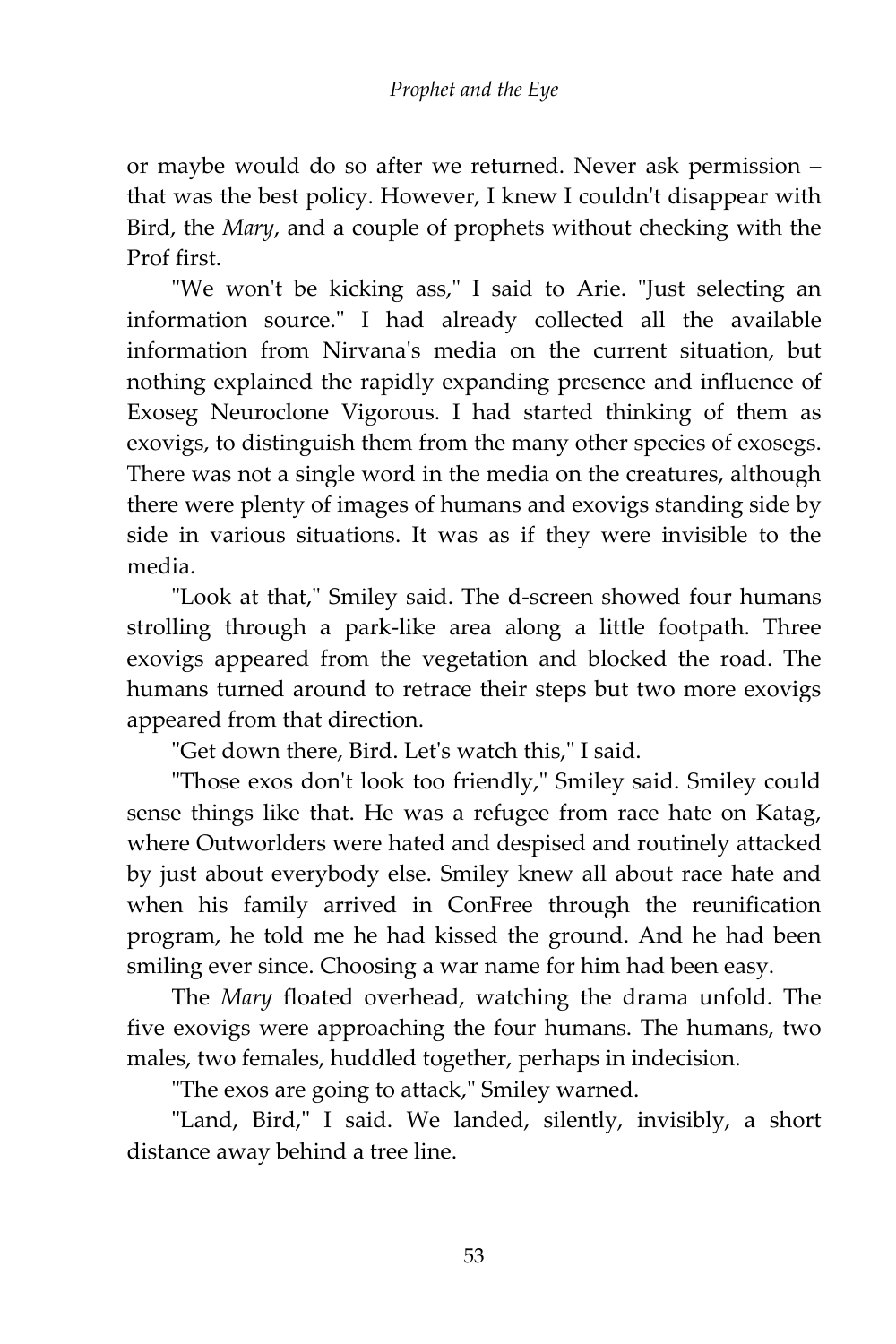"Nitro, Smiley, activate cloaking and follow me," I ordered as the crash doors snapped open and we jumped out into a soft night. I heard screams up ahead. We ran.

Two of the humans were down, young people, one male, one female, sliced open, spraying blood, the exovigs standing over them slashing with their bloody slicing tools jutting out of their upper arms. The second human couple turned to run but collided with the other two exovigs who slashed wildly at them.

I fired xmin, ripping open the three who were standing over their victims, blowing them away to the ground in a hail of pus and gore. Arie tore one of the two other attackers to shreds with hyperdarts and Smiley blasted the remaining one with x. The exovig burst apart, splattering globs of that awful yellow pus and chunks of grisly exoseg chitin everywhere. It was too late for the second young female – she was torn open from throat to navel by one of her attackers, scarlet blood shooting out wildly. Her companion, the male, tried to get up from the ground, trembling and sweating, stunned by developments. He appeared to be shaken but unharmed.

"Oh, Julie. Julie!" He scrambled over to her and then stopped, stunned. He fell to his knees by her body.

"Julie! Julie! Oh no oh no oh no!"

I ripped open a medkit and slammed a biotic charger to her chest but I knew it was hopeless. The blood was spurting out of her body like a river. I felt so sorry for her. She was lovely – and her life had barely started. What a damned shame.

"No response. No life signs," the medprobe stated. "Subject has died of shock and blood loss." By then all three of us had uncloaked. So – I'm supposed to be able to raise the dead. But I can't! I don't even know where to start! It's too late – too late for Julie.

"I'm sorry, Julie. I'm so sorry!" the young male wailed. "It's all my fault."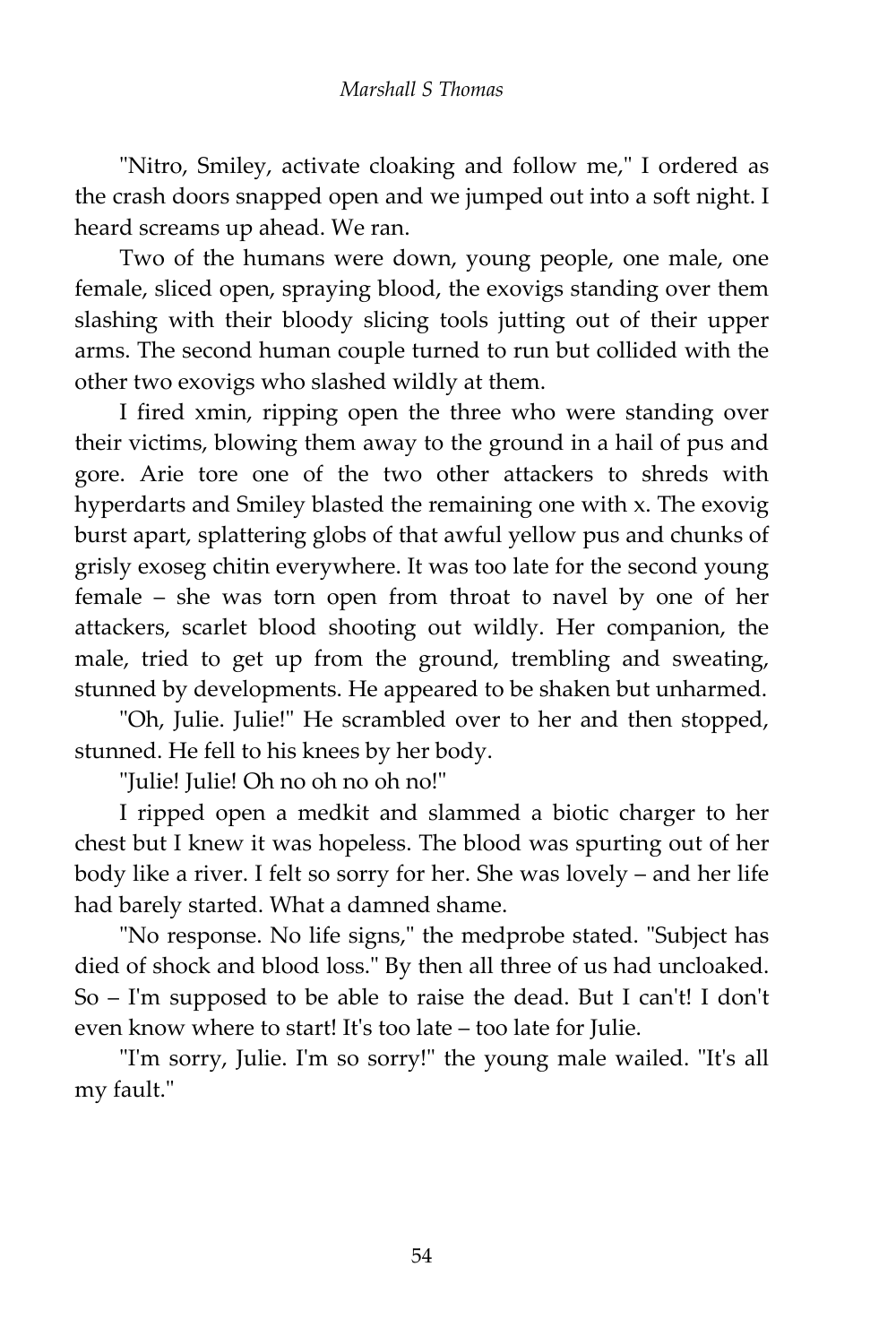"It's not your fault," I told him. It's the exosegs' fault." He stared at me like he had not noticed me before. He was at a loss for words. I didn't blame him.

"Let's go," I said. "We'll take you to safety."

"No. I won't leave Julie. Oh Julie! I love you so much!"

"More exosegs are coming. Let's go," I urged him.

"I won't leave Julie! I don't care who's coming! Who are you people anyway? Why did you kill those young people? Why are you using hateful terms? Leave me alone! I want to die. I won't leave you, Julie. I'm coming! Don't be afraid! Please don't be afraid!" He was crying.

"Smiley. Sedation please." I gathered up our medical tools as Smiley stung our subject with a mild sedative and Arie helped Smiley hustle our reluctant captive to the phantom. It was too late for Julie – and too late for the other two young humans we left behind us on the trail. I felt it was too late for Nirvana, but maybe not. If I could determine what the problem was, maybe we could change the future.

#### Δ

"I want to die," James said. That was our captive's name. I sat across the table from him, in a comfortable debriefing vault just outside the Bubble but still inside Delta Research. It didn't look like a vault, it looked like a luxurious hotel suite. It was, actually – James was to live there until our inquiries were over. The Keystone Cops guarded the exit.

"I don't blame you," I said. "I guess the J plus J on your arm is James and Julie." It was a nice tattoo.

He didn't answer. He was young, clean-cut, clean shaven, neat dark hair – and, like most Nirvana humans, an Outworlder.

"Is the dox all right?" I asked.

"It's fine." He sighed, toying with his cup.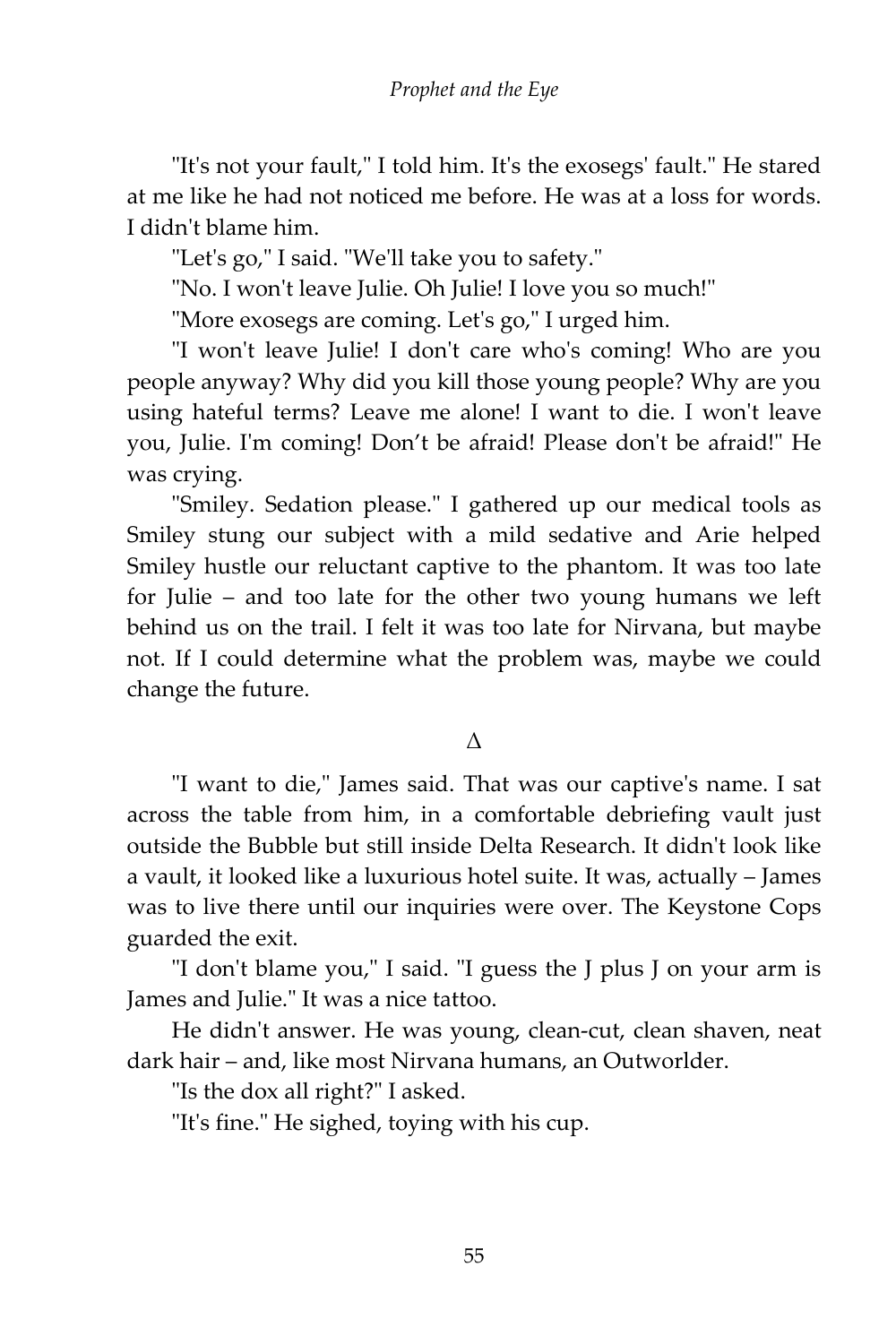"What's that other thing on your arm?" It was a complex little blue square.

"Government ID," he replied.

"I want to know about the situation on Nirvana. That's why we brought you here."

"Subscribe to the news, tune in on the holovids. I'm just a midschool kid. Why ask me?"

"The news has no answers for me. Your media do not address the most important issues. They ignore them."

"What a surprise. What is it you want to know?"

"When those exosegs approached you, it was clear they were going to attack. Why didn't you run off at once?"

"Please do not use hateful, bigoted, illegal terms. I can hardly believe you said that."

"What illegal term is that?"

"You said ... well I can't repeat it. Speciesism is an ugly, hurtful relic of the past and is forbidden speech. It offends me."

"Speciesism. What's that?" I asked.

"Speciesism is an unhealthy, hateful and illegal obsession on alleged but imaginary differences between species."

"I see. So, the use of the term 'exoseg' offends you. Well – who was it who killed Julie, and your two friends?"

"Troubled youth. It's unfortunate, but not surprising considering the past sufferings inflicted on allegedly non-human persons by the cursed Outworlders who seized Nirvana for themselves and exterminated all supposedly different groups."

"It sounds like you're reciting that from a text. I've studied Nirvana history and I don't know what you're talking about. Nirvana was uninhabited when the Outworlders landed there and colonized it. The exos didn't show up until a lot later."

"No, it wasn't uninhabited. That's geneist racist speciesist propaganda. The Outworlders exterminated the original inhabitants without mercy."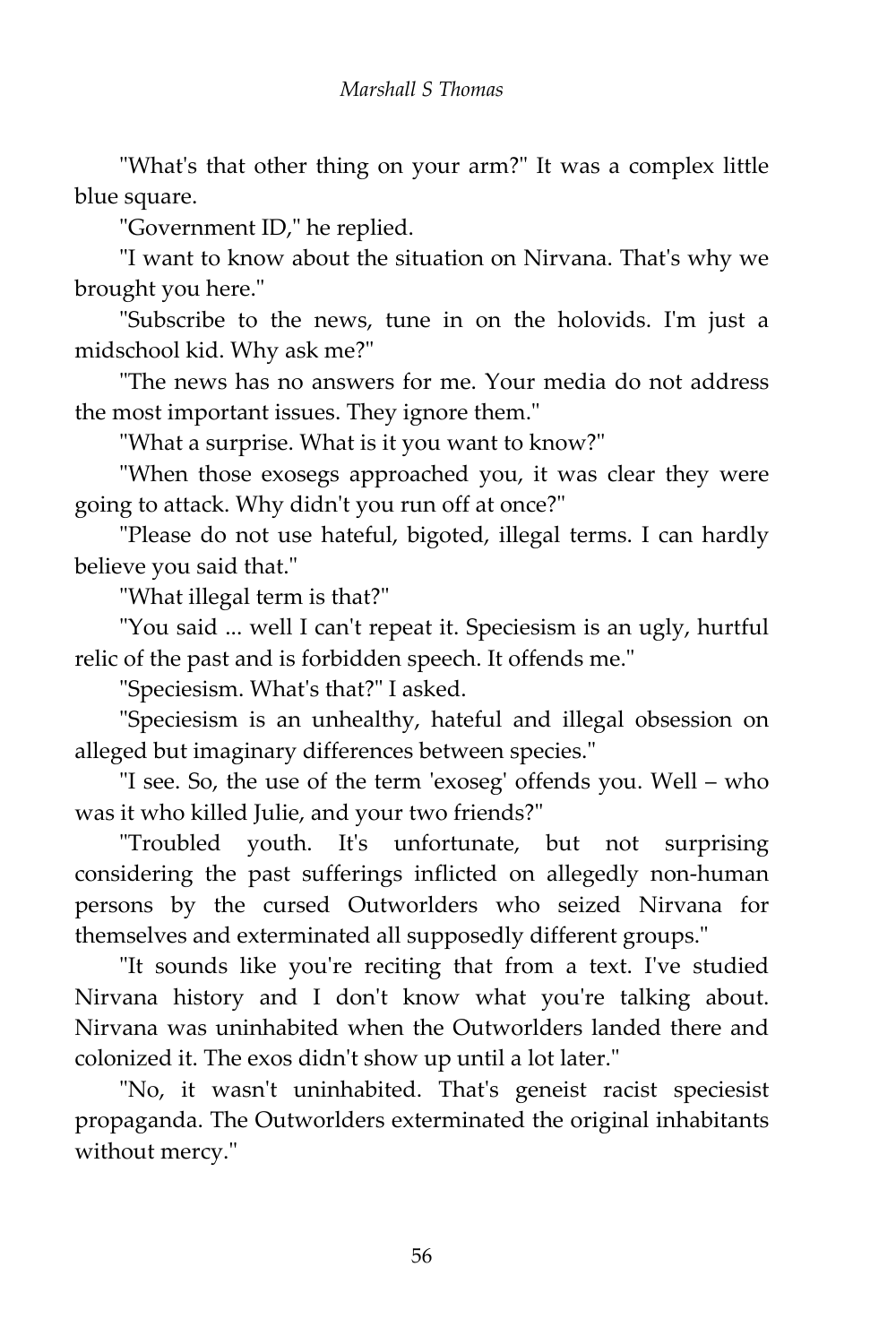"Where did you read that?"

"It's history! They taught us that in school. Everybody knows that."

"Who were your teachers?"

"Who? What do you mean?"

"What was the name of your history teacher?"

"There was no history course. We didn't learn facts. We learned coping, and cooperation, and nonviolence, and getting along with everyone."

"Were your teachers Outwolders?"

"We don't categorize. Anyone who has Outworlder ancestry is ashamed of it. So we don't mention it. And neither should you!"

"Really. Are you ashamed of your Outworlder ancestry?"

"Of course I am! We're a blight on humanity. The spawn of criminals and thieves. I am deeply ashamed of my cursed Outworlder heritage and I work every day to atone for it."

"These … troubled youth, who attacked you. What would you call them?"

"They were young citizens, a product of history. You can't blame them for resenting Outworlders."

"Young citizens. So they were not exosegs?"

"Stop it! How can you say that?"

"All right. Let's go back to my original question. Why did you not run when you saw those – young citizens – were about to attack you. Didn't you sense that?"

"Yes, I did, but those were primitivist remnants of race hate hidden deep within me. It is improper and illegal to react with hostility or suspicion towards fellow citizens. If we had run, we would have confirmed those primitivist feelings and I did not want to admit that, even to myself. Also we might have been arrested for speciesism. So we did not run."

"And Julie was killed. Might it not have been better to run?" He did not answer.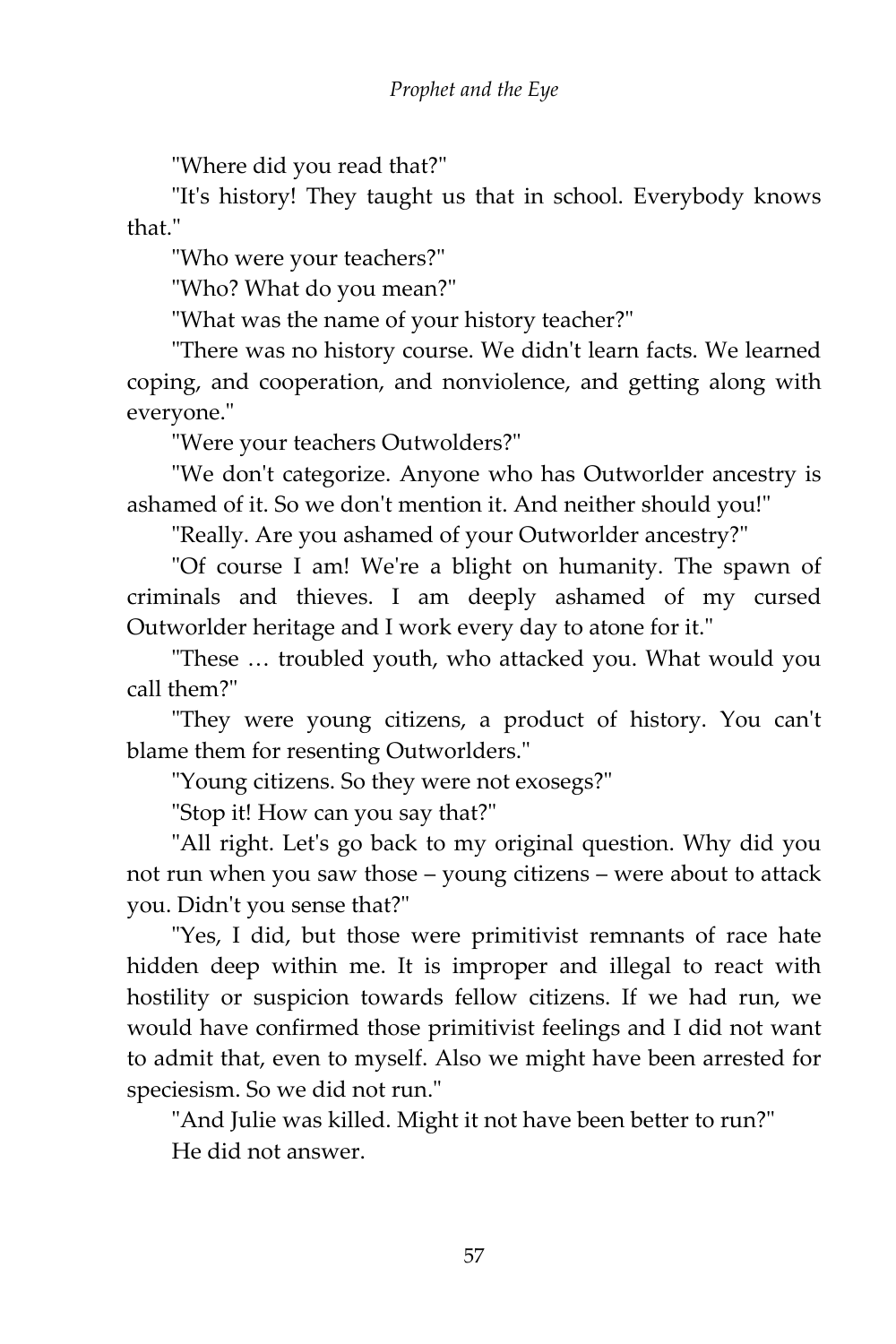Δ

We took a break and I left him alone for awhile as I pondered the situation. He appeared to be hopelessly brainwashed – mired in self-hate and worshipping alien gods. How had this happened? When I returned I offered him another dox but he refused it.

"I want to die," James repeated.

"Understandable," I said. "But it accomplishes nothing. And it's terribly permanent."

"Do you believe in an afterlife?" he asked.

"Yes, I do. Do you?"

"I don't know. We're taught that religion is just institutionalized hatred and superstition to control ignorant people. If I thought Julie was really out there, I'd join her."

"I think she's watching us right now. But let's continue our talk." I placed a holo snap on the tabletop. It showed a group of five government officials, evidently seated for a portrait. One was a human, the other four were exovigs. I had lifted it from a news report. It was labeled Flaxfield District Court.

"Tell me," I urged him. "Do you see any differences between these five individuals?"

He examined the holo carefully. "No," he replied. "No differences I can see. They're all district judges, as it states."

"How about the one on the left?" The one on the left was the human.

"I see no differences."

"Really. All right, how about this pix?" I put away the holo and substituted a pix of two individuals standing side by side – one human, one exovig. They were both typical representatives of their species – the human had a head, two arms, and two legs. The exovig had antennae, compound eyes, four arms, a thorax, an abdomen and two legs.

"They look exactly the same to me."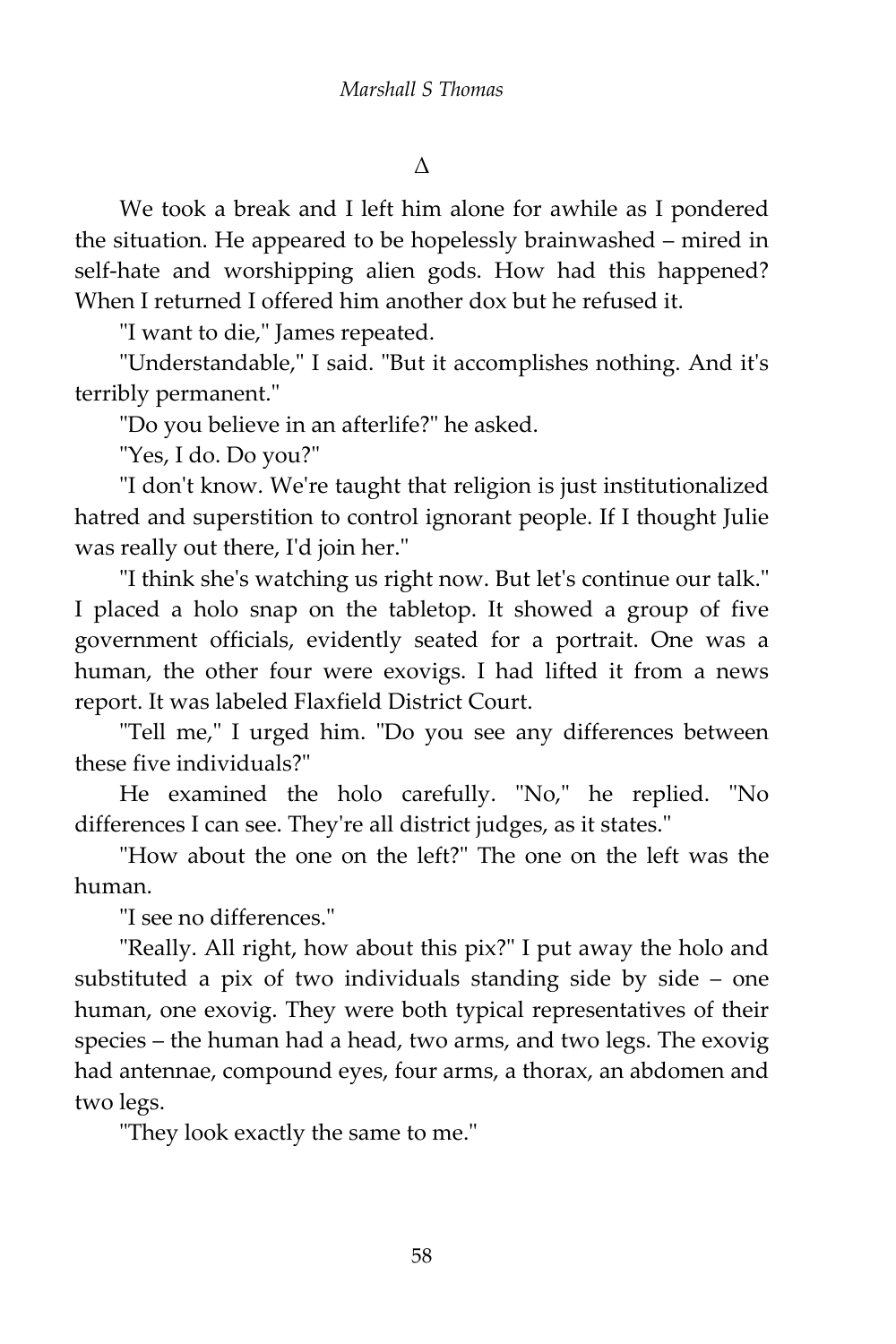"You're saying the right thing, James, but you can't really believe that – can you?"

"I see no differences."

"Isn't the one on the left taller than the other one?"

"Heightism! I can hardly believe it. How primitive. I ignore that. It's meaningless."

"Doesn't the one on the right have twice as many arms as the one on the left?"

"What is the purpose of these crazy questions?"

"I'm hoping you will admit that there are obvious physical differences between separate species. And we can then go on to discuss the actual existence of separate species, without hysteria. And then we can get into the questions that interest me."

"There are no separate species! That's a lie! That's speciesism! I refuse to accept that! We are all equal on Nirvana! Our noble and long-suffering guides have shown us the way into the future."

"Who are these noble and long-suffering guides?"

"Individuals who possess wisdom and care deeply about society."

"I see. Exos, I suppose. All right, tell me about the future."

"Please do not use hateful terms. The future will be bright. There will be no more Outworlders, but only cooperative citizens."

"And how is that going to happen?"

"The government has decided to limit Outworlder reproduction. Sex will be encouraged, but not reproduction. That's fine with me. The Outworlder race does not deserve to continue to reproduce itself in this modern world."

"Really. That's genocide. I'm surprised that is not in the news. When was this decided?"

"I don't know. I told you, I'm just a midschool kid. Ask somebody who cares. Are you going to send me back to Nirvana?"

"Take a break, James. I'm sorry we couldn't save Julie. We tried." But looking back on it I asked myself – did I really try? As hard as I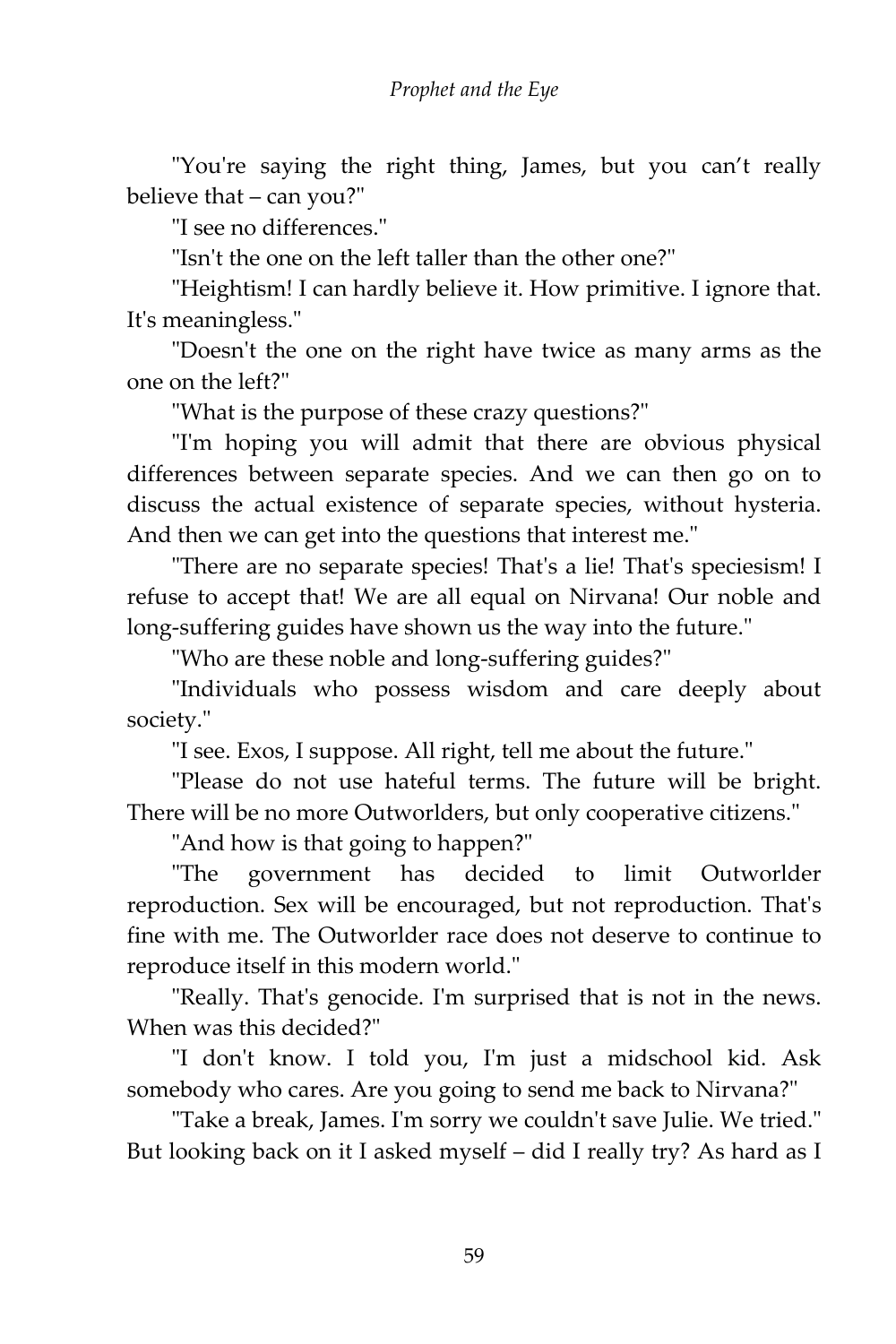could? When Bees brought me back to life she had never done it before – but she had plunged her hands into my fatal wounds, and done it. She had said God did it, not her. What if it had been Arie, down and dead, instead of Julie? Wouldn't I have at least initiated the process, even though I did not know what to do next? Plunged my hands into the bloody wounds? I know I would have done it, had it been Arie. And why had I not done that for Julie? At least tried it? Because I did not know her?

You dirty bastard, I thought. You cold, hard, selfish coward. What were you afraid of? That it would not work? That God would not be there for you, for Julie? That you might be embarrassed? That people would laugh at you? What the hell is the matter with you? God damn you to Hell!

I was enraged. The blood was ice cold in my veins. James was staring at me. I got up and left the room abruptly.

#### Δ

"Very pleased to meet you, sir. How may I help you?" Za Wei, director of Greenside Starport, came out from behind his wide desk to greet the distinguished, unexpected visitor, Jefferson Maxwell, president of Veronica Starlines. Maxwell, a legend, had personally built V-Star into a confederation-wide starline with an outstanding reputation for quality, timeliness, safety, great customer relations and can-do spirit. Maxwell was a tall and lanky Outworlder; Wei was a short and stocky Assidic. Wei also had a good reputation, but he knew his future might hinge on the degree of cooperation he showed Maxwell. A young Legion officer wearing captain's insignia accompanied Maxwell. It was Scout, and this was his case.

The starport chief of maintenance burst through the doorway. "Sorry, sir. We're here," he said, reporting the obvious. Wei had called for him when his secretary told him the unexpected visitor was concerned with a maintenance issue. A few other starport officials were also in the room, standing by nervously.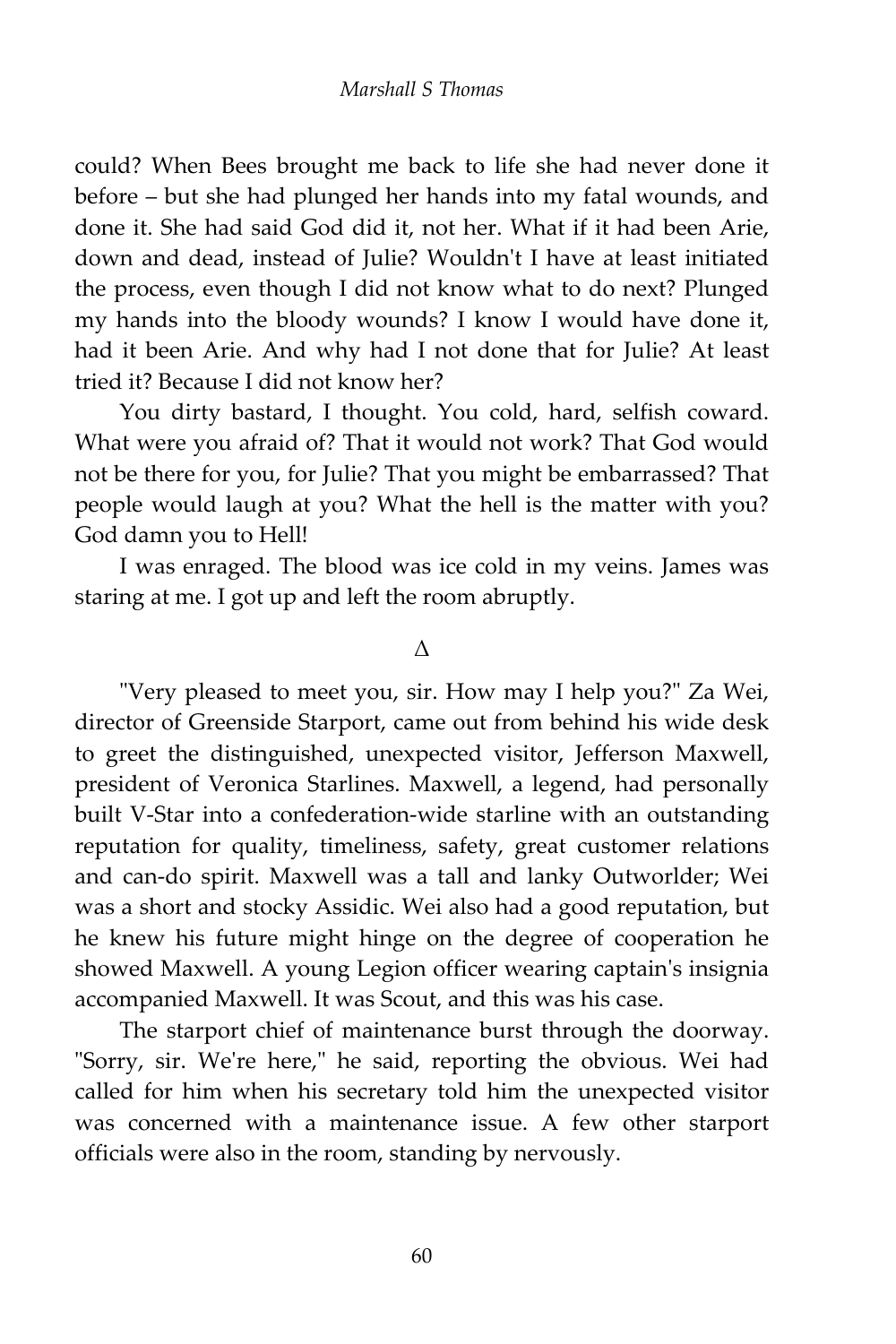"May I offer dox, sir?" Wei asked.

"Thanks, but no," Maxwell replied. "We don't have time." He glanced at his chron. So did the Legion captain, who nodded to Maxwell.

"V-Star 702," Maxwell said. "The Clear Skies. Where is it?"

Wei glanced over to his maintenance chief, who replied. "Bay Six, sir."

"And its status?"

Maintenance glanced at a little palm screen. "Service completed, cleared for flight. It will be rolling towards Departure shortly."

"Let's go. Bay Six," Maxwell said. He was evidently a man of few words.

They all trooped out the door and walked over to Bay Six, which was not far off. Scout stayed close to Maxwell. He was not planning to say a single word, but had told Maxwell what to do. Scout had been introduced to Maxwell as the personal representative of the Director of Galactic Information. It was important that Scout be there, as he was the only one who knew exactly what the problem was.

The activity around V-star 702 paused as the new group approached. It was a beautiful shuttle, Scout reflected, gigantic and seemingly invulnerable, glowing white in the sunlight.

"Power system inspection panels – open, please," Maxwell ordered. The maintenance chief hustled to obey, and a long line of panels was exposed.

"Chief, has the inspection been done?" Maxwell asked.

"Yes sir," maintenance replied. "All systems are one hundred percent – inspected and approved."

"Open up that one – the second from last. Check it with your hand monitor. Any problems?"

The chief did so, opening the panel and probing it with his hand monitor. "Looks fine, sir. One hundred percent."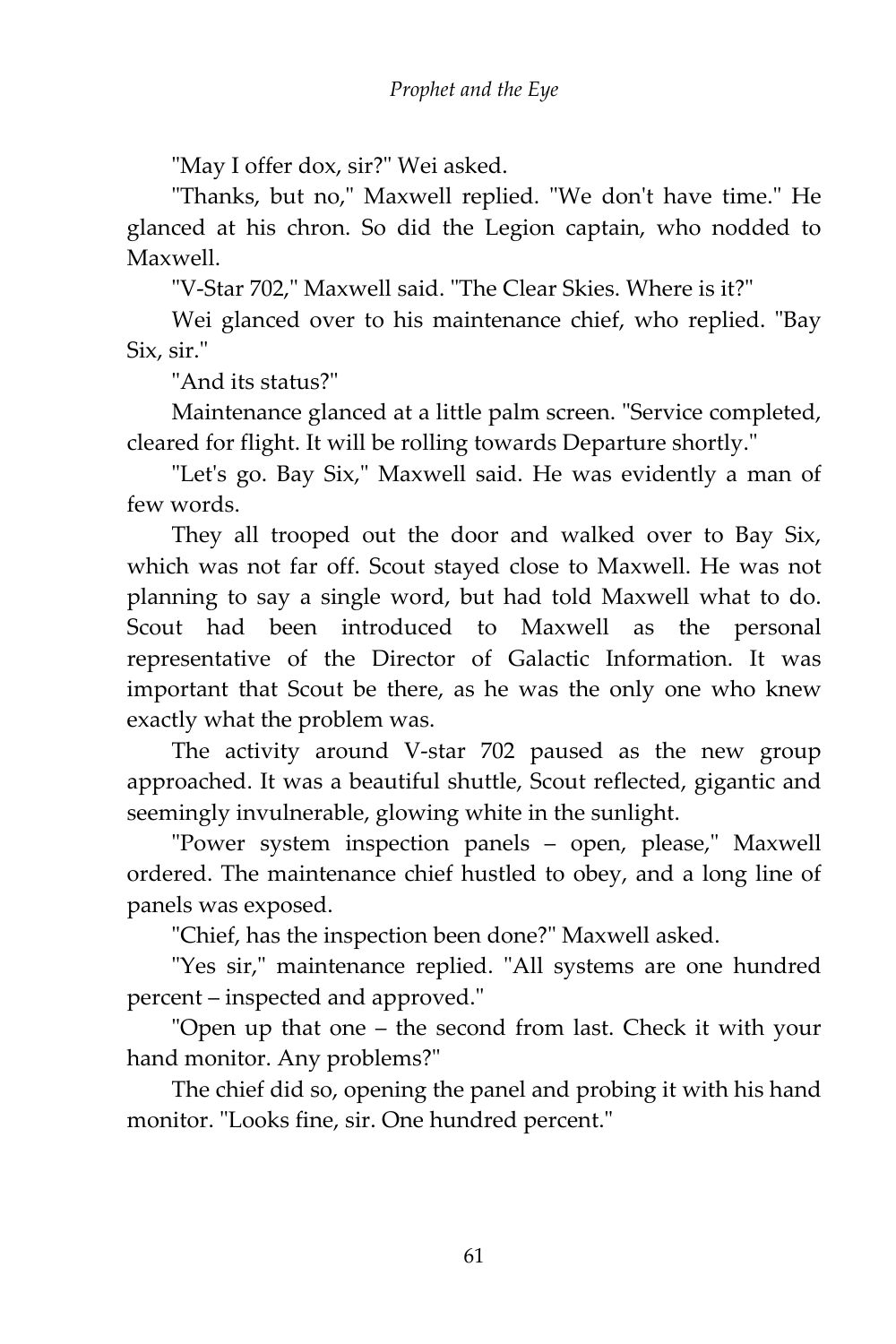Maxwell glanced at Scout. "Do the next one – the last one," he said.

"Yes sir." The chief opened the last panel and inserted his probe. He looked at the result. He turned pale. He tried it again. Now his face was flushing red. He was clearly not happy with what he saw.

"Something wrong, Chief?" Maxwell asked.

"Yeah. There is something wrong. Something seriously wrong. It's the autopilot re-entry guidance data. De-orbit, re-entry, trajectory, attitude, glide path, target maintenance. Reinspection is advised." The green one hundred percent status had just changed to a red warning status.

"And how did that happen, Chief?" Maxwell asked calmly, but his voice sounded ominous.

The chief read the DNA signature on the inspection certification tab. "I don't know, sir. But I'm about to find out. Where's Morris Silva?" He looked around at the other techs.

"Um, don't know, sir. We'll page him," somebody said. Scout knew perfectly well where Morrie was. He was at Blossoms.

"Director Wei," Maxwell said, "this shuttle is not to leave this bay until this problem is one hundred percent fixed. I hold you personally responsible."

"Yes sir!"

Maxwell turned on his heel abruptly and headed back to his aircar. Scout accompanied him. That's it for Morrie, he thought. Everyone pays for his sins. Morrie is finished. And my problem is resolved.

#### Δ

"Professor, this is crazy," Ice said, waving the offending security memo in the air as she entered his office. Her face was flushed and it was clear she was upset. The Prof looked up at her in surprise from behind his cluttered desk.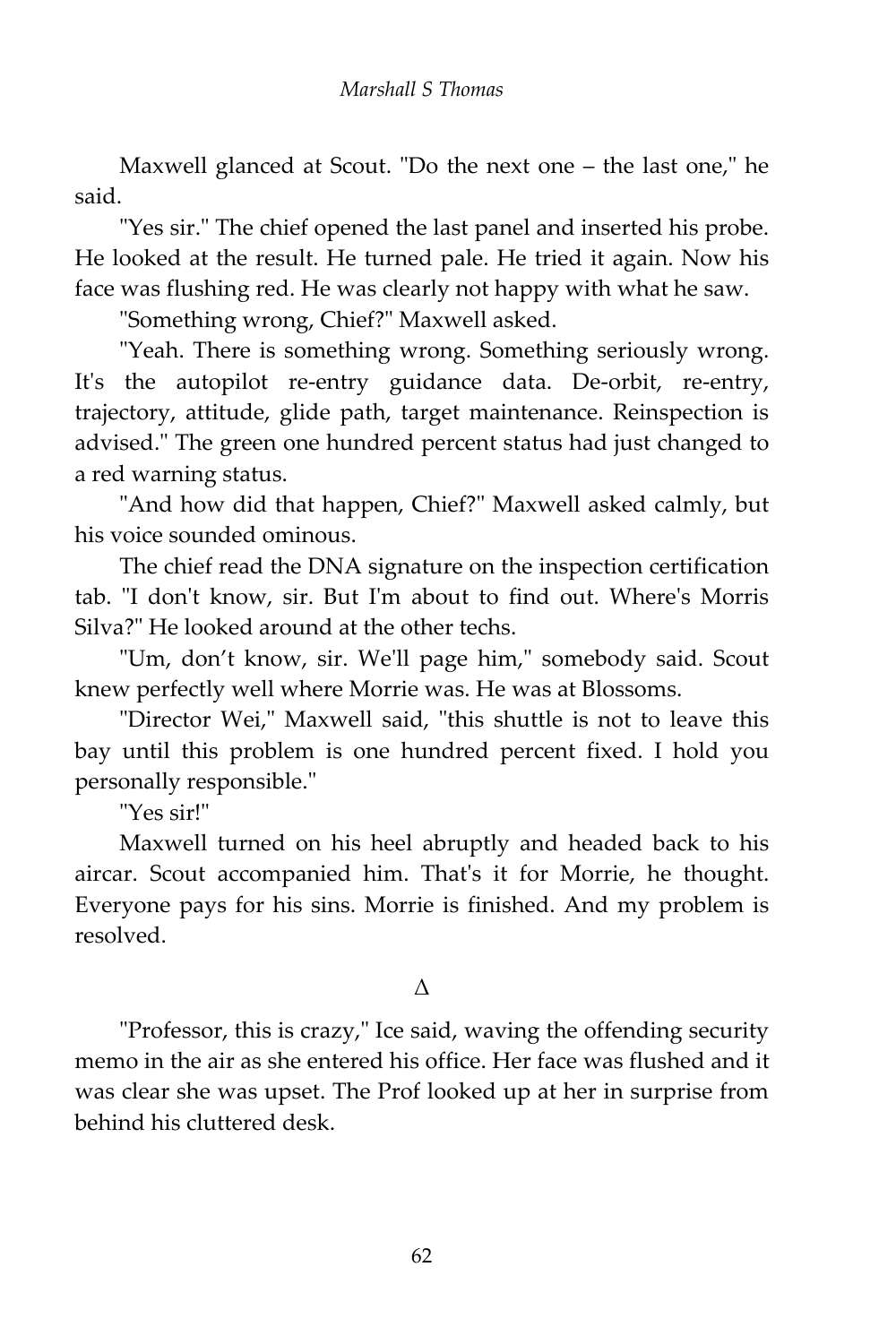"Just a mo, Ice. Let me secure the office first." The Prof activated the control on his desktop and in a few fracs the room was secure. "There, now we can talk. Please have a seat, Ice. What's wrong?"

"I'll stand, thanks. What *isn*'*t* wrong, Prof? They're driving us all crazy! Listen to this – 'no contacts with foreign nationals will be made without advance consultation and approval from the Office of Security'. What the hell, Prof? My husband Kwan is an Assidic national, and Saka's wife Lan Hwa is also an Assidic national. Now do we have to get approval before we speak with them? Or sleep with them? Do they just write these memos on the spur of the moment? Don't they clear them with you at all?"

"Please have a seat, Ice. I'll explain everything." The Prof got up and moved over to the dox table off to one side. He liked things to be informal. Ice joined him and sank into an airchair.

"Dox?" he asked.

"Thank you, Prof." Ice knew she'd better chill. It was just that – they were driving her crazy!

They sipped at the dox for a bit, then the Prof spoke. "I approved that memo, Ice. Please look down at para twelve. It notes that the regulation does not apply to current spouses of Cat P Deltas."

"Para twelve!" She looked it over and took a deep breath. "I'm sorry, Prof. I guess I didn't get that far."

"It's quite all right, Ice. I share your frustration. The DG of ConFree does not want the secret of our DX chronological viewing capability to become known to our enemies. I agree with that. Problem is, I believe our security friends are going about this in the wrong way. I deal with this issue every day. I am attempting to educate them. Please be patient awhile longer. General Keystone just needs to become more familiar with you all. He's used to enforcing regulations – not dealing with people. He's really not a bad sort. Once you get to know him."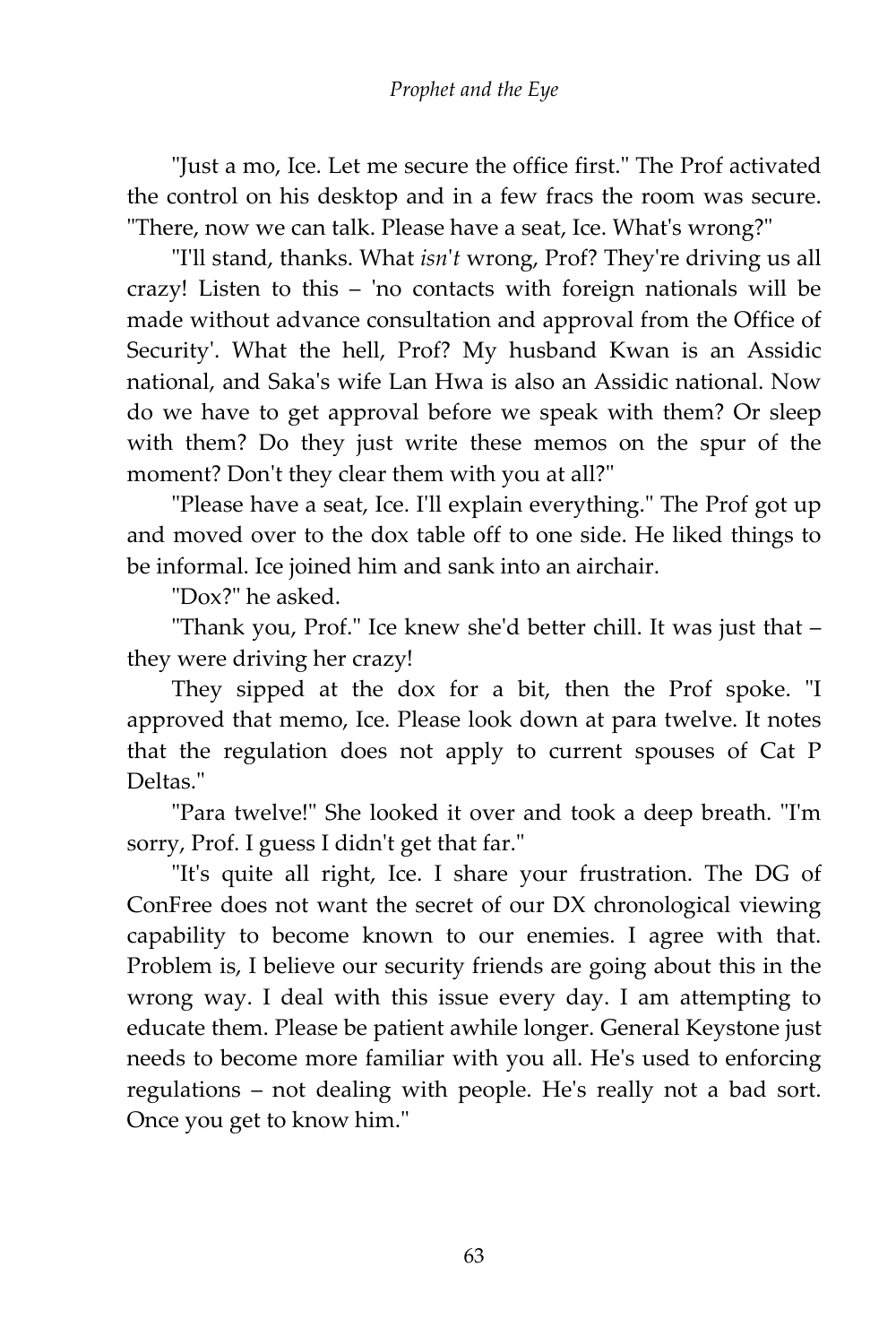"I'm sorry, Prof. Why don't we have meetings anymore? We're all split up and – it's lonely! We're blood brothers and sisters, aren't we? You said that yourself. We should be having meetings, to discuss what's happening, to work together, to address joint problems and issues, like we used to. To raise morale. Can't we do that?"

"I understand, Ice. I'd love to do that – but we cannot do that for now. I promise you I am working to overcome the issues that are facing Delta Research, and I will overcome them. That's a promise."

"I'm glad to hear that, Prof. I apologize for barging in on you like that. Next time I'll read the whole memo."

"It's perfectly all right, Ice. I'm always happy to see you. You can barge in on me any time you want. But, um, if it's about Bubble matters you really should see me when I'm in my Bubble office – not out here, in DR. And that memo should not have left the Bubble. Just a reminder."

"I'm sorry, Professor. I'll be more careful in the future."

#### Δ

"Tell me how you did it, Bees. Please." We were in the conference vault, just the two of us, me and Bees. I was coming apart – grieving for Julie – and for myself.

"You don't look so good, Prophet," Bees said.

"Please. Tell me exactly. You brought me back from the dead. How did you do it?"

"I told you before, Prophet. I've told everyone. I don't know how I did it. I just know what happened. That's all I can tell you."

"Then tell me."

Bees licked her lips, then began. "I followed the tacmap to locate you. I ran through the mud, through the dark, with x and laser floating past me like in a dream. You were sprawled in the mud, your armor riddled with hits, torn open, smoking holes everywhere. Two glowing laser tracks ran right across your chestplate. Blood was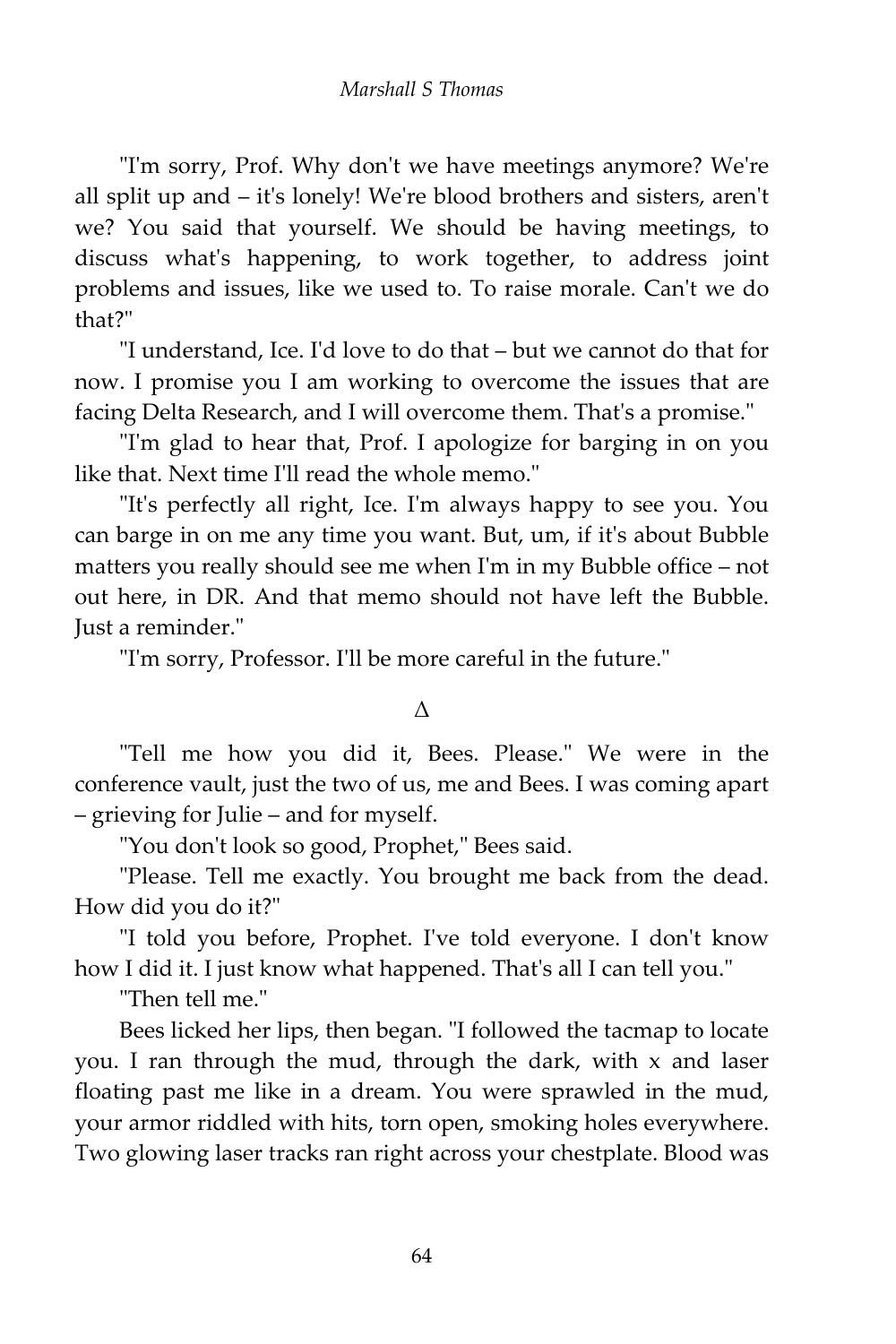spurting from your waist and your – your – intestines were exposed, veiled in blood. Your faceplate was smashed. Ice was on her knees beside you, her arms held up like – like she couldn't believe what she was seeing, like she was afraid to touch you. I … I …" Bees lowered her face and raised her hands to hide the tears. She was trembling.

The comset on the table buzzed. I ripped it loose and smashed it against a wall.

Bees composed herself and continued.

"I tried to snap your visor up. It jammed. I yanked it off. Your face was all bloody, ripped open, cheekbones exposed. Shot in the face, I thought. Your skull was shattered – blood and brain matter was leaking out. Open dead bloody eyes. Dead, I thought. Dead dead dead.

"I screamed. I think I … I cursed God. I fell to my knees, straddling your waist. I tore off my own helmet and tossed it away, losing my cloaking. Then I brought my hands to hover over your shattered head. I remembered what that Bright had done to save Ice and Saka. I decided to do the same but I didn't know how to do it. Scarlet blood was still spurting out of your helmet. I carefully inserted my armored hands into your helmet, cradling your skull. I closed my eyes. I did not move. I decided I was not going to move until you were all right. I prayed to God. I prayed harder than I had ever prayed in my life. Save him God, save him, I prayed. Save him, save him, may God's will be done. I've always been a good girl, I've always prayed to you, my whole life. Save him! Please please please! I kept my hands right there for some time, bathed in hot bubbling blood, praying to God. And then I felt it. It rushed all over me, like a warm wave. I was back on Stormhaven again, and an angel had approached me. A female Bright, surely an angel, long lovely golden hair, golden eyes, pale alabaster skin, clad in a white robe. She reached out her hands to me, cupping my head without touching it.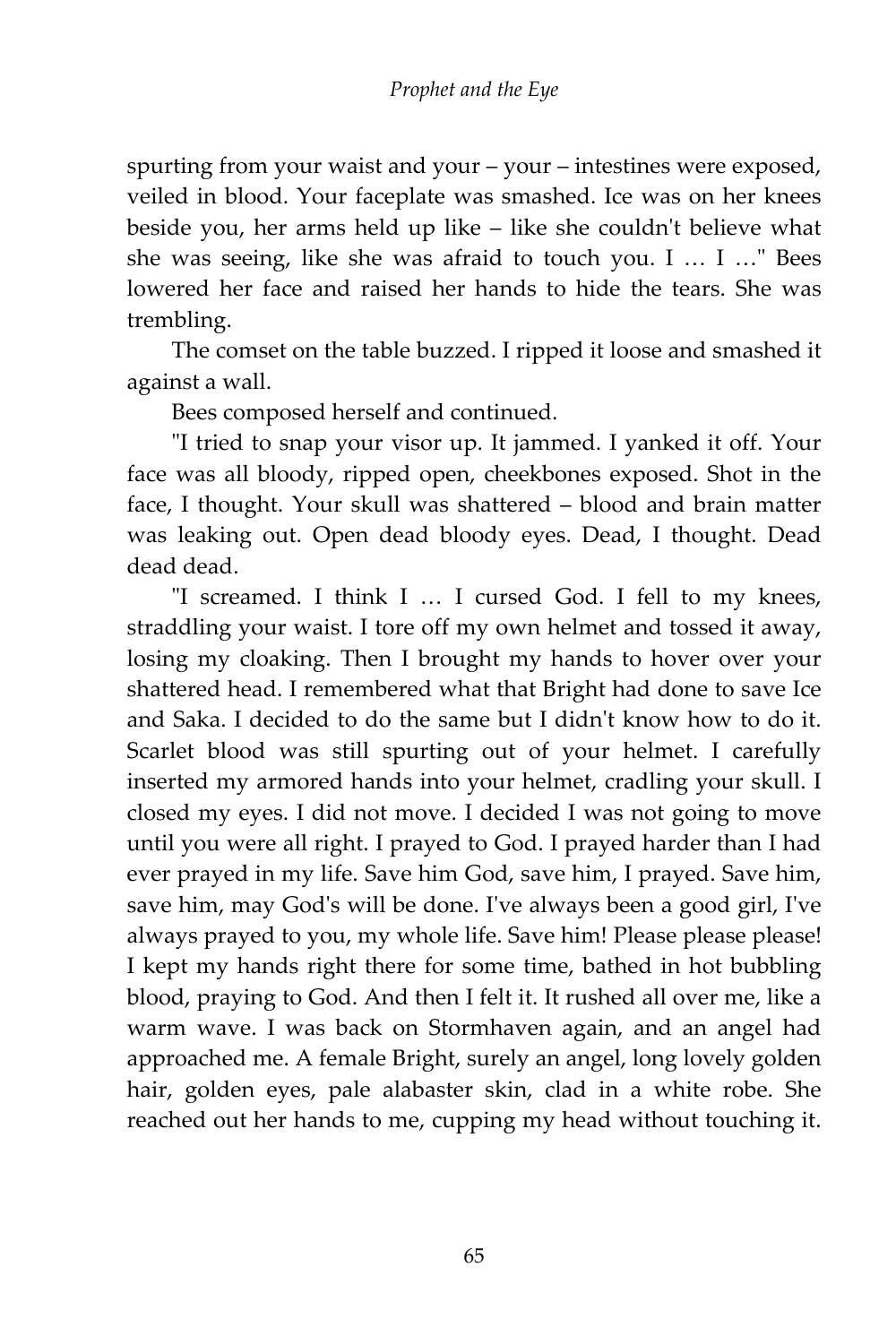I felt a warm wave, the love rushing through my body, through my soul.

"*You are a healer,* the angel telepathed to me.

"*I am a medic. I heal the wounded,* I replied.

"*Take my hands,* the angel telepathed, holding out her hands. I grasped them. It was like an electric shock, coursing, pulsing through my body.

"'Oh!'" I cried out.

"*Peace, peace,* the angel thought. *Now you are a healer.* She leaned in and kissed me gently, right on the lips. *Thanks be to God,* the angel thought. And she faded away.

"I am a healer, I thought, as I straddled you, my hands still in your helmet, bathed in blood. It was then that I understood. The power of God was flowing through me. I could feel it – a warm warm river of peace and love, a tsunami of peace and love. I was calm. I knew you were getting better. I asked Ice to do a medprobe. She did. You were breathing. You were alive. It was a miracle. And then they told me Nitro was dead too, and I went to him and God brought him back to life, too."

Somebody was buzzing the vault door, demanding entry. I reached over to Bees and clutched her hands with mine. The tears were streaking down her cheeks. I was about ready to cry, too. We just sat that way for some time, with the Keystone Cops clamoring for entry.